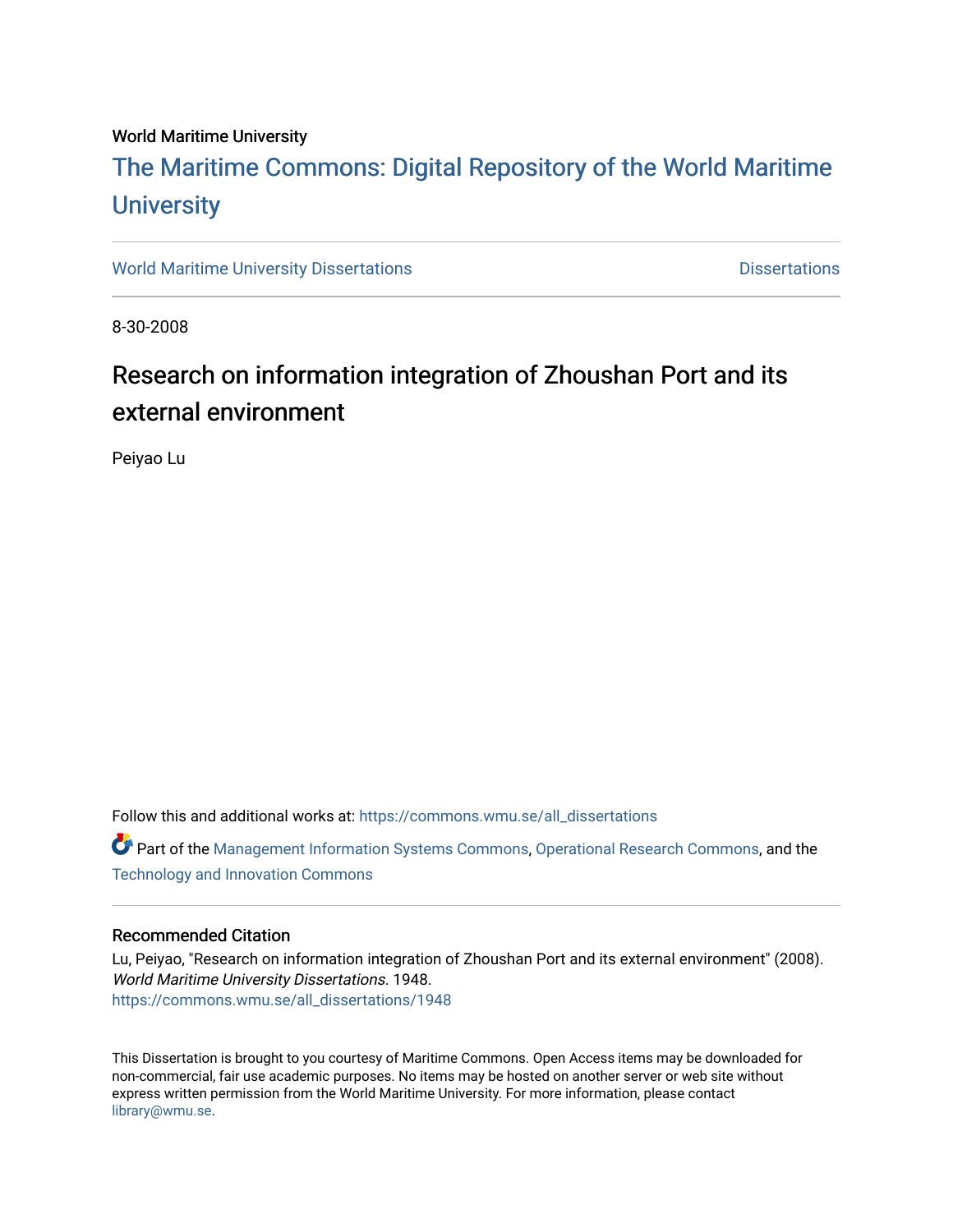<span id="page-1-0"></span>

# **WORLD MARITIME UNIVERSITY**

Shanghai, China

# **Research on Information Integration of Zhoushan Port and Its External Environment**

By

**Lu Peiyao**

**China**

A research paper submitted to the World Maritime University in partial fulfillment of the requirements for the award of the degree of

# **MASTER OF SCIENCE**

In

## **INTERNATIONAL TRANSPORT AND LOGISTICS**

**2008**

@Copyright Lu Peiyao, 2008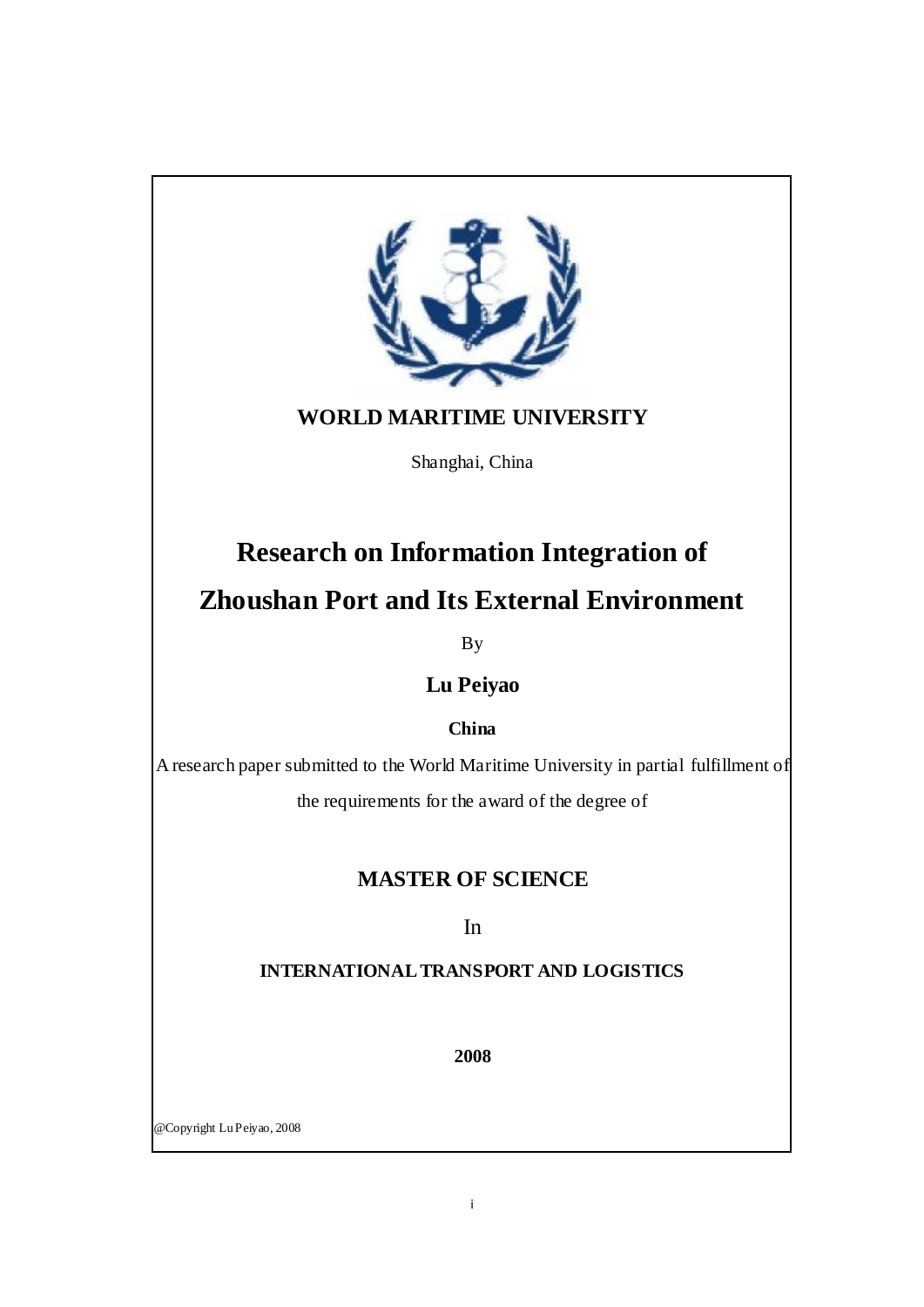## **DECLARATION**

<span id="page-2-0"></span>I certify that all the material in this research paper that is not my own work has been identified, and that no material is included for which a degree has previously been conferred on me.

The contents of this research paper reflect my own personal views, and are not necessarily endorsed by the University.

Lu Peiyao .......................................... 2008

..........................................

**Supervised by** Professor Zhen Hong Shanghai Maritime University

**Assessor**

World Maritime University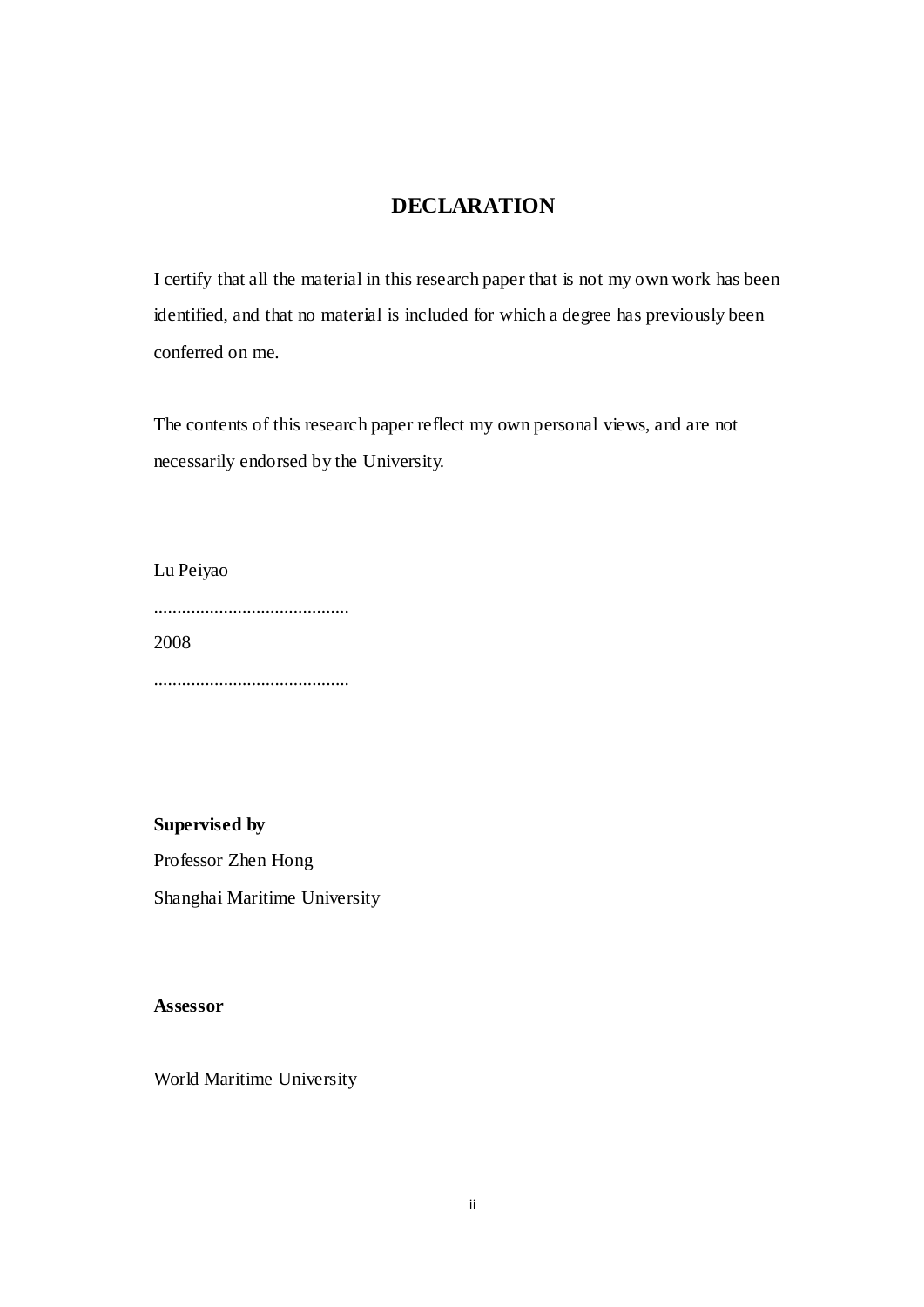## **ACKNOWLEDGEMENT**

<span id="page-3-0"></span>I am thankful to the World Maritime University and Shanghai Maritime University to give this opportunity to the study. And I would like to give my deepest appreciation to my supervision, Professor Zhen Hong. His guidance and advice help me finish this dissertation.

I am also thankful to my uncle give me so great support to complete this dissertation. He gives me a good chance to study in Zhoushan Port Administration Bureau, and discuss the information technology for shipping industry with me. And I would like to acknowledge my classmates who help me collect and sort out resources for this paper.

Last but not least, I wish to extend my indebtedness to my beloved parents, who offered me full support and encouragement during the studies period.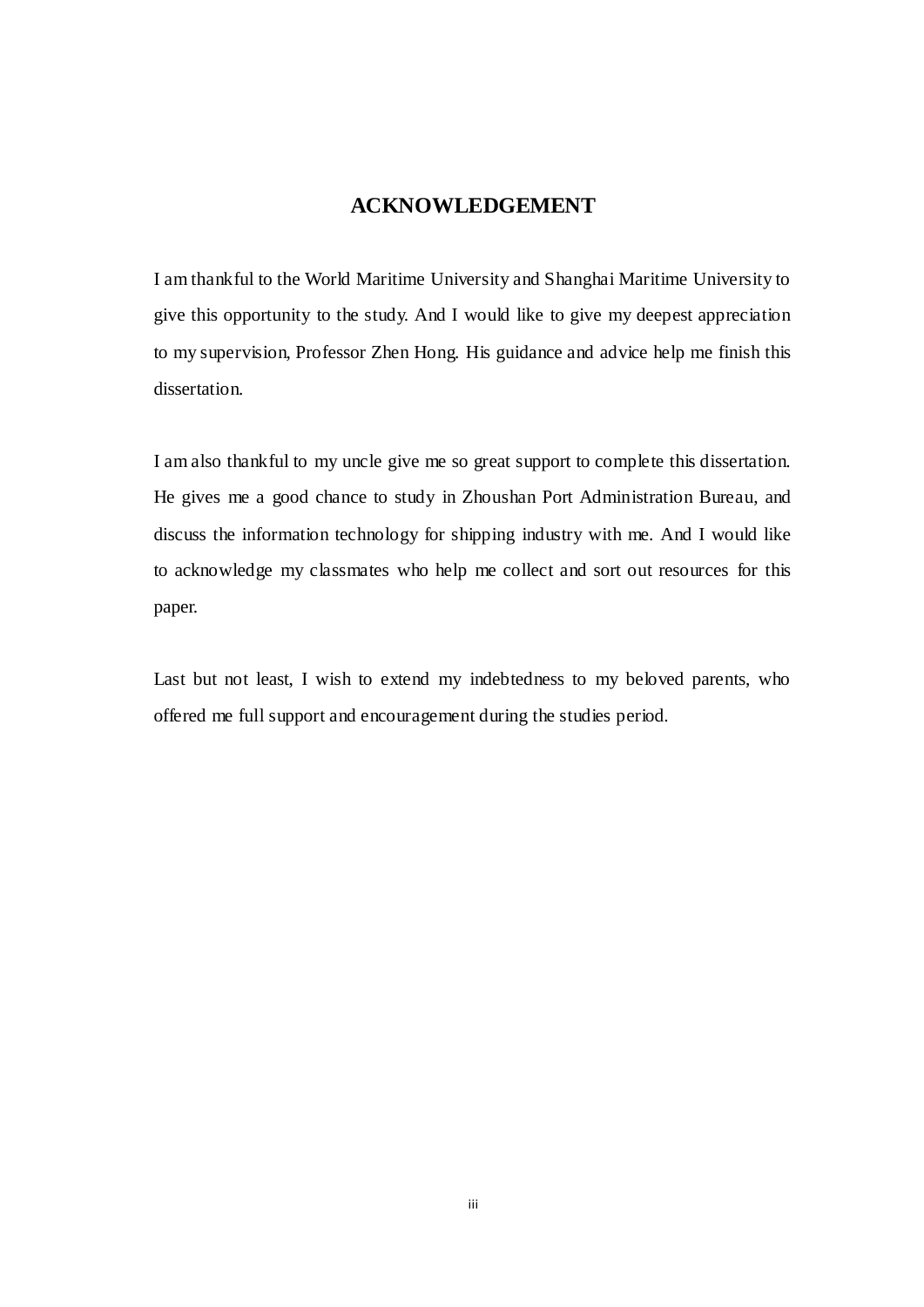## **ABSTRACT**

# Title of Dissertation: **Research on Information Integration of Zhoushan Port and Its External Environment**

Degree: Master of Science in International Transport and Logistics

With the growth of global economic integration, the position of port has become outstanding, which is a core node of international logistics for various transport modes. Zhoushan Port encounters intense competition and challenges. This article applies the theory of SCM to the Zhoushan Port's production and marketing, integrates the shipping logistics channel through Information Management to build port supply chain. A high efficient and convenient modern port is emergently needed in China to enhance its own competitive ability.

This dissertation will study the construction of information integration for Zhoushan Port business. The present information situation of Chinese port and the reasons for choosing this topic will be illustrated in the first chapter. The mean time, it will also introduce the study methods of this dissertation. It will introduce the Zhoushan Port in the  $2<sup>nd</sup>$  chapter, and the situation of EDI will be simply introduced in chapter3. In the 4th chapter, it will analyze the detail application of the information technology---EDI in Zhoushan Port business environment. In the  $5<sup>th</sup>$  chapter, it shows the demand and realization methods for Zhoushan Port EDI system. And it also will illustrate risks and countermeasures exist in Zhoushan Port EDI system in the  $6<sup>th</sup>$ chapter. In the end, this author will comprehensive review the information integration of Zhoushan Port and its external environment, and the information management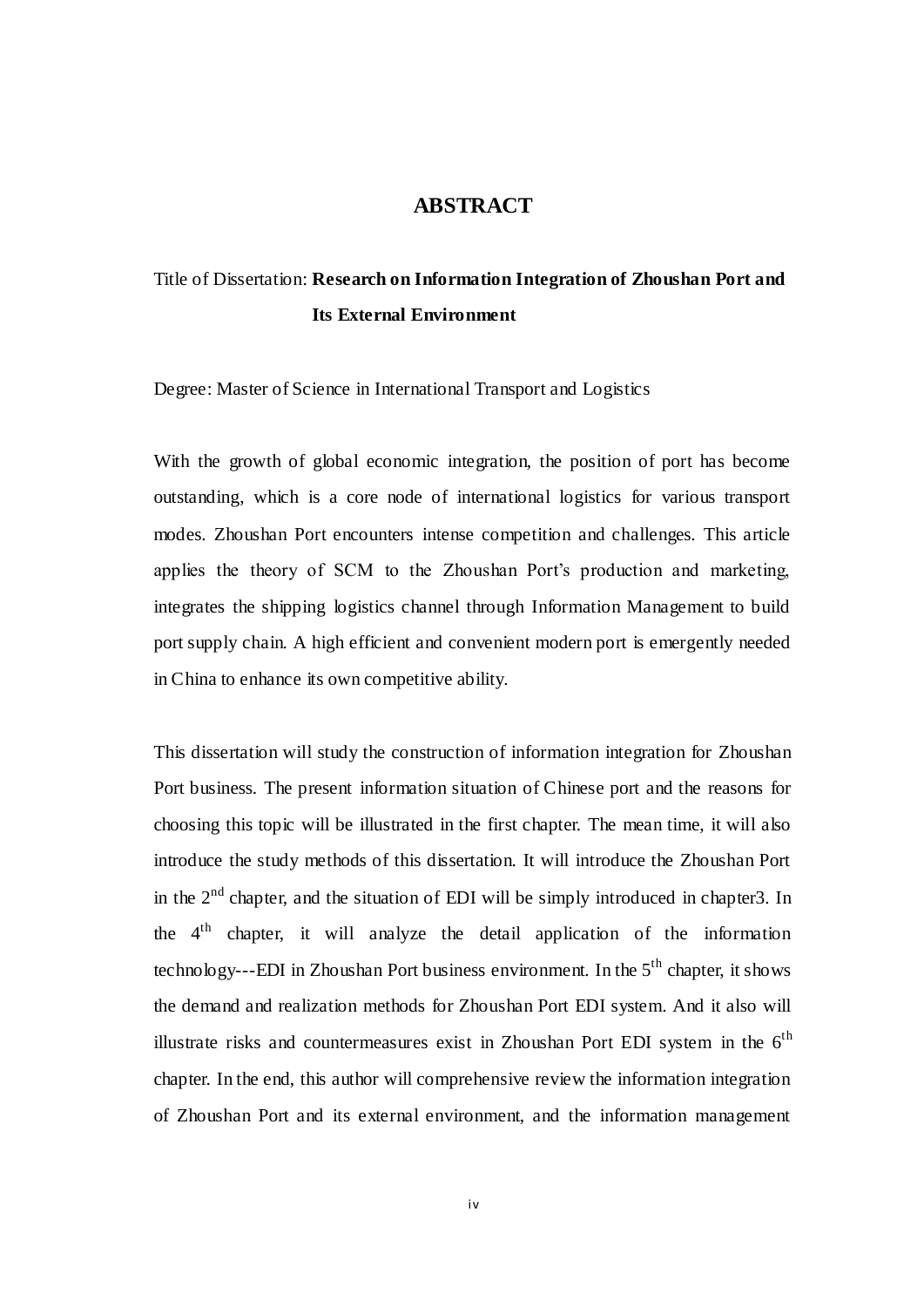<span id="page-5-0"></span>strategy of Zhoushan Port for the next step. At the same time, this article will also forward the future needs and trends of information technology for the management and operation of port industry.

**KEY WORDS:**, EDI, Internet, manage strategy, information integration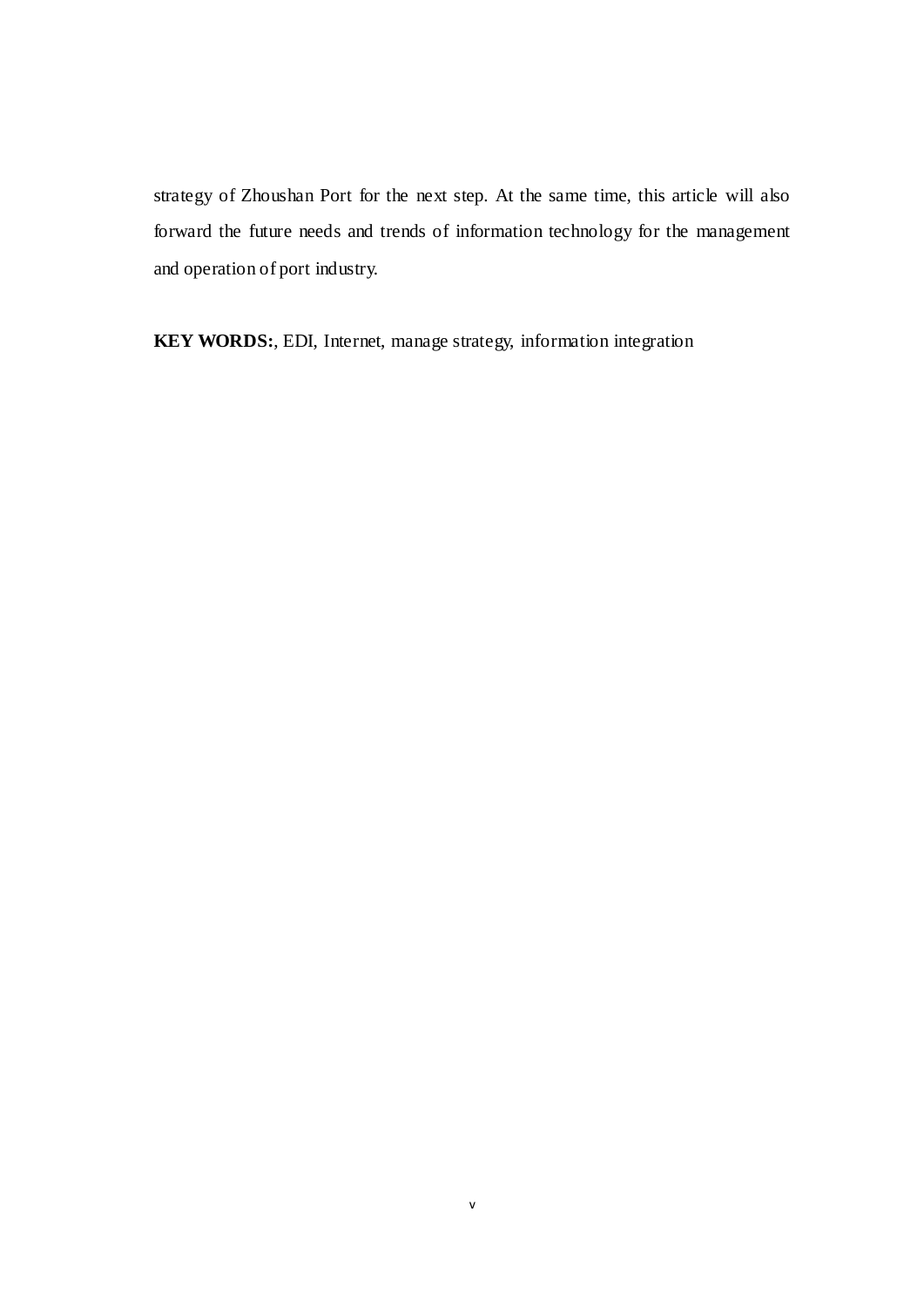# **TABLE OF CONTENTS**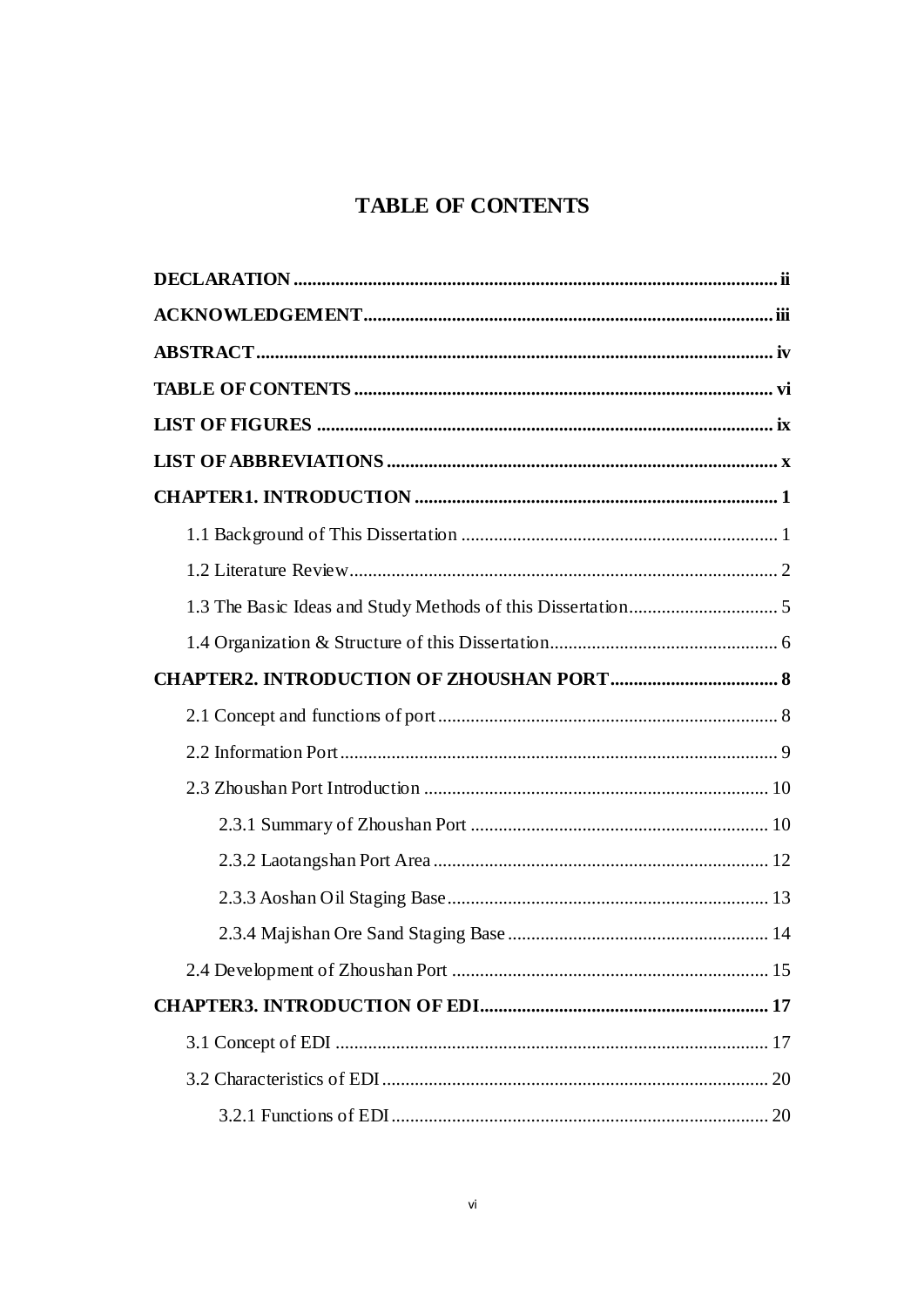| 4.2.1 The position and development of Zhoushan Port EDI System 22         |  |
|---------------------------------------------------------------------------|--|
|                                                                           |  |
|                                                                           |  |
|                                                                           |  |
|                                                                           |  |
| 4.3.3 The pre-condition for development of Container in Zhoushan Port  26 |  |
| 4.3.4 Increase efficiency for management of port and government 26        |  |
|                                                                           |  |
| 4.4.1 Meet the requirement of Ministry of Communication to speed up the   |  |
|                                                                           |  |
|                                                                           |  |
|                                                                           |  |
|                                                                           |  |
| 4.4.5 Zhoushan Port EDI system has the characteristic of sustainable      |  |
|                                                                           |  |
| <b>CHAPTER5. DEMAND AND REALIZATION METHODS FOR ZHOUSHAN</b>              |  |
|                                                                           |  |
|                                                                           |  |
|                                                                           |  |
|                                                                           |  |
|                                                                           |  |
|                                                                           |  |
|                                                                           |  |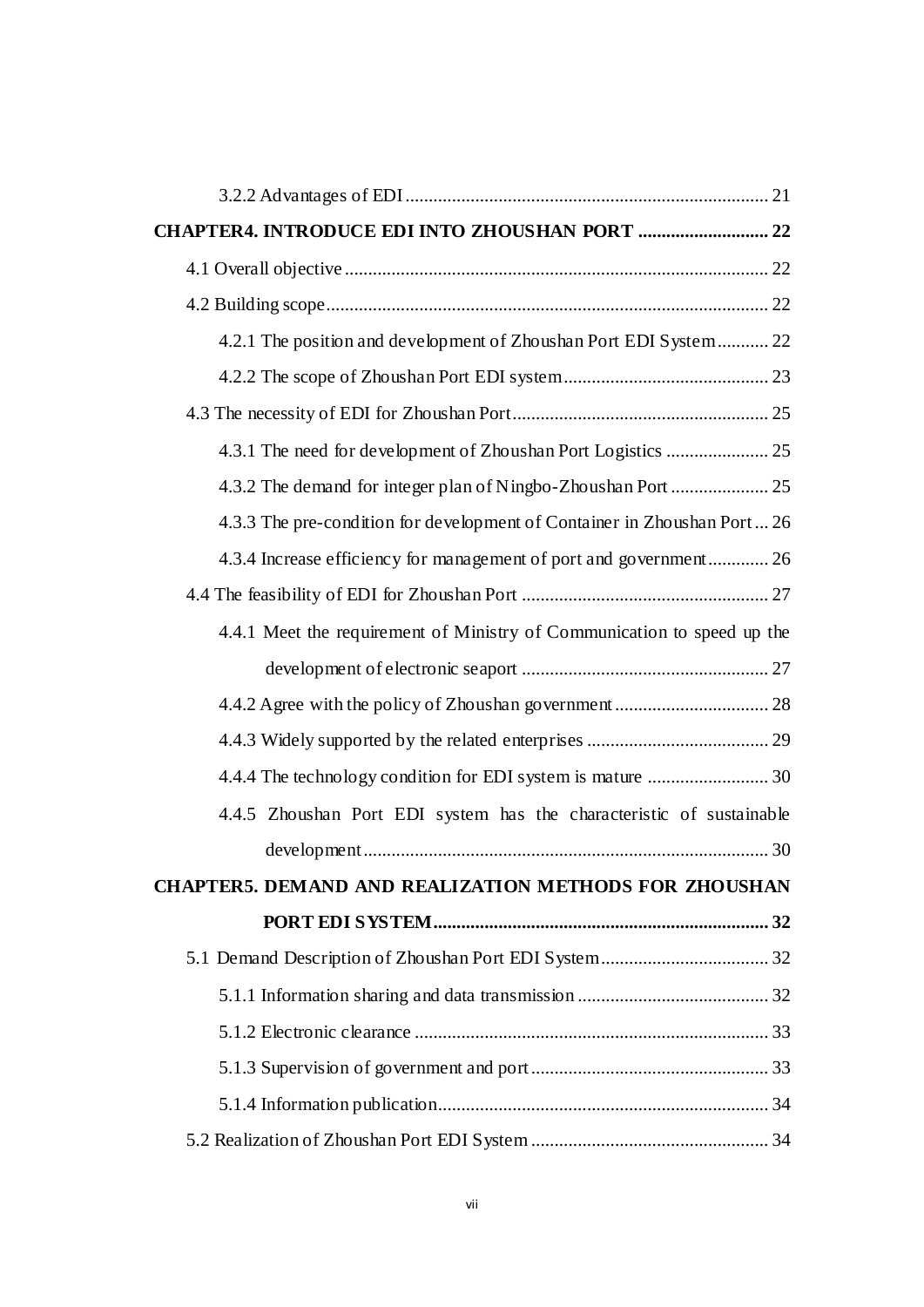<span id="page-8-0"></span>

| CHAPTER6. RISKS AND COUNTERMEASURES FOR EDI SYSTEM OF                          |
|--------------------------------------------------------------------------------|
|                                                                                |
|                                                                                |
| 6.1.1 The attention on system construction subject to be strength  38          |
| 6.1.2 Each port unit has not formed a common sense for the system              |
|                                                                                |
| 6.1.3 It is inadequate for relevant person of EDI system construction and      |
|                                                                                |
|                                                                                |
| 6.1.5 This EDI system need the continuous investment for 3 to 5 years  39      |
|                                                                                |
| 6.2 Pre-cautionary measures for risks and safeguards of project implementation |
|                                                                                |
| 6.2.1 Establish a project team that dominated by Zhoushan Government 40        |
| 6.2.2 Increasing the attention on EDI system construction  41                  |
| 6.2.3 Designing a science implementation plan and operation system 41          |
| 6.2.4 Providing the necessary fund support to Zhoushan Port EDI system         |
|                                                                                |
| 6.2.5 Increasing every units' information level as fast as possible  42        |
| 6.2.6 Speeding the building of personnel team and training mechanism  43       |
|                                                                                |
|                                                                                |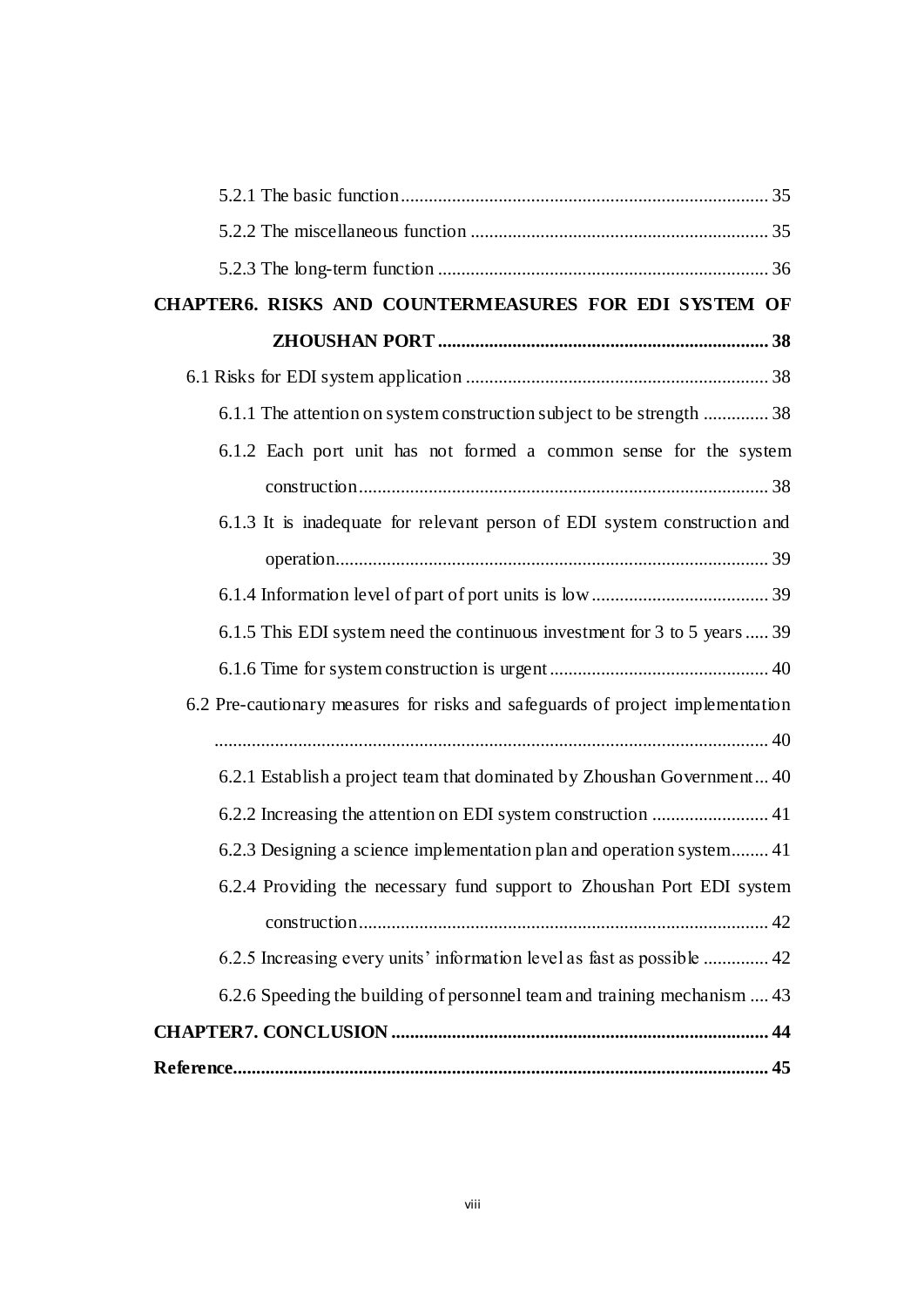# **LIST OF FIGURES**

<span id="page-9-0"></span>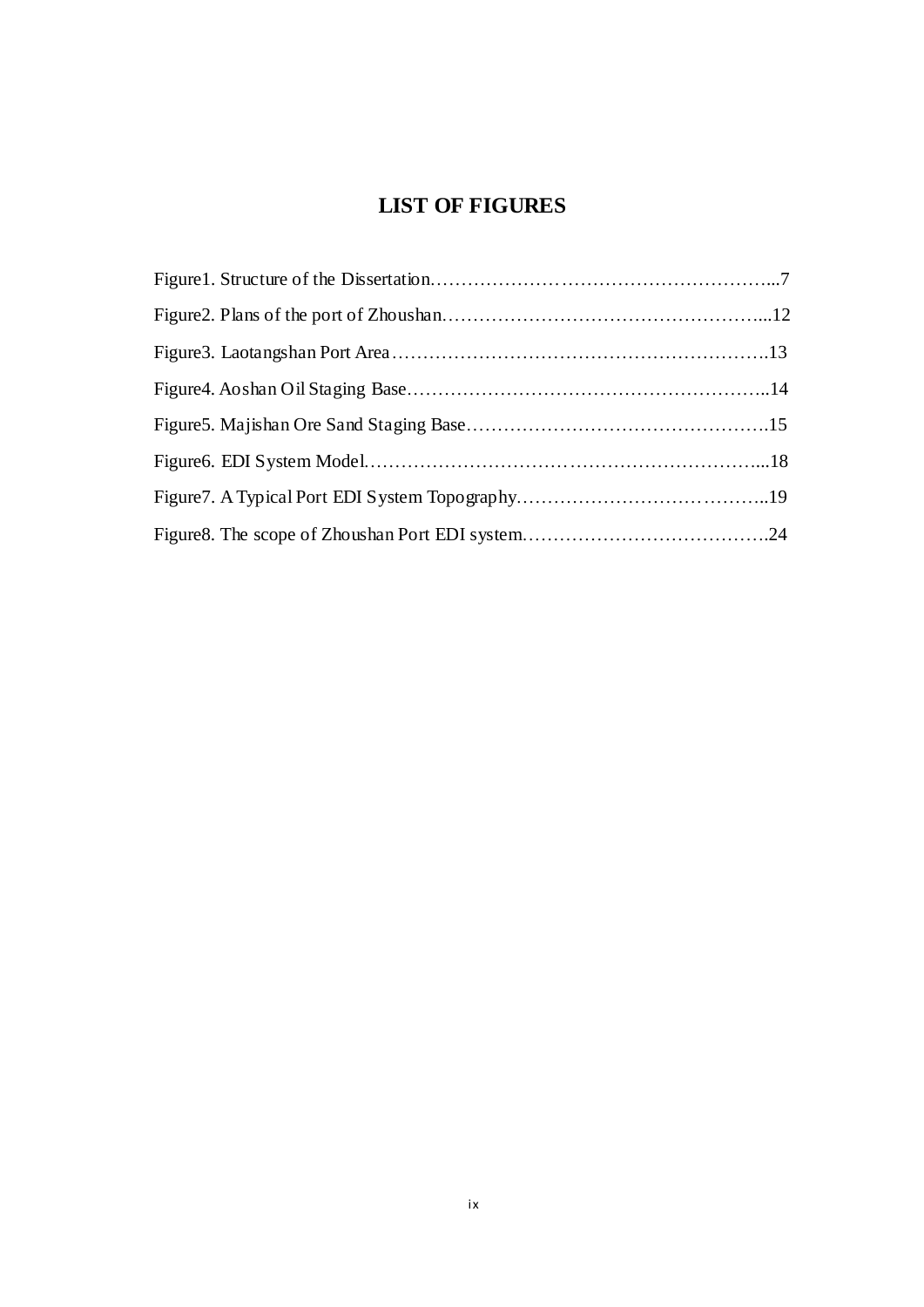# **LIST OF ABBREVIATIONS**

<span id="page-10-1"></span><span id="page-10-0"></span>

| EDI           | Electronic Data Interchange                         |
|---------------|-----------------------------------------------------|
| <b>XML</b>    | eXtensible Markup Language                          |
| <b>SIPG</b>   | Shanghai International Port Group                   |
| <b>ISO</b>    | International Organization for Standardization      |
| <b>VAN</b>    | Value Added Network                                 |
| <b>ISP</b>    | Internet Server Provider                            |
| <b>HTTP</b>   | <b>Hyper Text Transfer Protocol</b>                 |
| <b>SCM</b>    | Supply Chain Management                             |
| IT            | Information Technology                              |
| <b>UNCTAD</b> | United National Conference on Trade and Development |
| <b>GDP</b>    | <b>Gross Domestic Product</b>                       |
| COSCO         | China Ocean Shipping Company                        |
| <b>ADM</b>    | Aid in Decision Making                              |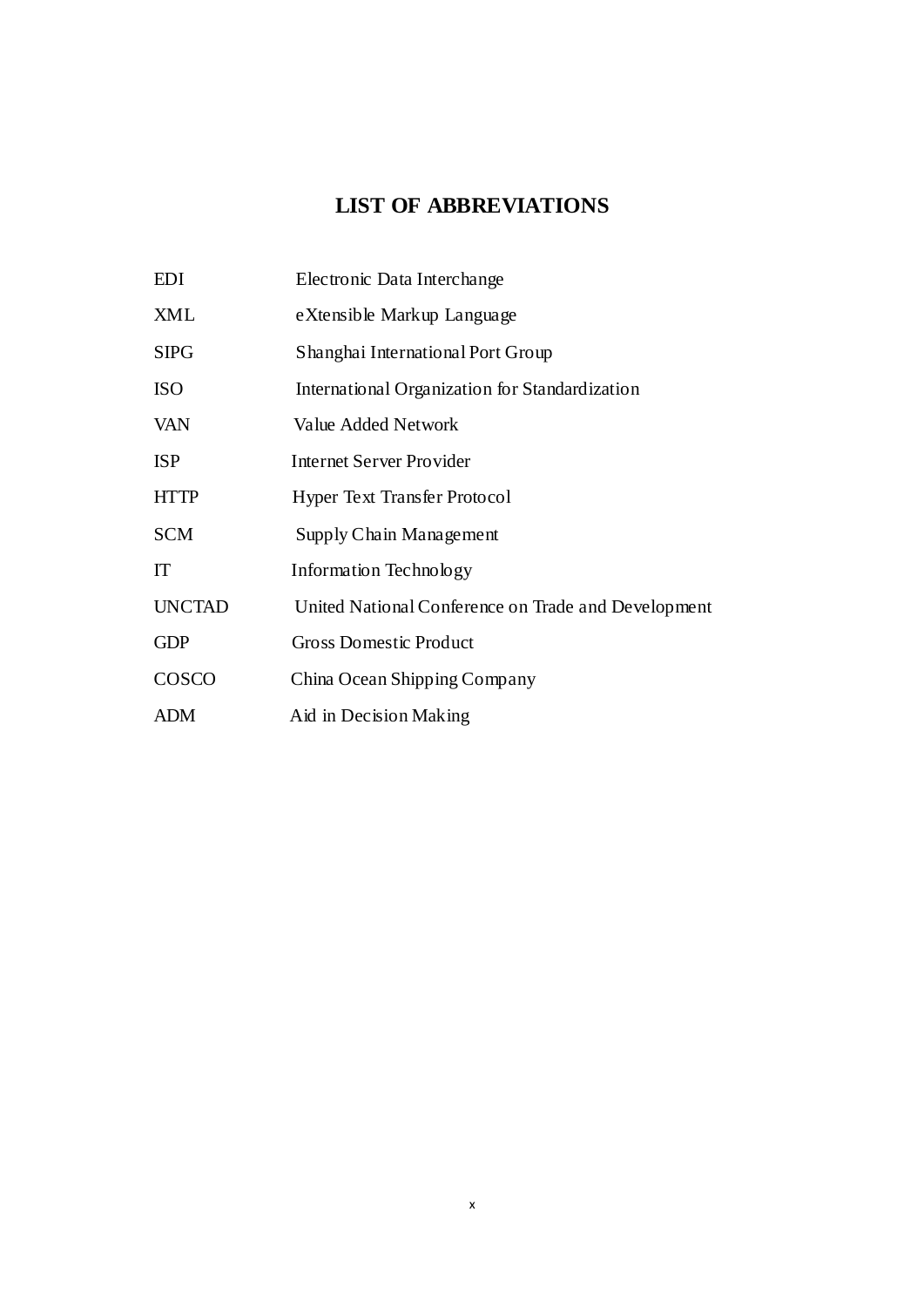## **CHAPTER1. INTRODUCTION**

#### **1.1 Background of This Dissertation**

With the acceleration of global economic integration, the trade between our country and other countries is blooming. The position of port is more and more important since that port is the collection node for various transport modes. Port must build a good Information System to increase operation efficiency and reduce cost, which aim to enhance port's comprehensive competitiveness.

Zhoushan Port is an opening port which the main body is a seaport. It opened in April 1987. Zhoushan Port is located in the North part of the East China Sea, South-East of Hangzhou Bay and adjacent to Ningbo. Its water transport is very convenient; backs at the economic developed Yangtze River Delta; is the gateway to the sea for Jiangsu and Zhejiang provinces and the Yangtze River valley. Zhoushan Port has rich deep water coastline resources and superior natural conditions for building port. The main cargoes handled are bulk cargos like crude oil, product oil, coal, ore, cement, timber and stone. With the continuous development and construction of Ningbo-Zhoushan Port, Zhoushan Port has been gradually formed into a comprehensive port, whose main function is water-to-water transshipment. With the completion of Hangzhou Bay Bridge, it will bring a huge chance and challenge to Zhoushan Port. It is now preparing for using the EDI system to operate its daily business.

<span id="page-11-0"></span>Traditional EDI has been used for three decades and has brought a lot significant advantages. It reduces the cost; allocates the resources; optimizes production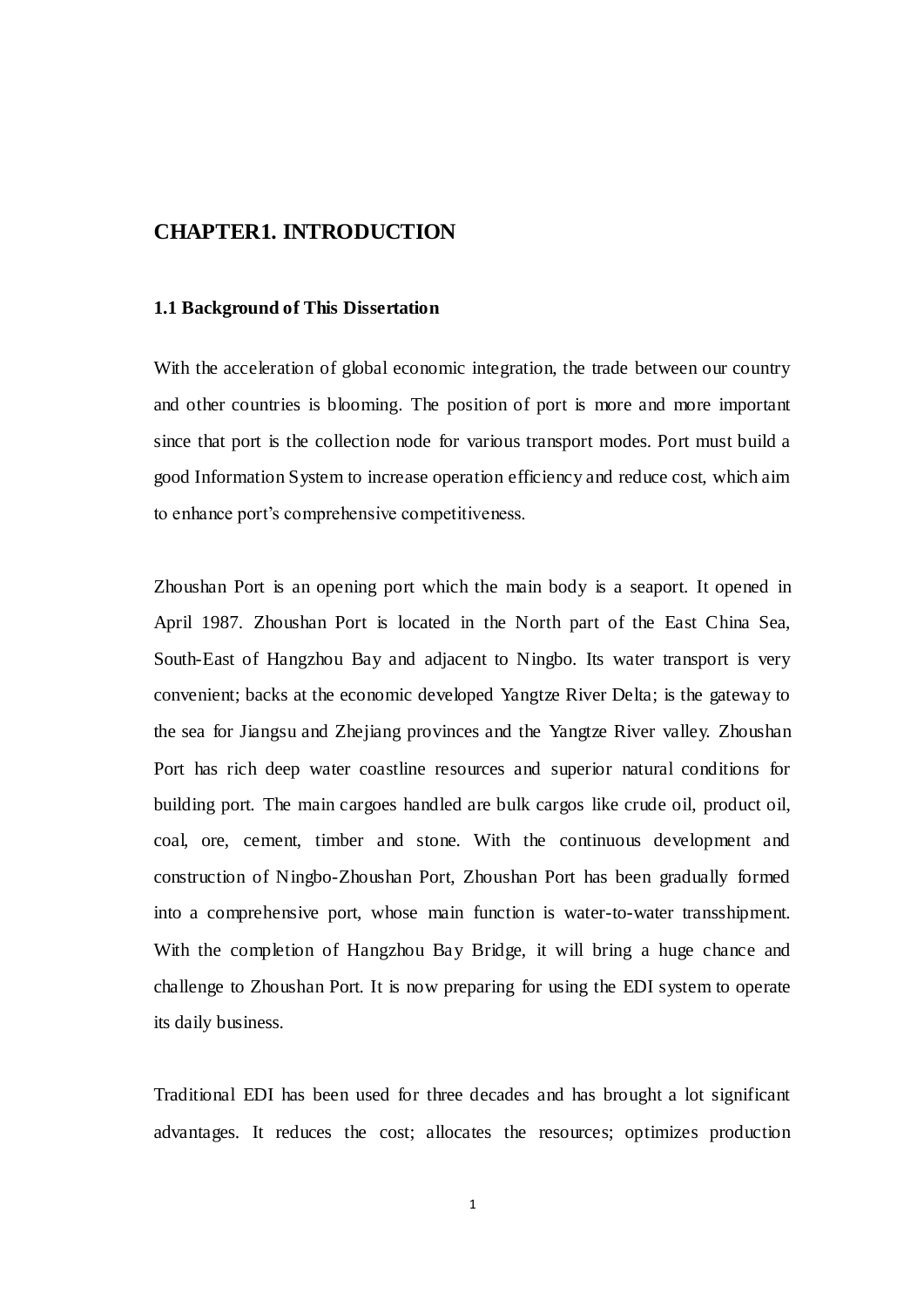processes; improve the competitiveness of enterprises. However, middle and small companies cannot bear the high cost to build this information system. And there also appear some problems in application.

Internet technology can integrate the port and its external environment through the public resource --- Web. It can share information resources all over the world. And each company can enter into Internet easily and cheaply. There are lots of technologies been introduced into traditional EDI system or substituted to traditional EDI system now. The newest technology in this field is the system of RosettaNet which is based on the XML language.

Ministry of Communication has programmed about 20 EDI centers which are based on port. Shanghai, Qingdao EDI system are typically good examples. Shanghai EDI system is constructed by SIPG (Shanghai International Port Group), Shanghai Government and Shanghai Customs. The principle is "Government direction, industry coordination, Enterprise operation". It is charging system which faced to the society. Qingdao EDI system is free of charge. It services only its internal departments.

## **1.2 Literature Review**

With the globalization of economic and trade, port has become the centre of different transport modes and the powerful integrated hub in logistics. People begin to focus on logistics supply chain in which port is the centre. We aim to integrate this business structure through information technology, which could increase the efficiency of the port operation and saving the resource. Traditional paper based data exchange cannot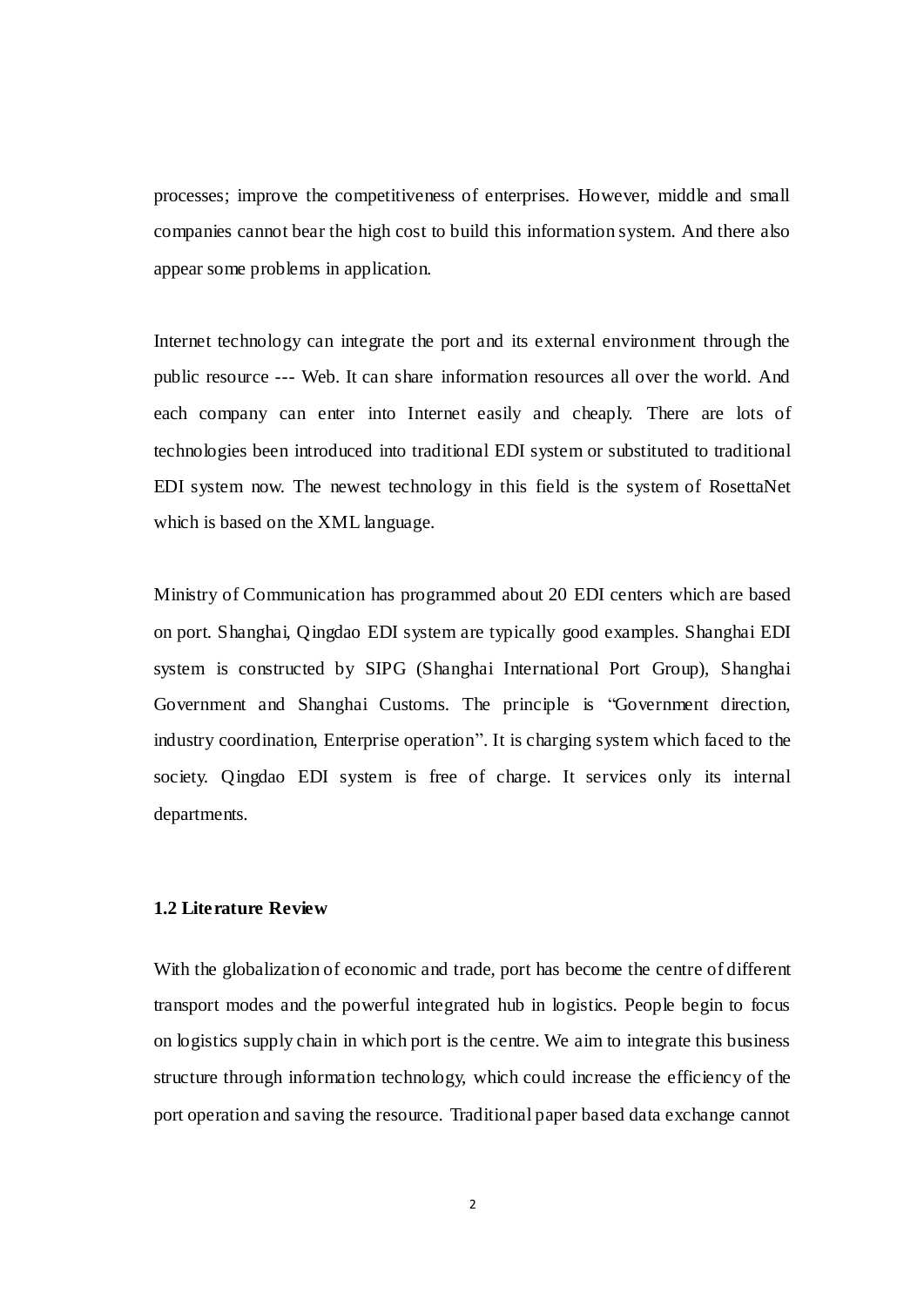satisfy the business need in such dramatic developed world trade. Then people introduced information technology.

By reviewing the previous works on information port operations with its business partners, this author find that EDI technology is the popular way to improve the operation efficiency and save all the partners' cost. ISO defines EDI an electronic transmission method. According to a recognized standard, EDI translates commercial or administrative messages to a structural data format. Then the structural data will be transmitted from a computer to another computer through network.

Traditional EDI technology, which is established on the Value Added Network (VAN), has been used for almost three decades and has brought its users significant advantages resulting in increased productivity and efficiency. And then using Internet to be the carrier instead of VAN in EDI system is the development trend. The cost will be lower, the cover will be wider, and the service will be better. Wang Sha introduced four methods for combination of Internet and EDI in the article *EDI Based on Internet.* 1) Internet Mail: It is the earliest method to introduce Internet technology into EDI system. It substitutes VAN by ISP. 2) Standard IC: Only using the same edition of IC that can realize the EDI exchange on Internet. Standard IC is a special cross-industry international standard. 3) Web-EDI: This method permit middle and small companies realize EDI exchange by connecting Internet through browser. And it changes little for present enterprises application to be EDI application. 4) XML-EDI: XML can be transmitted on HTTP protocol. It is simple and cost less, so it has rapidly been used by the middle and small companies to exchange electronic data with the large enterprises.

With the opening of trade market, each port wants to enlarge their hinterland and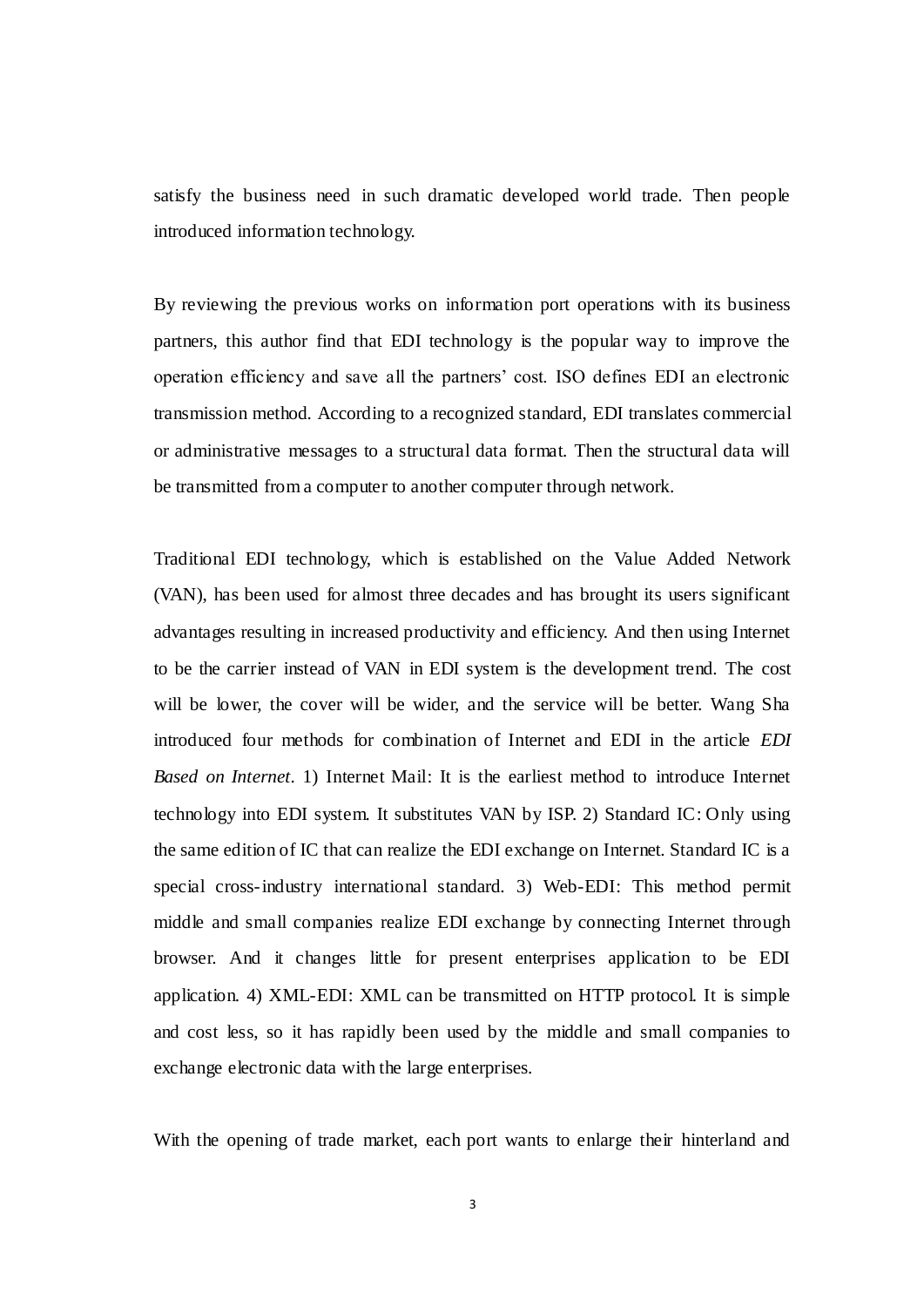<span id="page-14-0"></span>attracts more cargo from all over the world. An open EDI system is the deve lop trend. Ports can enhance their competitiveness by the development of information technologies. So there is no doubt to develop EDI system continuously. XML technology is a new trend of Internet base EDI system. It can be combined with other technologies to improve the EDI system. Wu Nianwei (2007) studied a new model of EDI Based on XML, E-mail and CA. It can solve the problems about compatibility, security, asynchronous, flexibility in traditional EDI system. Zhang Xuedong (2006) proposed a new model of EDI based on the JMS (Java Message Service) and XML. Its characteristics are cross-platform, asynchronous, loose coupling and reliability. And now, the newest software is RosettaNet. Lots of people are researching on this. As a leading EC standard system in high-tech field, RosettaNet standard has already applied in many sizable enterprises in the world, and as is proved, it may realize core value of the entire industry. It focuses on cross-platform, cross-application and cross-network.

EDI is the major tool used by port and related companies to facilitate supply chain relationships. Business conditions and information infrastructure is weak and start late in China. The investment of EDI is very large, and the cost for entrance is very high. According to the present situation of port industry and information infrastructure in China, the direct and fast channel to realize the electronic trade between enterprises along the port supply chain is enter into the world information express --- Internet. But Internet-Based EDI is so open that we should pay more attention on the security problem.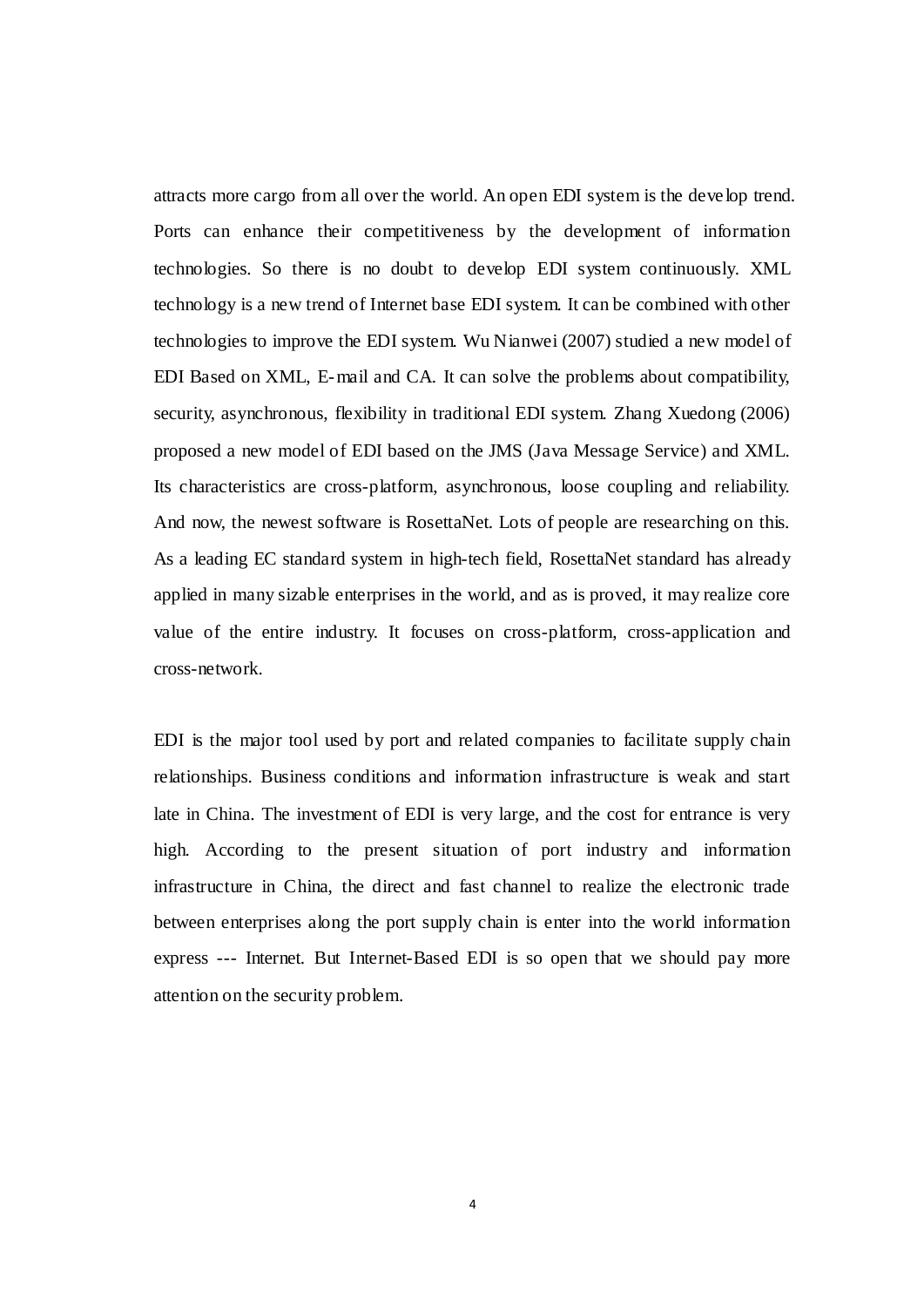#### <span id="page-15-0"></span>**1.3 The Basic Ideas and Study Methods of this Dissertation**

This author believes that port is the core role in the environment of international logistics. Shipping market will still be blooming for the need of more and more international trade. The most competitive advantage of shipping is the low cost for transportation. Port as the basic ingredient of shipping industry must enhance its competitiveness to attract customers. Customers mainly pay attention on the cost and operation efficiency of a port, which including the port itself and its external business environment.

What customers' need is what suppliers' goal. This article integrates the port and its external business environment as one unit, and focus on optimization of this logistic unit's operation. It uses the SCM (Supply Chain Management) concept which looks the port as the center and look for an Information System to realize seamless integration.

The present situation for port information is using the EDI system. It appears lots of advantages and solves the data integration problem in the business environment. However, there also have some defects during the traditional EDI application process. People are finding a more effective method to improve the information system to make the whole operation environment smooth, unhindered and less waste. Internet technology is widely be used in which XML Language has the most potential.

In this article, the author will show the information system of Zhoushan Port. And search for the drawbacks and deficiencies in this system. Then introduce the available solutions.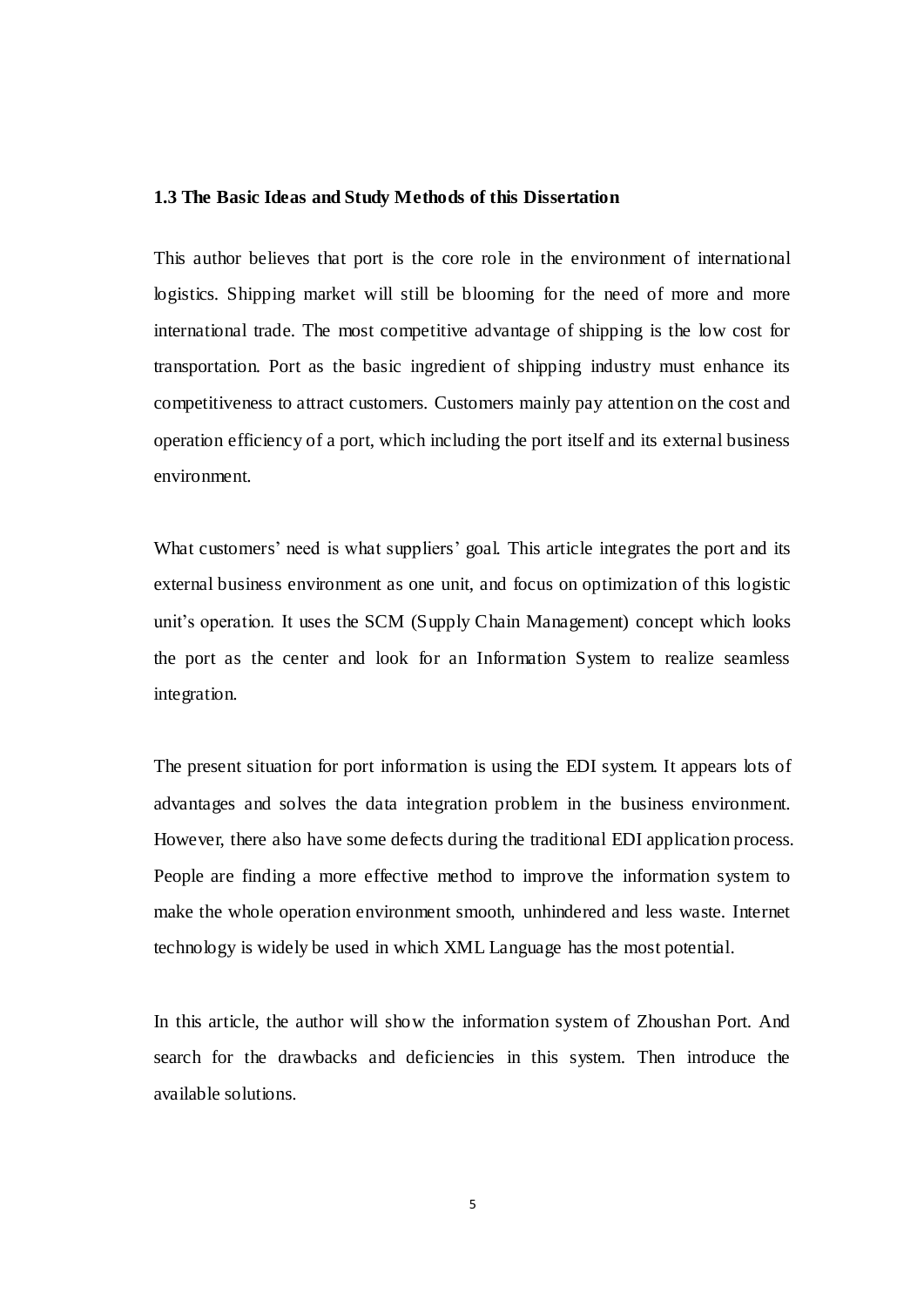#### **1.4 Organization & Structure of this Dissertation**

The organization of this dissertation is as follows. This dissertation will study the construction of information integration for Zhoushan Port business environment. The present IT situation of Chinese port and the reasons for choosing this topic will be illustrated in the first chapter. The mean time, it will also introduce the study methods for this dissertation. It will introduce the Zhoushan Port and the concept of EDI in the  $2<sup>nd</sup>$  chapter and the  $3<sup>rd</sup>$  chapter respectively. And then, it will analyze the detail application of the information technology---EDI in Zhoushan Port business environment in the 4<sup>th</sup> chapter. It presents the overall objective and scope of Zhoushan Port EDI system, and also the necessity and feasibility of this dissertation. In the 5th chapter, it shows the demand and realization methods for Zhoushan Port EDI system. And it also will illustrate risks and countermeasures exist in Zhoushan Port EDI system in the  $6<sup>th</sup>$  chapter. In the end, this author will comprehensive review the information integration of Zhoushan Port and its external environment, and the information management strategy of Zhoushan Port for the next step. At the same time, this article will also forward the future needs and trends of information technology for the management and operation of port industry.

The structure of this dissertation is displayed in figure1.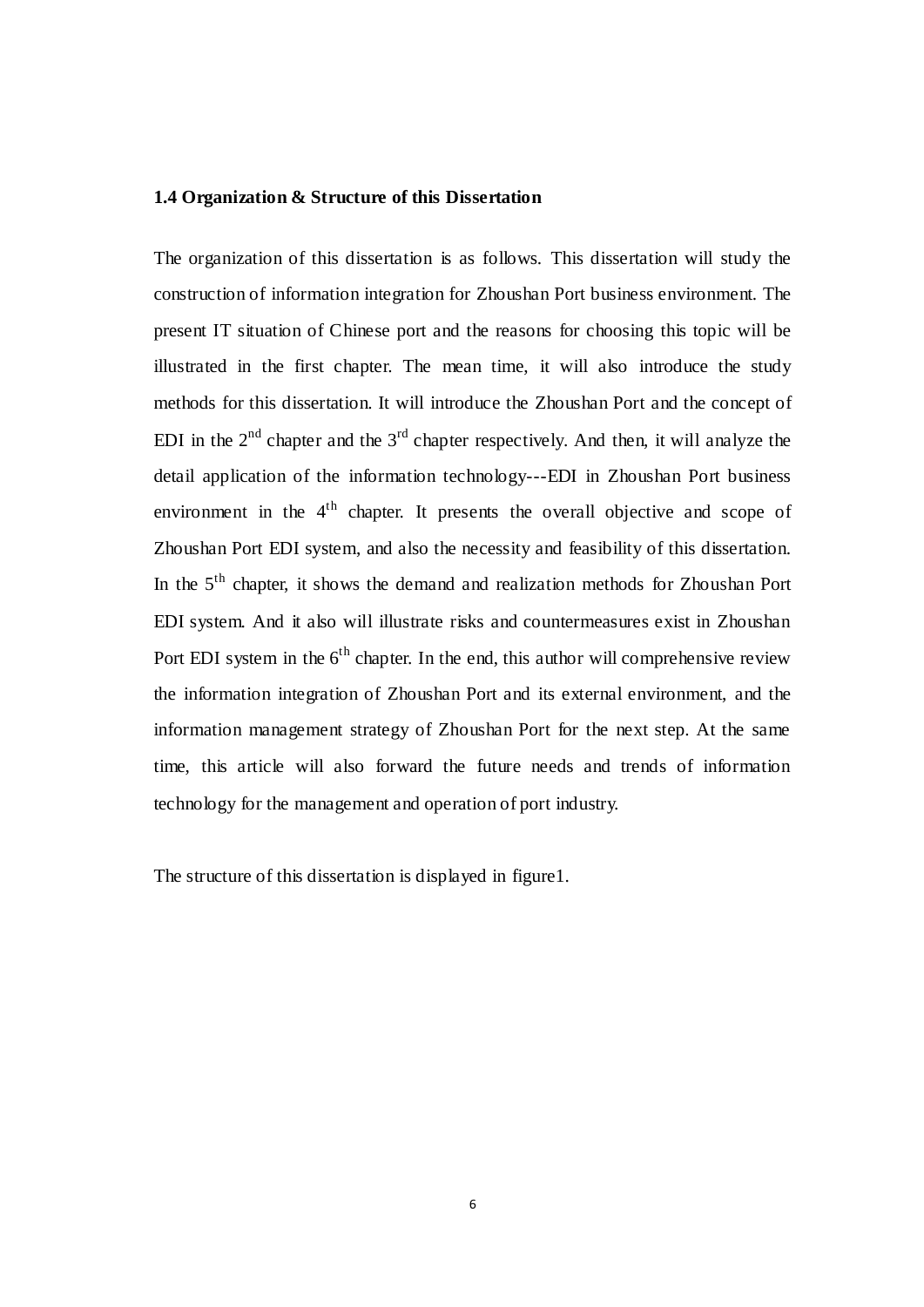<span id="page-17-1"></span><span id="page-17-0"></span>

Figure1. Structure of the Dissertation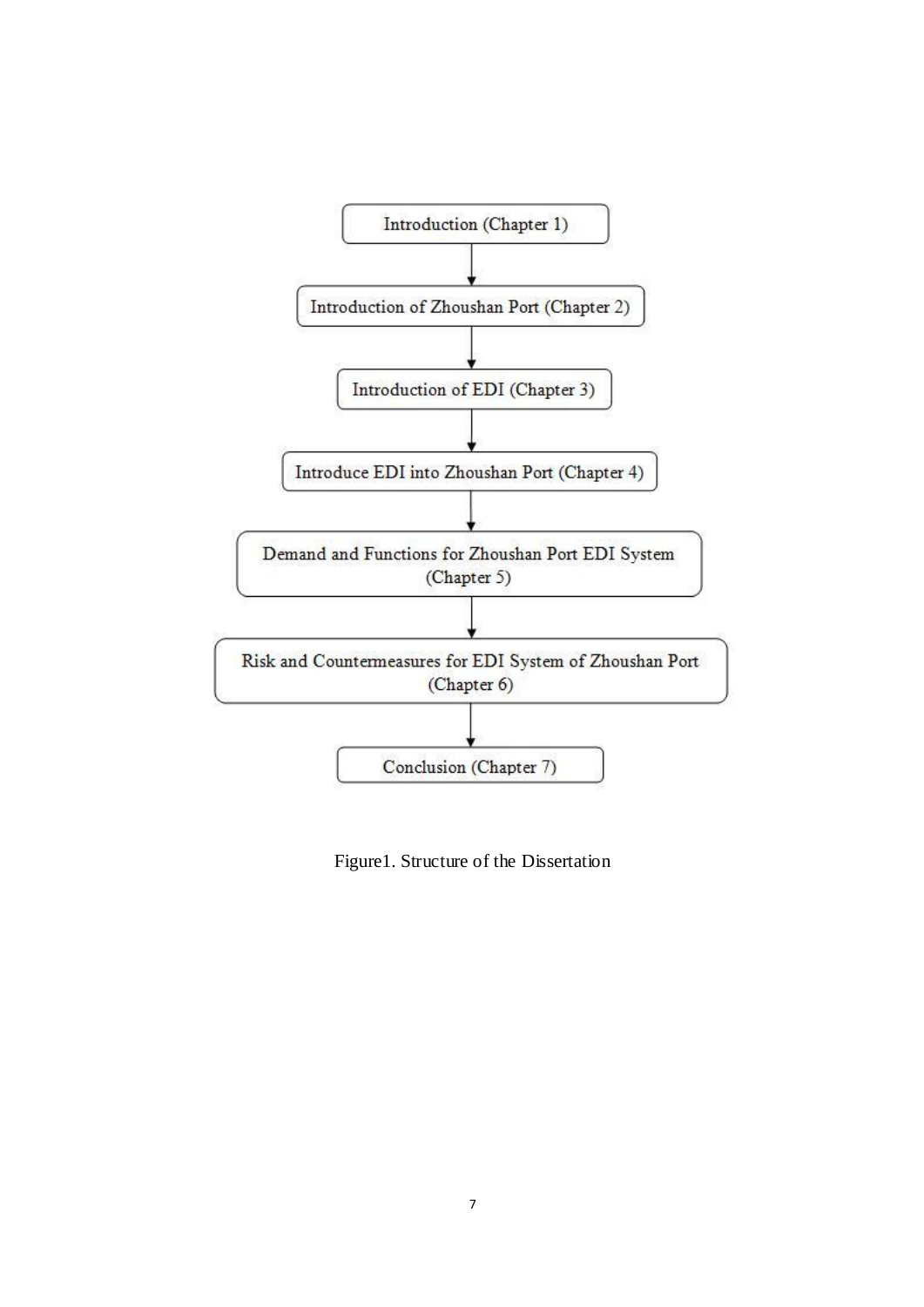## **CHAPTER2. INTRODUCTION OF ZHOUSHAN PORT**

### **2.1 Concept and functions of port**

The concept of port is difficult to define. From the horizontal comparison, the size of port is different; the degree of progress is various; the management system also is different. From the vertical comparison, the characteristic and function of port is continuously development and will be go on. It is not easy to define what a port is. (Liu Gui-yun, Zhen Hong, 2007)

Port Law of the People's Republic of China (2003) states that:

The term "port" means a region comprising certain water and land areas, having the functions for vessels to enter, leave, lies at anchor and moor, for passengers to embark and disembark, and for goods to be loaded, unloaded, lightered and stored, and being equipped with the necessary dock facilities.

<span id="page-18-0"></span>With the globalization of economic and development of supply chain management, port has changed a lot in position, function, operation and service. In the report of port development and improving the modernization of the port management and organizational principles by UNCTAD in 1992, the development of the port function is divided into three generations.

The first generation mainly refers to the port before 1950. Port is the hub of transportation. Its functions are sea-land transshipment and temporary storage for sea cargo, and cargo transceiver, etc.

The second generation is the port from 1950s to 1980s. Port has become the centre of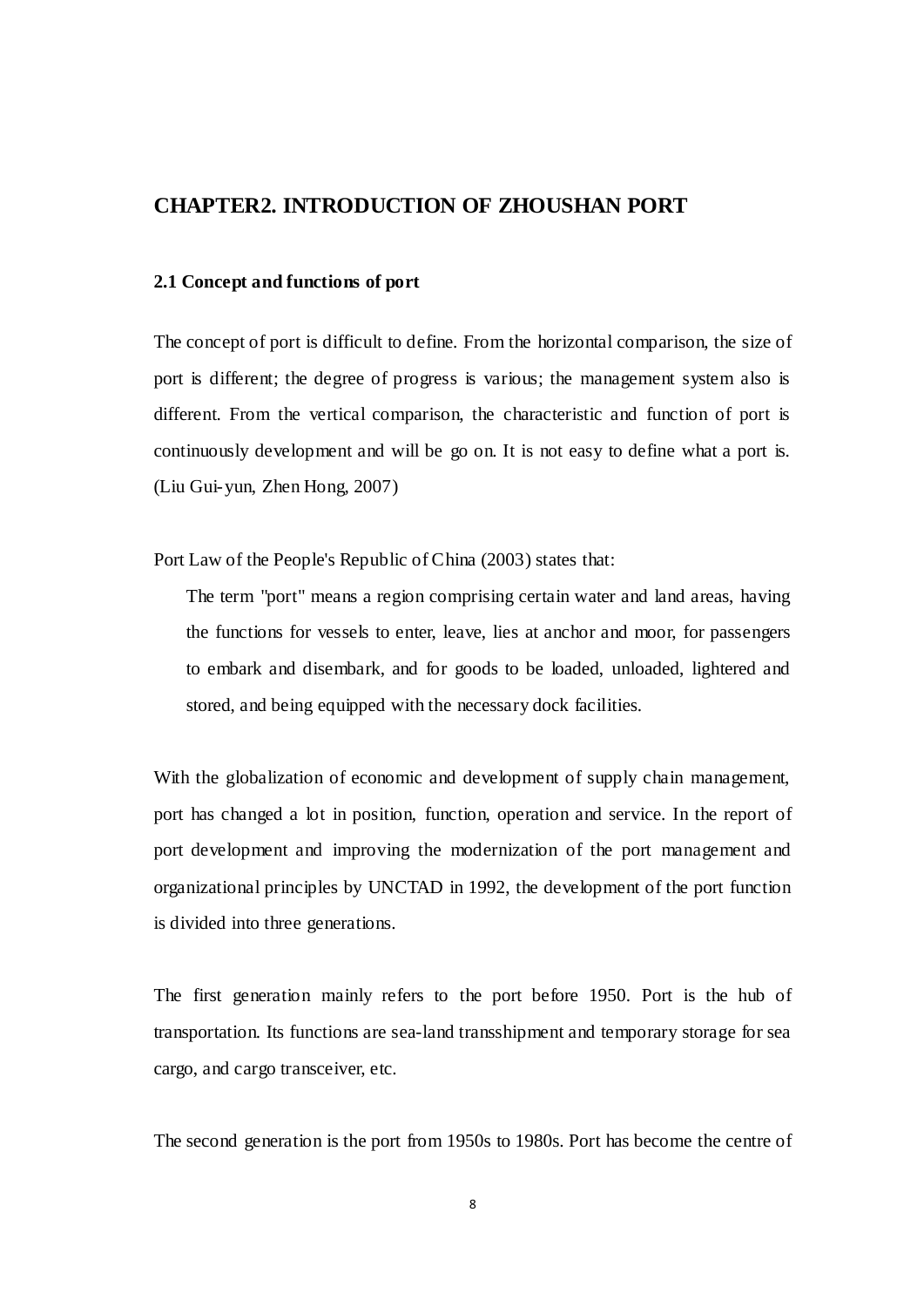loading/unloading and service. It added the industrial and commercial value-added functions on the basic of the first generation.

The third generation appeared after 1980s. Port is the logistics centre for world trade. It strengthens the connection between port and the local city and its users, except for the functions of the first and the second generation port. Port supplies lots of comprehensive service such as information service about transportation and trade and cargo distribution, which beyond original scope.

<span id="page-19-1"></span><span id="page-19-0"></span>The present port has changed a lot compared with the third generation. The role of port acted in supply chain is more and more important with the mature of supply chain management. The fourth generation of port must be introduced. Combined with the theory and practice of modern supply chain management and acts as a core node of supply chain, the fourth generation port should supply lean operation and agile service to form the flexible port, which could improve the seamless connection between port and its external environment. (Zhen Hong, 2005)

#### **2.2 Information Port**

Transportation is the basic infrastructure and important industry for national economy and social development. Information is the only way to realize transportation intelligence. Port is a core ingredient of transportation.

Fan Liming (2007) pointed out the Valencia Port using the SIC Port Public Information System. It takes Port authority as the centre, and integrates all relational partners. We aim to build global port network by expanding information from port to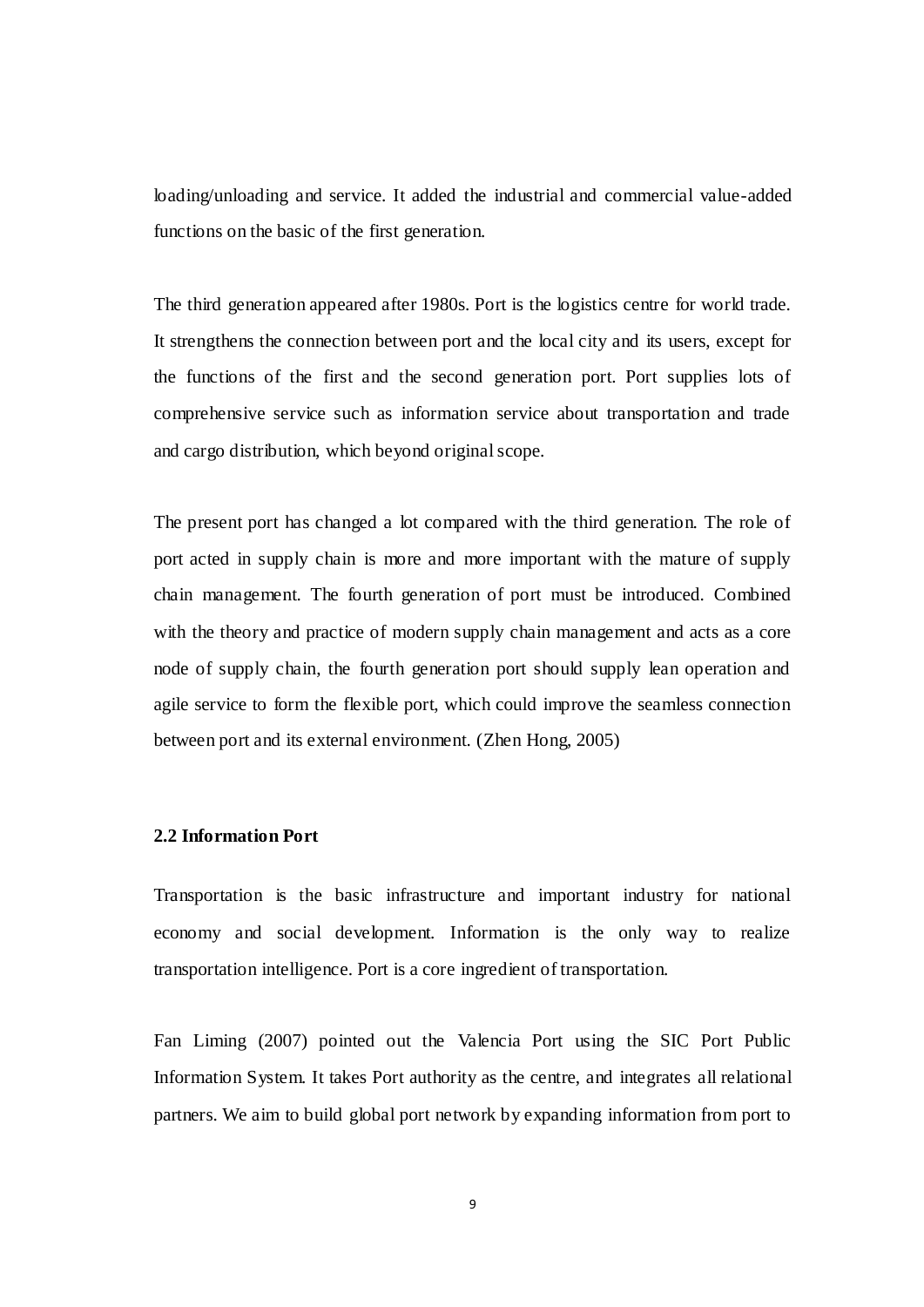hinterland, even to the world port. This system shows the develop orientation of information port of China: takes advantage of information and virtual simulation technology based on the present EDI system. By identifying the outstanding characteristics of internal and external relationship for port industry, building a comprehensive information platform for the different roles of port in social environment. Satisfy the sharing of port information and optimizing the system operation and decision.

#### **2.3 Zhoushan Port Introduction**

#### **2.3.1 Summary of Zhoushan Port**

Being situated at west of Pacific Ocean, centre of far-east shipping net, the Port of Zhoushan is at intercourse hub of China coastal south-to-north shipping route and Yangtze River "Golden Water Way". It forms an equal-distance shipping net with large ports at Japan, Korea and countries of Southeast Asia. The Port has abundant deep-water coastal lines and advantageous natural conditions for construction of ports. There are 1538km costal lines can be constructed for docks, 183.2km of which are deep water coastal lines deeper than 20m. According to "General Distribution Plan of the Port of Zhoushan", the Port consists of 8 port areas of Dinghai, Shenjiamen, Laotangshan, Gaoting, Qushan, Sijiao, Luhuashan and Yangshan.

Zhoushan is the top 100 cities of the most powerful integration strength in China. It is included in the first group of costal economic developing cities and the program and development in advance cities along Yangtze River and seashore in China. It is the most important ship building and repairing base, the aquatic products processing base, the staple cargoes transferring base and the maritime shipping and tourism base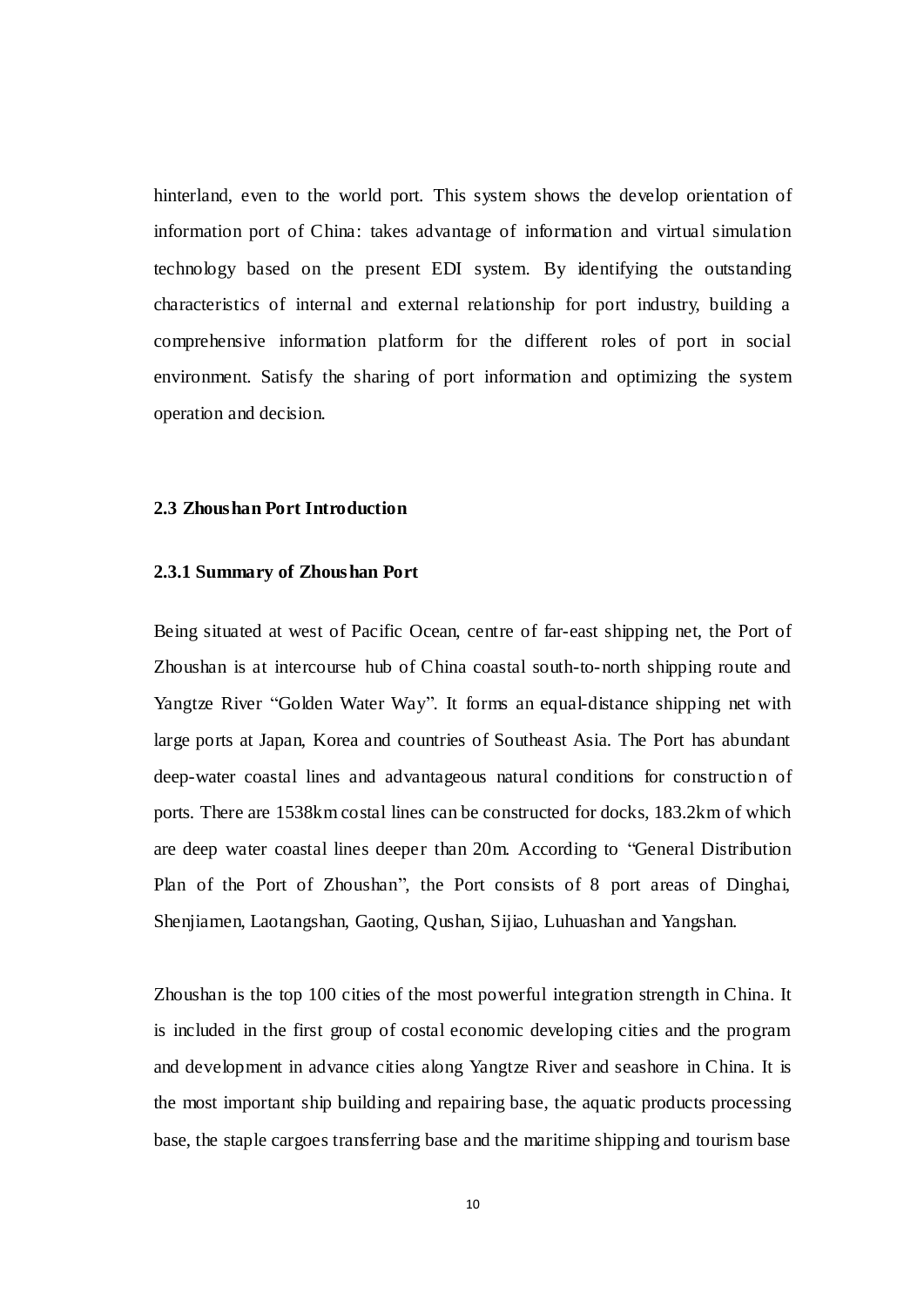in China. During the tenth five-year period, the average growth of Zhoushan national economic is 15%, and the GDP per person is beyond 3300 USD.

With intensification of the port development and infrastructure construction, Zhoushan Port has introduced the water-to-water transferring project of large cargoes as oil, coal, ore sand and so on. Basic installations of the port have taken on a new look, passenger and cargo transportation installations have been improved obviously. Now the port has 352 docks and berths, among these, there are 11 docks and berths of 10,000-ton-class, two 250,000-ton-class docks, with an annual throughput of over 32 million tons. From 1999, output of Zhoushan Port has become one of the ten largest coastal ports of mainland of China.

Zhoushan Port has perfect handling and transportation and auxiliary system, rich experience of transferring and storing large amount of cargoes. In recent years, transferring of crude oil, coal, building materials, timber, steel, frozen products have been developed and regular ships for international container in branch lines to Shanghai, Ningbo have been opened. Handling capacity of the port is developed constantly.

<span id="page-21-0"></span>With its outstanding geographic advantage, Zhoushan Port not only communicates with coastal provinces and cities of the country and areas at Yangtze River basin, but locates at radial axle point of the main oceangoing routes of Asia to Europe, Asia to America and Far East. It is an ideal hub connecting domestic and foreign trade and interflow of commodities. The development of water power supply and transportation has provided good foundation for opening-up and development of Zhoushan Port. Zhoushan Port is now stepping on an express traffic line of continuous development.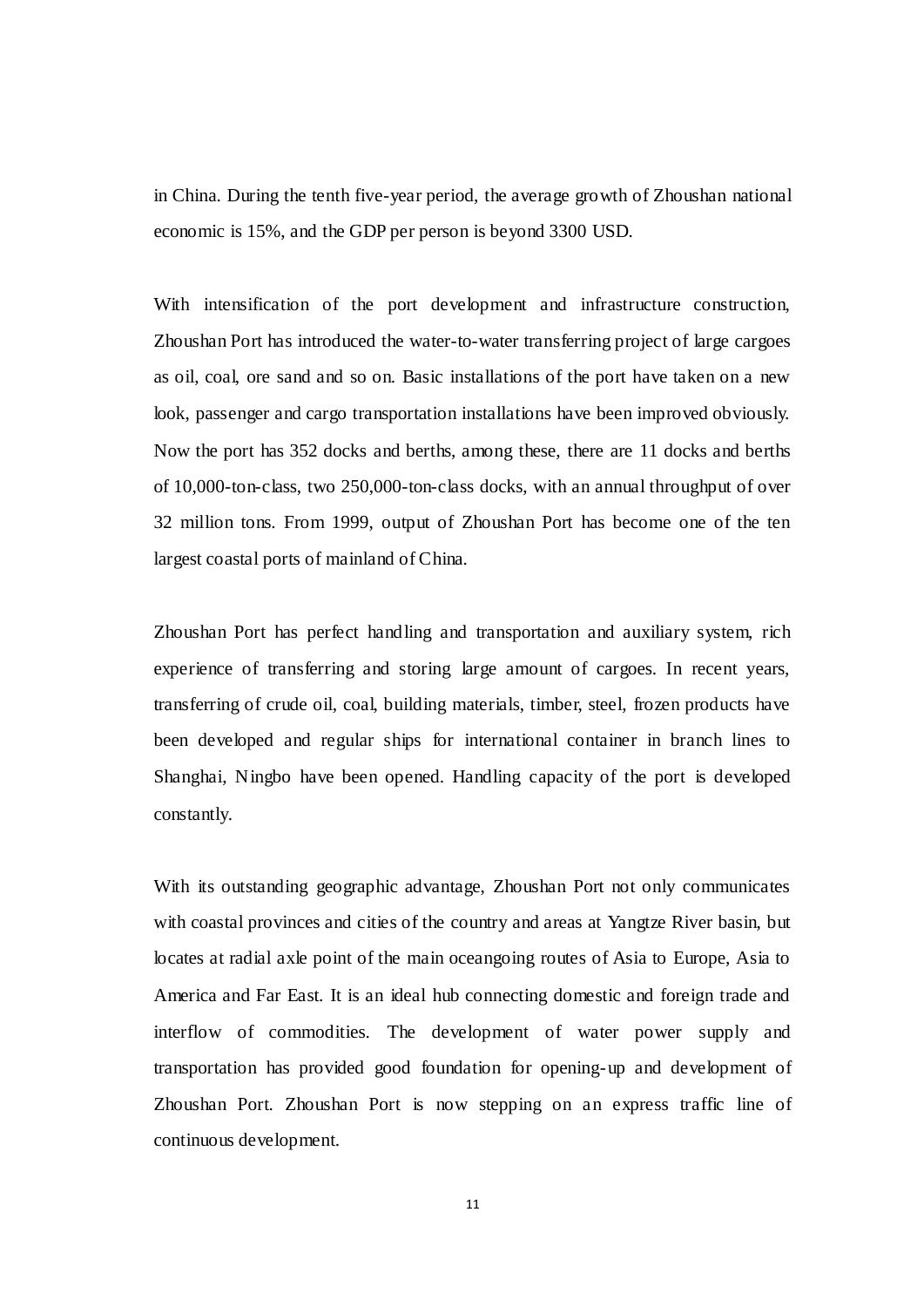

*Resource from: http://port.zhoushan.gov.cn*

Figure2. Plans of the port of Zhoushan

#### <span id="page-22-0"></span>**2.3.2 Laotangshan Port Area**

Laotangshan Port Area is the largest public comprehensive port area in Zhoushan. A 10,000-ton-class and a 5,000-ton-class grocery docks have been constructed in the first period. In the second period, a 25,000-ton-class and 3,000-ton-class docks for coal completed with special installations of coal loading and piling have been built. Now, the engineering of the third period is under construction, a 50,000-ton-class multiple-use berth, a 5,000-ton-class berth and the related supporting installation will be constructed. Backing against Laotangshan, the industrial zone near the port will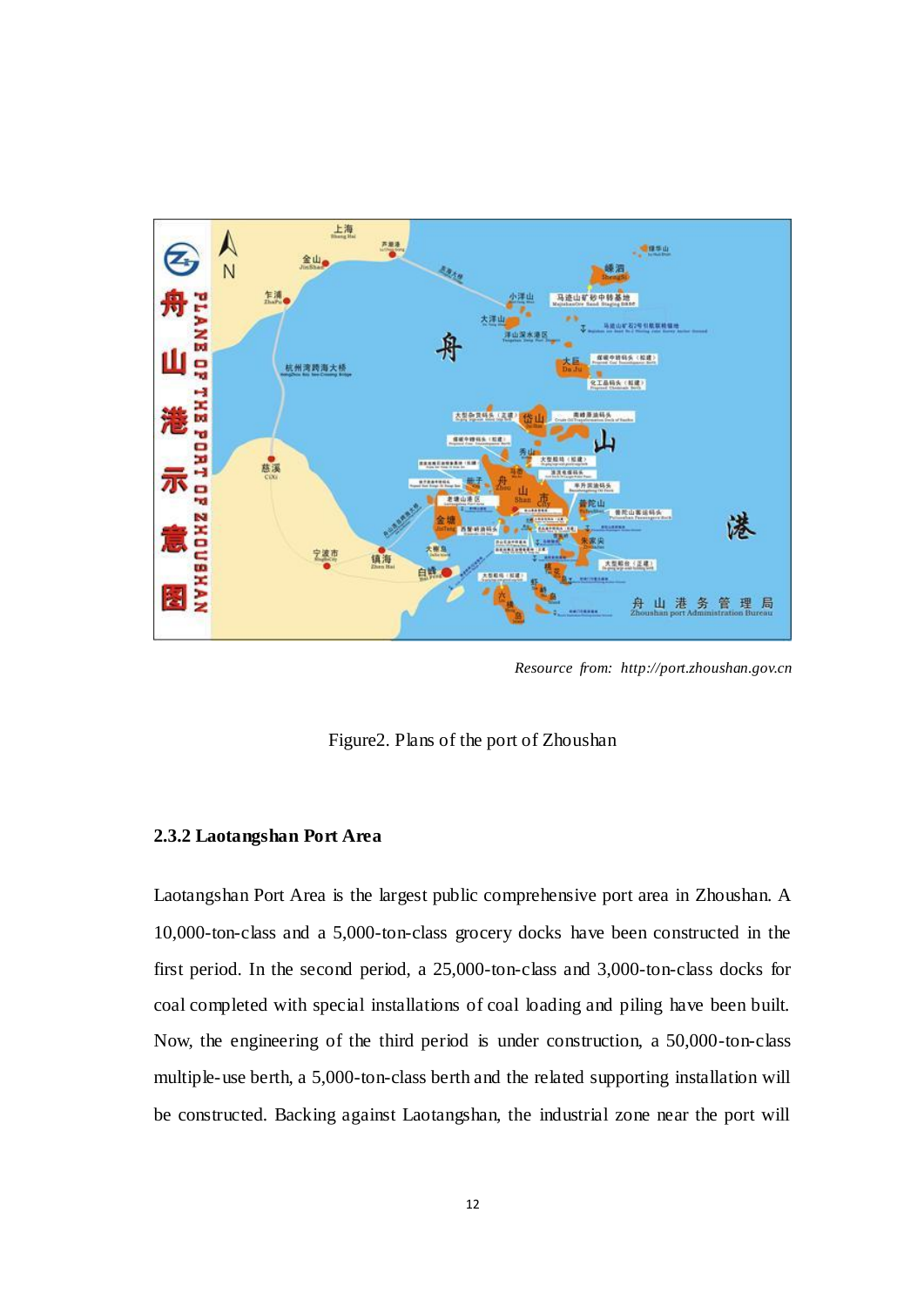engage in developing processing industries of cereal, coal and timber.



*Resource from: http://port.zhoushan.gov.cn*

Figure3. Laotangshan Port Area

#### **2.3.3 Aoshan Oil Staging Base**

<span id="page-23-0"></span>Aoshan Oil Staging Base, the largest commercial oil staging base in the country, engages in load, store, and transfer oil products and bond business. There are a 250,000-ton-class, a 100,000-ton-class and a 10,000-ton-class dock, and 1.2 million cubic meters oil storing area. Now, 7 oil tanks and their accessories with a total capacity of 380,000 cubic meters are under construction. The annual oil staging capacity will reach 2.6 million tons. COSCO, China Shipping and China Petroleum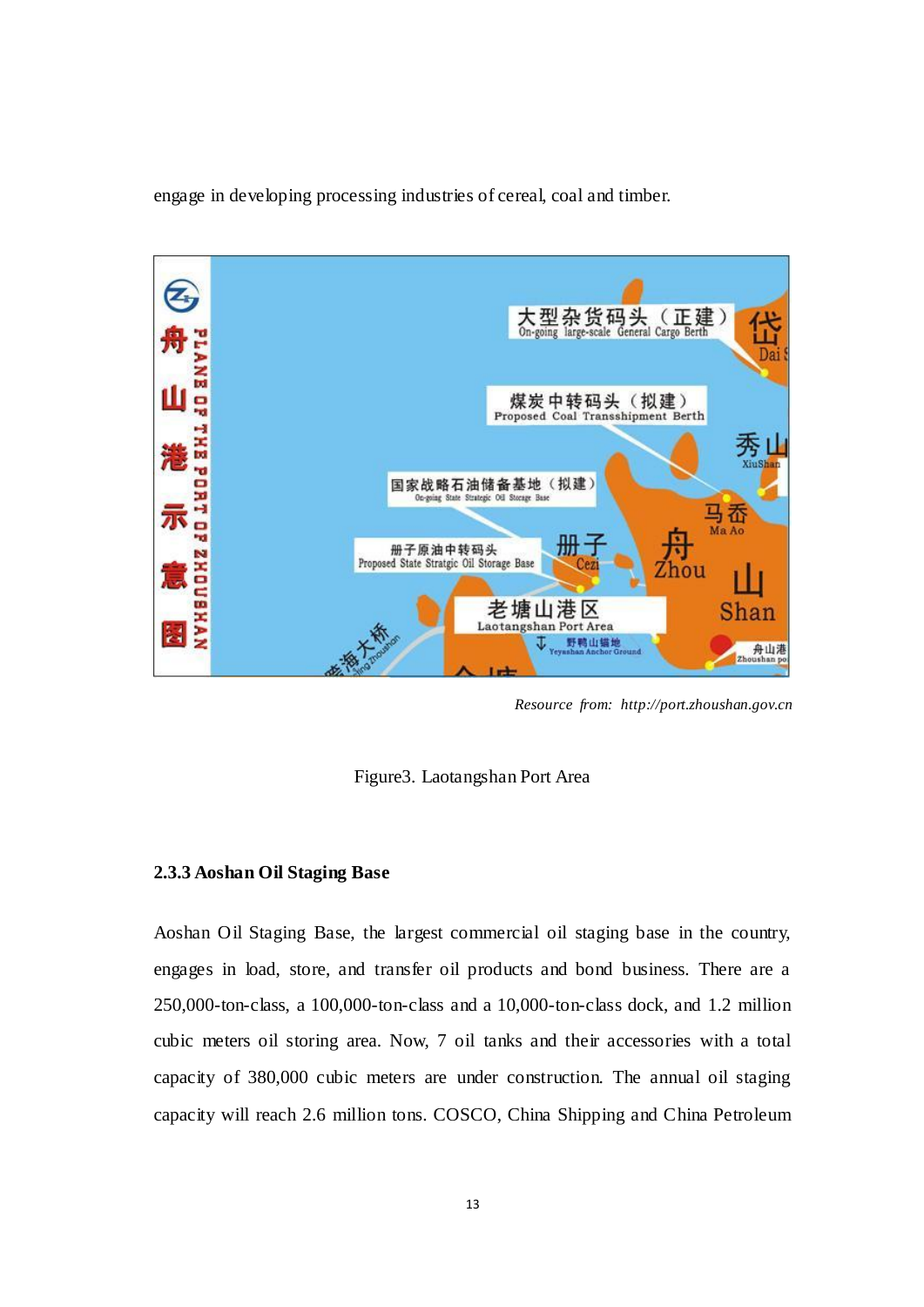& Chemical Corporation all have their oil staging base at Aoshan.



*Resource from: http://port.zhoushan.gov.cn*

Figure4. Aoshan Oil Staging Base

## <span id="page-24-0"></span>**2.3.4 Majishan Ore Sand Staging Base**

Majishan Ore Sand Staging Base, the largest deep-water ore staging port area, covers an area of 485,000 square meters, has a 250,000-ton-class also for berthing of 300,000-ton-class unloading dock, and a 35,000-ton-class loading dock with complete installations, the annual handling capacity reaches 20 million tons. The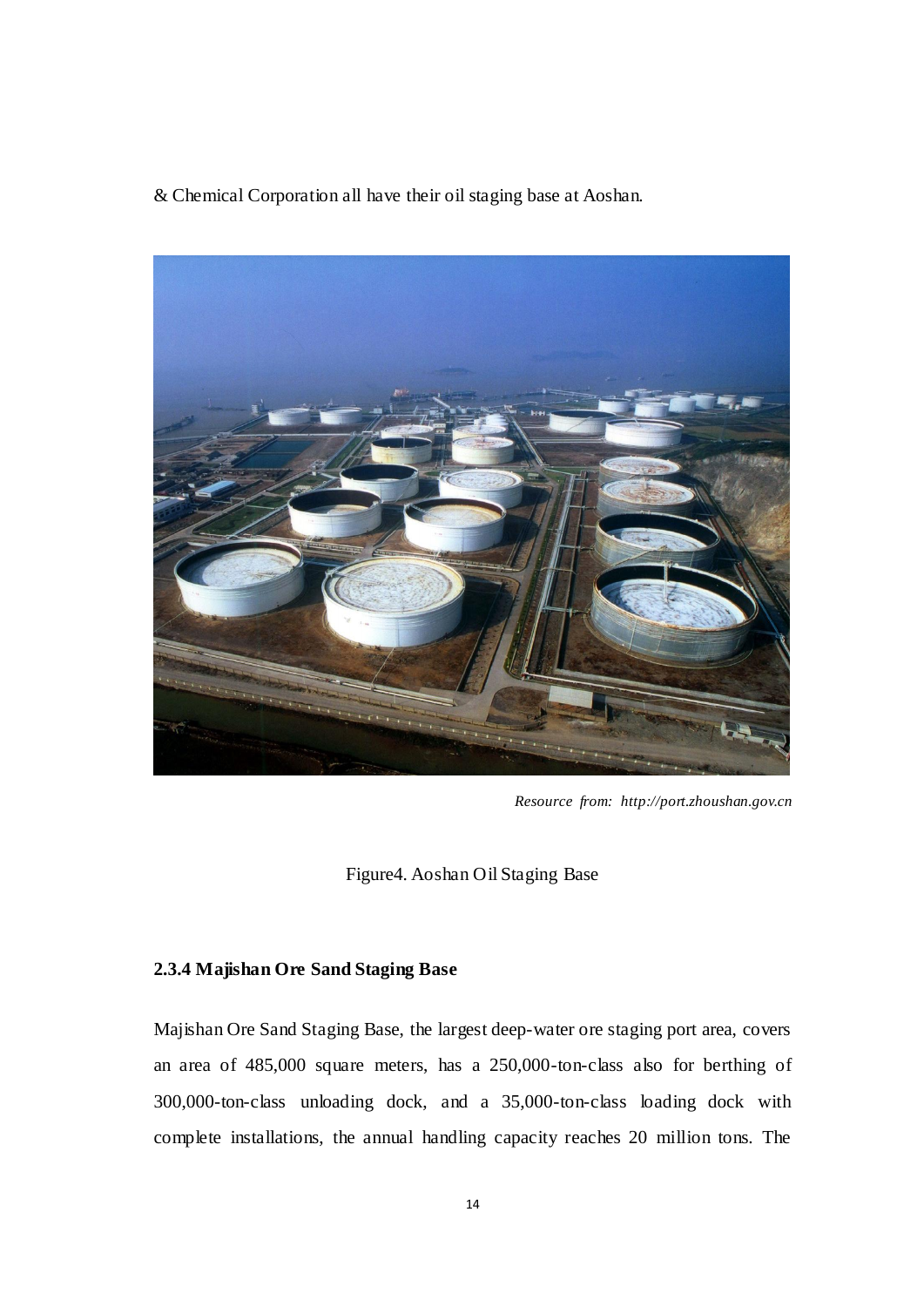base not only unloads imported iron ore of Bao Steel Company but provides trade services for the society.



*Resource from: http://port.zhoushan.gov.cn*

Figure5. Majishan Ore Sand Staging Base

## **2.4 Development of Zhoushan Port**

During the 11<sup>th</sup> Five-Year Plan, Zhoushan Port Area has developed quickly. Because of the advantageous natural conditions and the good chance, the port infrastructure improved obviously and the cargo throughput enhanced largely. It has become one of the main ports in Yangtze River Delta Region. With the determination of the development strategy that "Booming the city depends on port" by Zhoushan city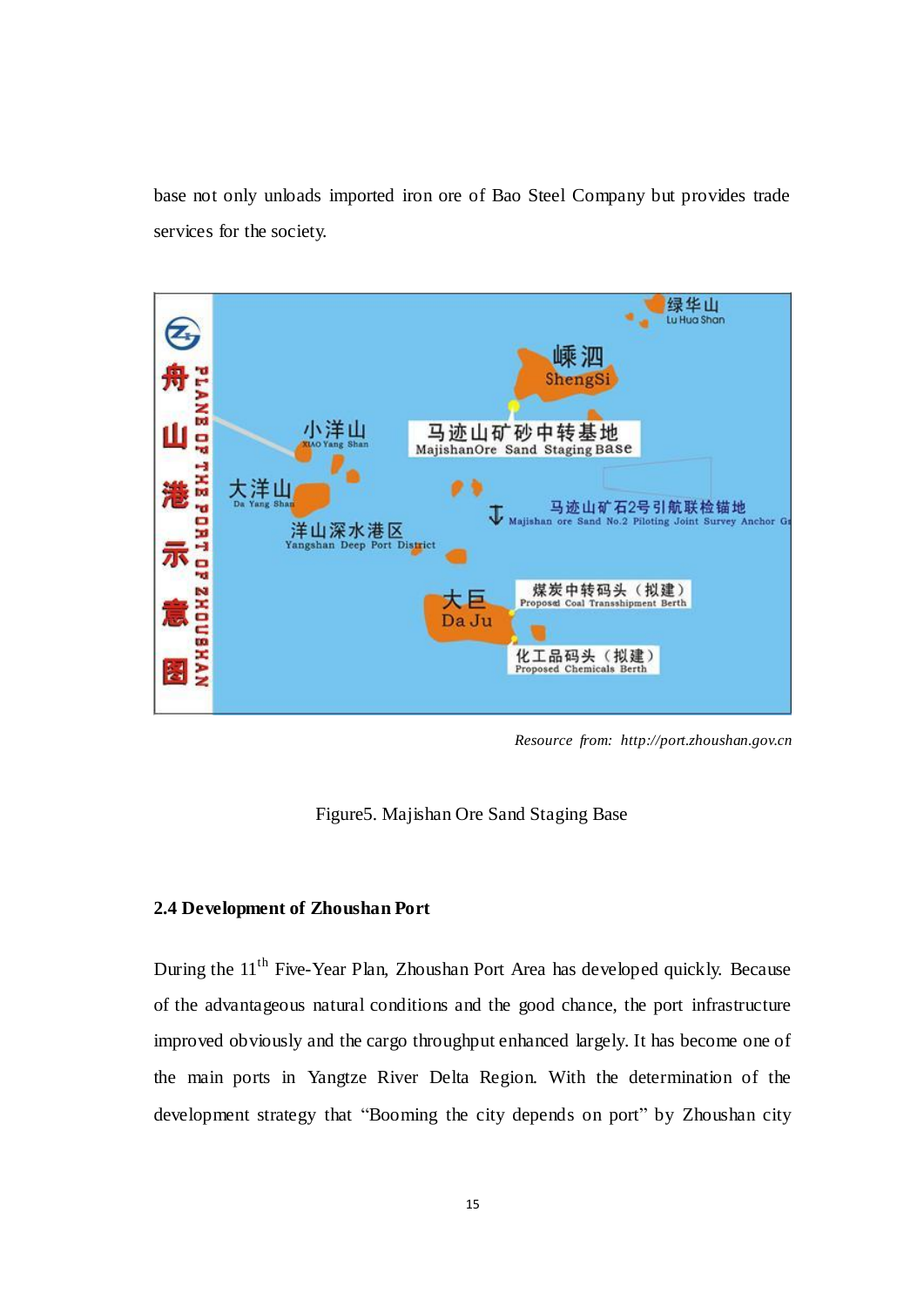<span id="page-26-0"></span>party committee and government, it provides more room for the development of the port in Zhoushan City.

<span id="page-26-1"></span>At present, the projects of "Islands Connecting Bridge" and "Jintang Container Harbor" are building. With the completing of these projects, it will bring long term meaning to the development of Zhoushan economy and port industry, and it also will drive the whole development of foreign trade and port-shipping logistics. Zhoushan Port will become a comprehensive port which integrates bulk cargo, liquid chemical and container logistics. Such huge business will be a big challenge to the current operation situation of Zhoushan Port.

Zhoushan Port has lots of wharfs situated at so much small islands, and they are managed by its area manage bureau respectively. A main characteristic of Zhoushan wharf is that much of these wharf belong to the cargo owner.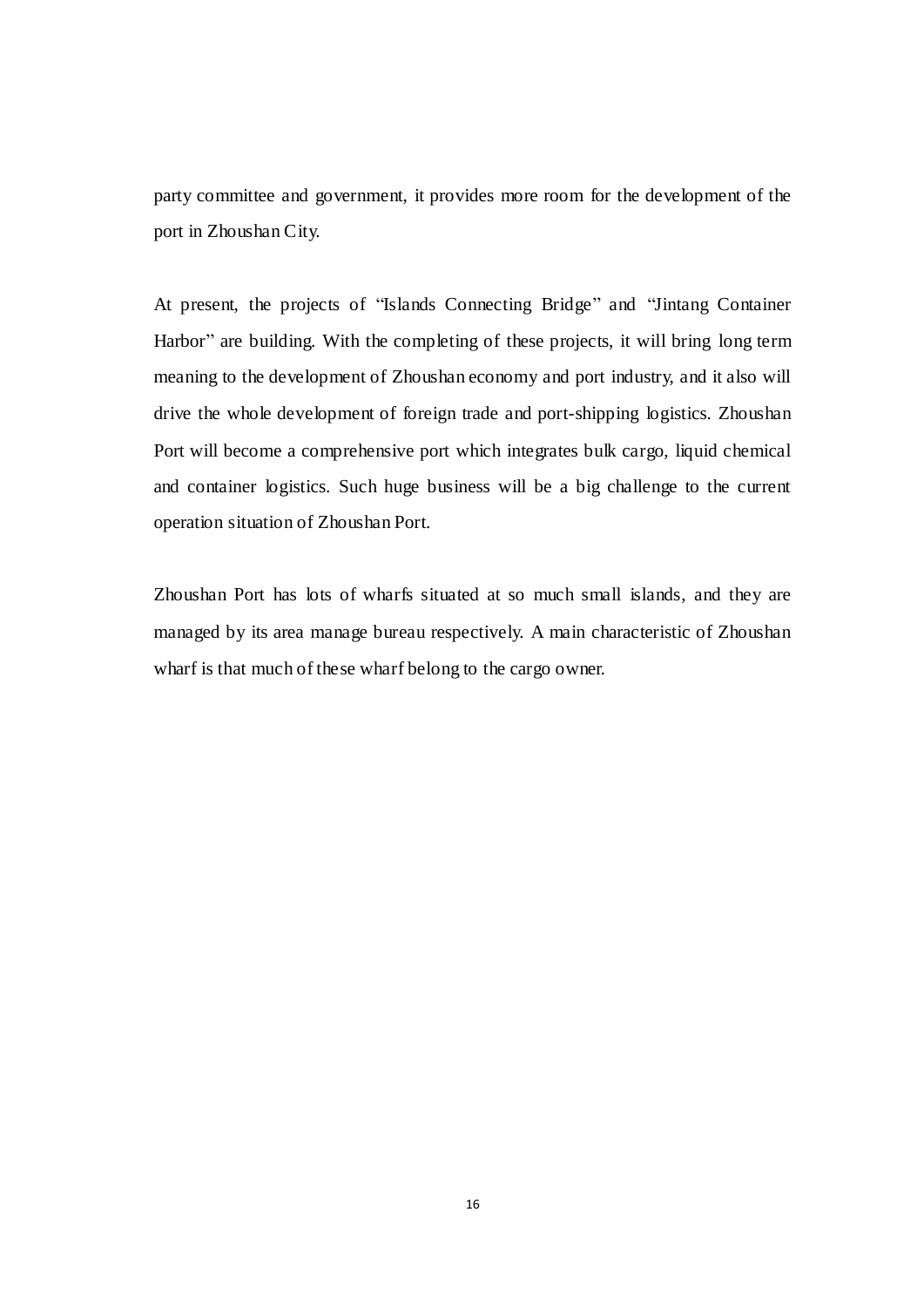## **CHAPTER3. INTRODUCTION OF EDI**

#### **3.1 Concept of EDI**

EDI is the abbreviation of Electronic Data Interchange. It is the organization-to-organization, computer-to-computer exchange of business data in a structured, machine-process format. The purpose of EDI is to eliminate duplicate data entry and to improve the speed and accuracy of information flow by linking computer applications between companies. (Coyle, Bardi, Langley, 2003)

EDI is an electronic method, which using an international recognized standard to format trade, logistics, insurance, banking, customs, and other industry information, to transmit documents such as orders and invoices between enterprises. It achieves the data exchanging and processing between enterprises, and completes the entire process based on the trade through computer network. It is the outcome of combination of computer, communication and modern management technology.

ISO defines EDI that, "According to an international recognized standard, EDI translates commercial or administrative messages to a structural data format. Then the structural data will be transmitted from a computer to another computer through network."

From the definition, EDI has three contents: Computer application, Communication and Network, Data standardization. Computer application is the condition; Communication environment is the base of EDI application; Standardization is the characteristic. The three facts constitute the foundation framework that shown as following: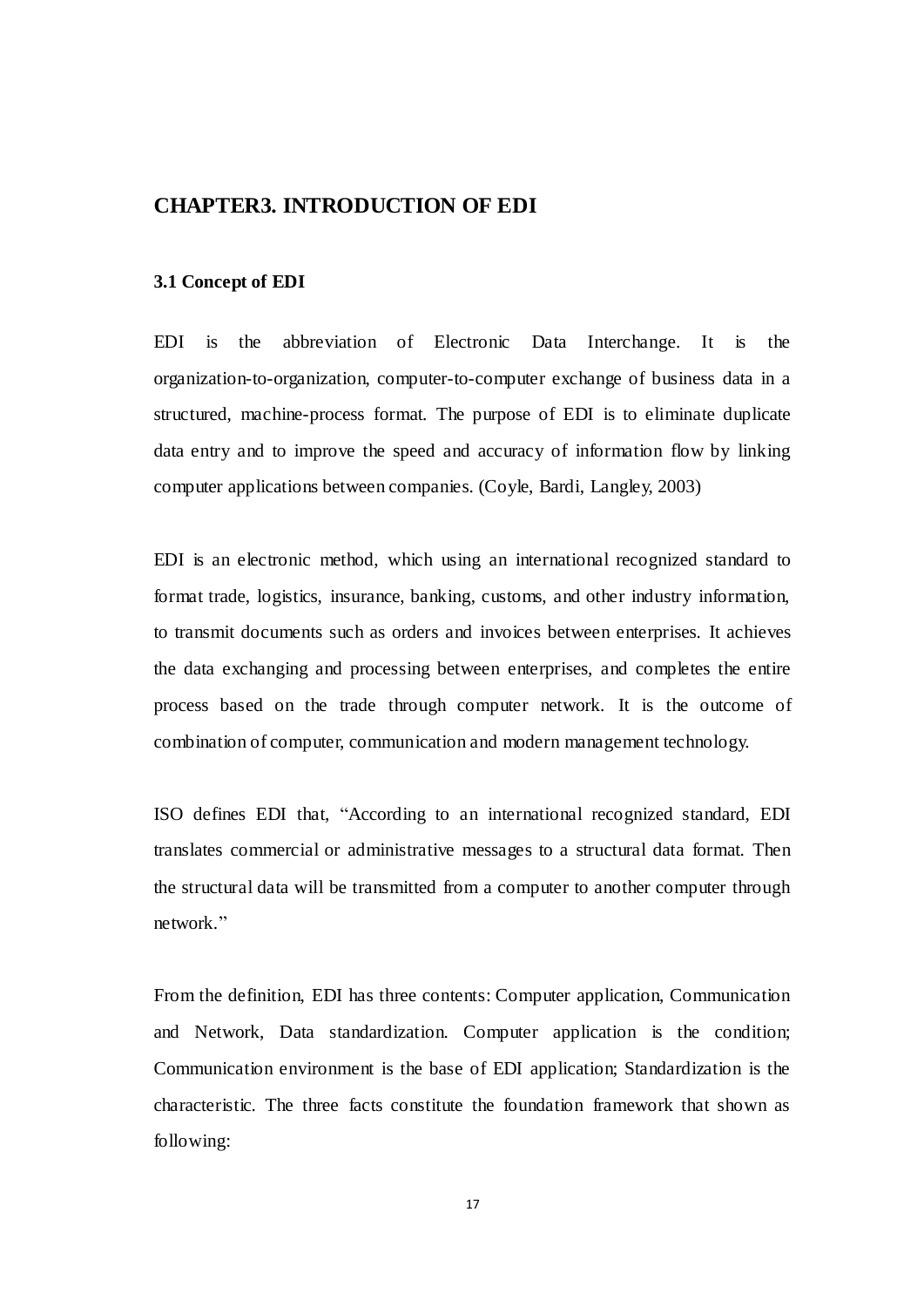

Figure6. EDI System Model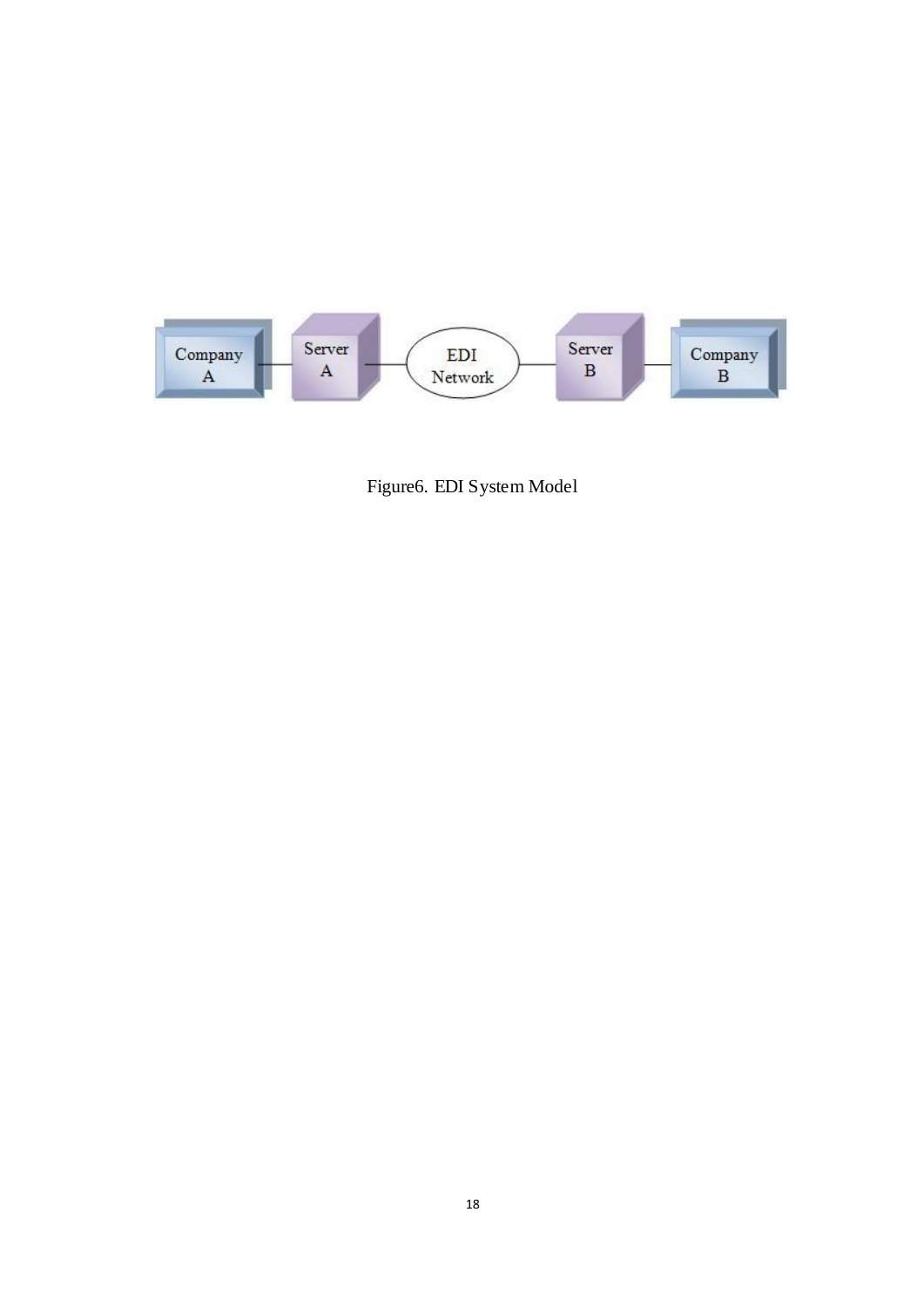<span id="page-29-1"></span><span id="page-29-0"></span>

Figure7. A Typical Port EDI System Topography

- ①**---**Firewall protects the communication safety for the whole system platform
- ②**---**It provides two communication methods of switch-in of Internet and 8 roads dials
- ③**---**It places the core application services and database services of the whole system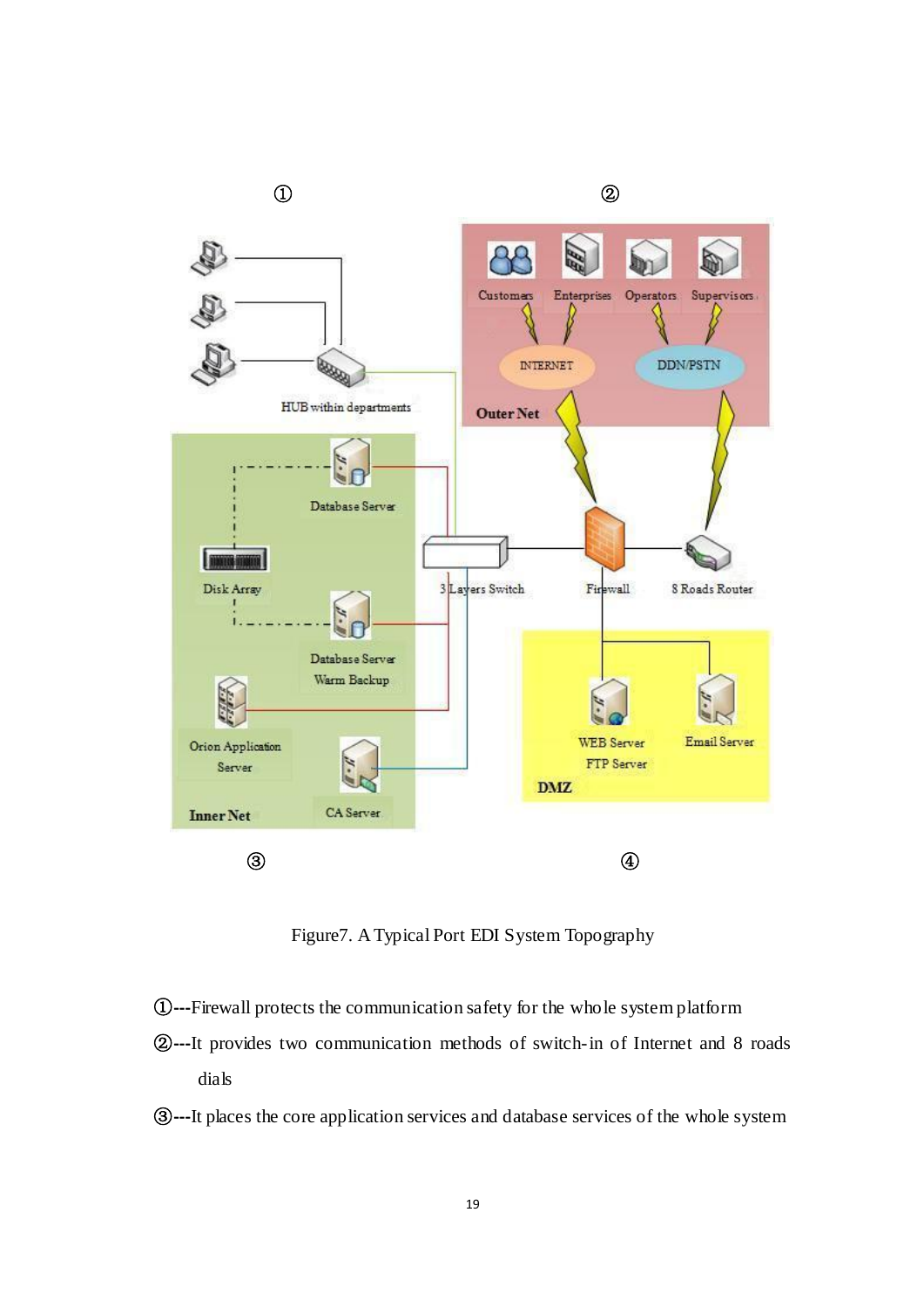<span id="page-30-0"></span>④**---**It places service that provides different services based on Internet Red lines are VLAN1; Blue line is VLAN2; Green line is VLAN3

#### **3.2 Characteristics of EDI**

#### **3.2.1 Functions of EDI**

To achieve the functions of EDI, it needs the following four aspects:

- 1) Data communication network is the technical base.
- 2) Communication application is the internal condition.
- 3) Standardize is the key part.
- 4) EDI legislation is the guarantee for the smooth operation of EDI system.

EDI system uses the standard document structure. Computer can identify and choose the useful data from that, and write in enterprise's internal system database directory. This can reduce the intermediate links of trade activities, the use of papers, and even more important the manual work. It decreases the possibility of errors and shortens the response time.

Functions of EDI system are as follows:

- 1. Exchanging of electronic data and recording the data transmission.
- 2. Conversion of standard document format.
- 3. Providing information inquiry.
- 4. Providing service of technical advice.
- 5. Providing service of information value added.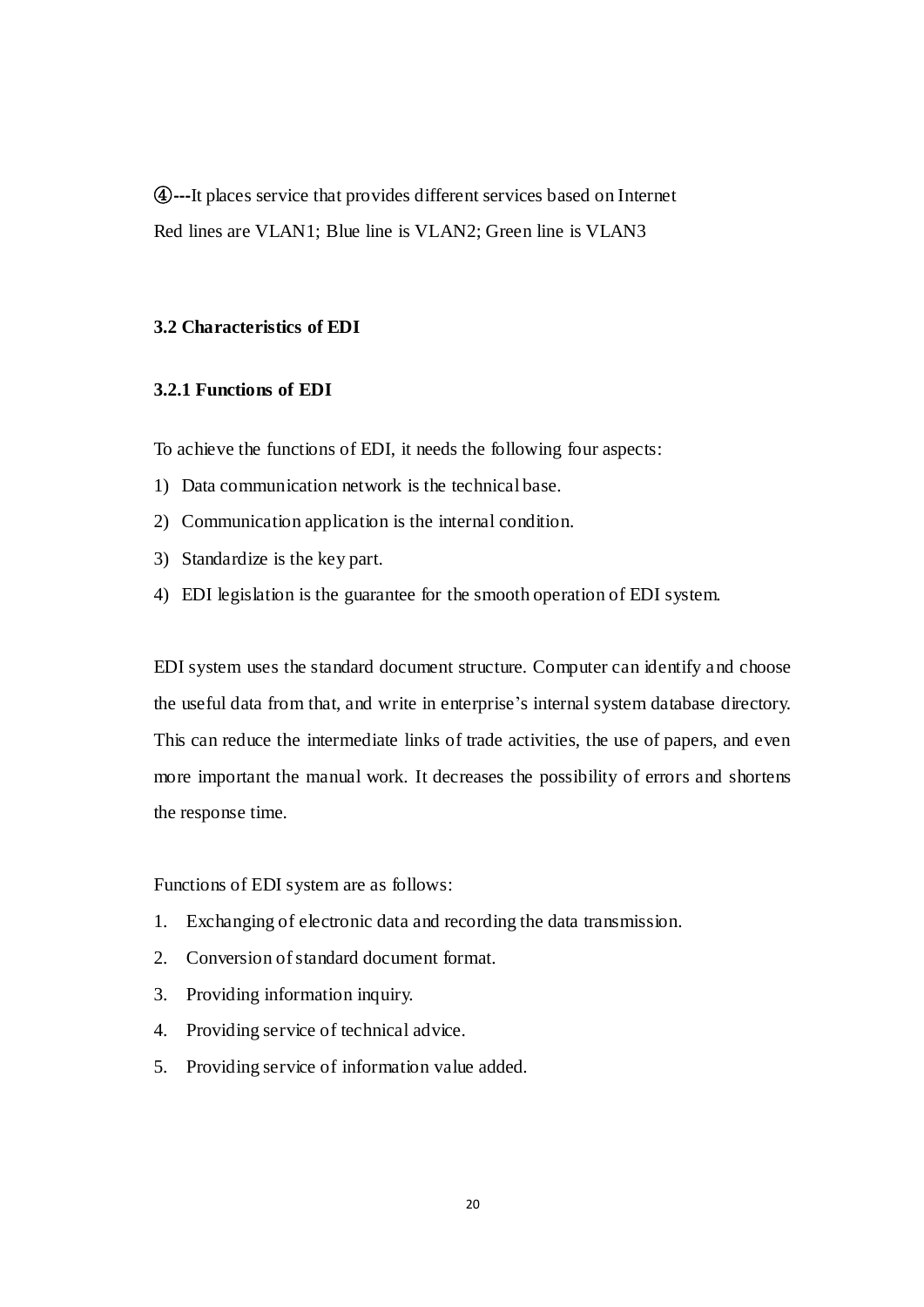## <span id="page-31-0"></span>**3.2.2 Advantages of EDI**

- <span id="page-31-1"></span>1. Making the business transaction automotive.
- 2. Shortening transaction time and increasing operation efficiency.
- 3. Avoiding repetitive operation, reducing man-made mistakes and increasing operation quality.
- 4. Cutting down inventory.
- 5. Saving transaction cost.
- <span id="page-31-3"></span><span id="page-31-2"></span>6. Enlarging application scale.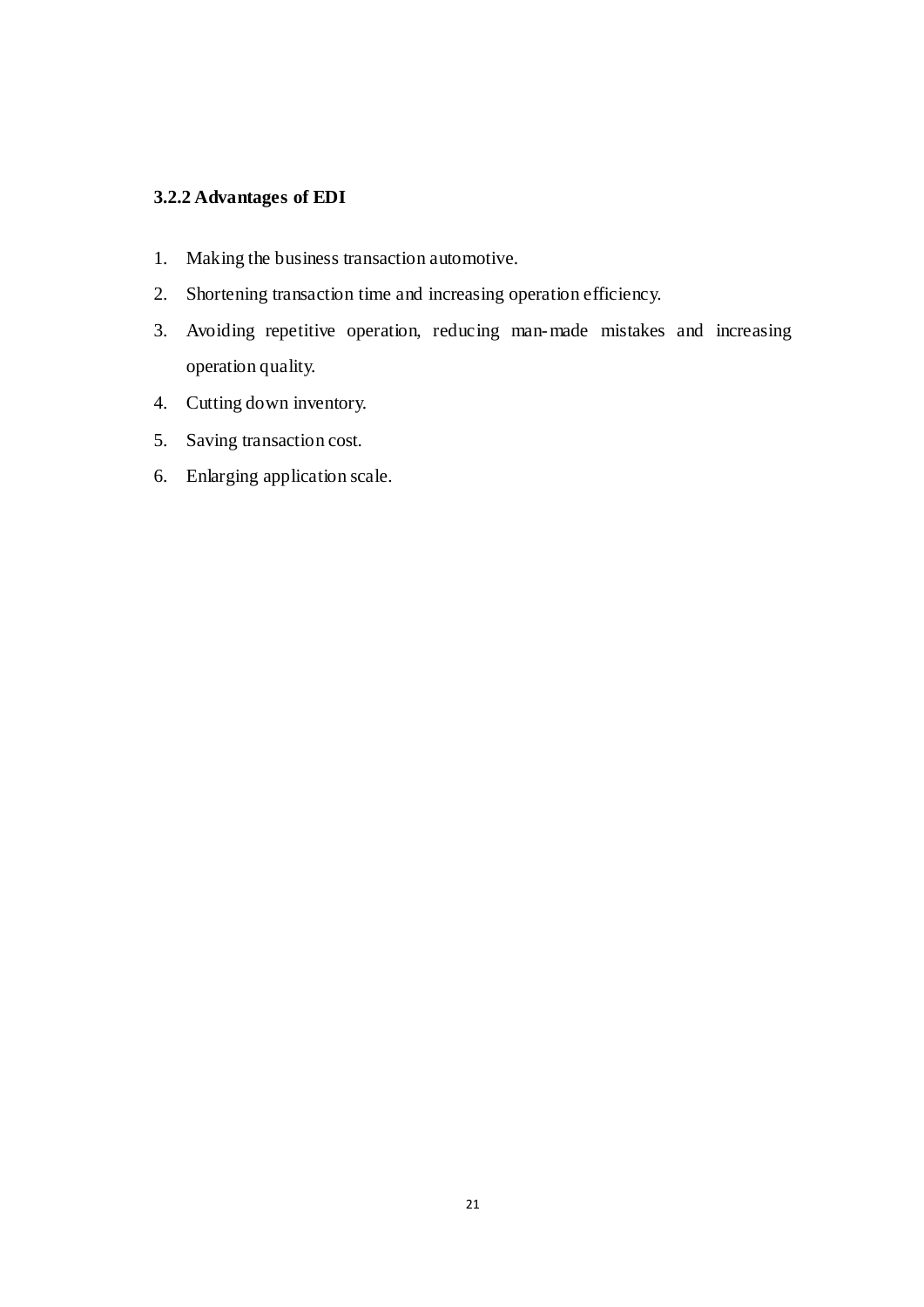## **CHAPTER4. INTRODUCE EDI INTO ZHOUSHAN PORT**

#### **4.1 Overall objective**

Building EDI system is one of the most important acts for constructing a modern port logistics base for Zhoushan Port. Taking service as a principle; taking development of Zhoushan Port and logistics industry as basic start point; taking building up "The system platform of EDI in Zhoushan Port" as the start. As the port logistics platform and gate of the information commutation of the business enterprise, this Port EDI system should realize and take charge of the connection and transmission between departments' information platforms, and raising the management level and social service ability of Zhoushan Port completely; In the meantime, establishing and perfecting information standardized system, law system, operation system and management system. Developing to be the public logistics information platform of Zhoushan Port gradually, and carrying out functions of information sharing and releasing, on-line bargain and electronic commerce etc. Finally, it will build a public information platform which in accordance with the development of Zhoushan modern logistics and foreign economic trade industry.

#### <span id="page-32-0"></span>**4.2 Building scope**

#### **4.2.1 The position and development of Zhoushan Port EDI System**

EDI system of Zhoushan Port should be positioned in the logistics information system that regards the Port-Shipping logistics business as the core. It is based on setting up an information transmission platform of Port-Shipping logistics and carrying out two main functions of data delivering and value-added application. And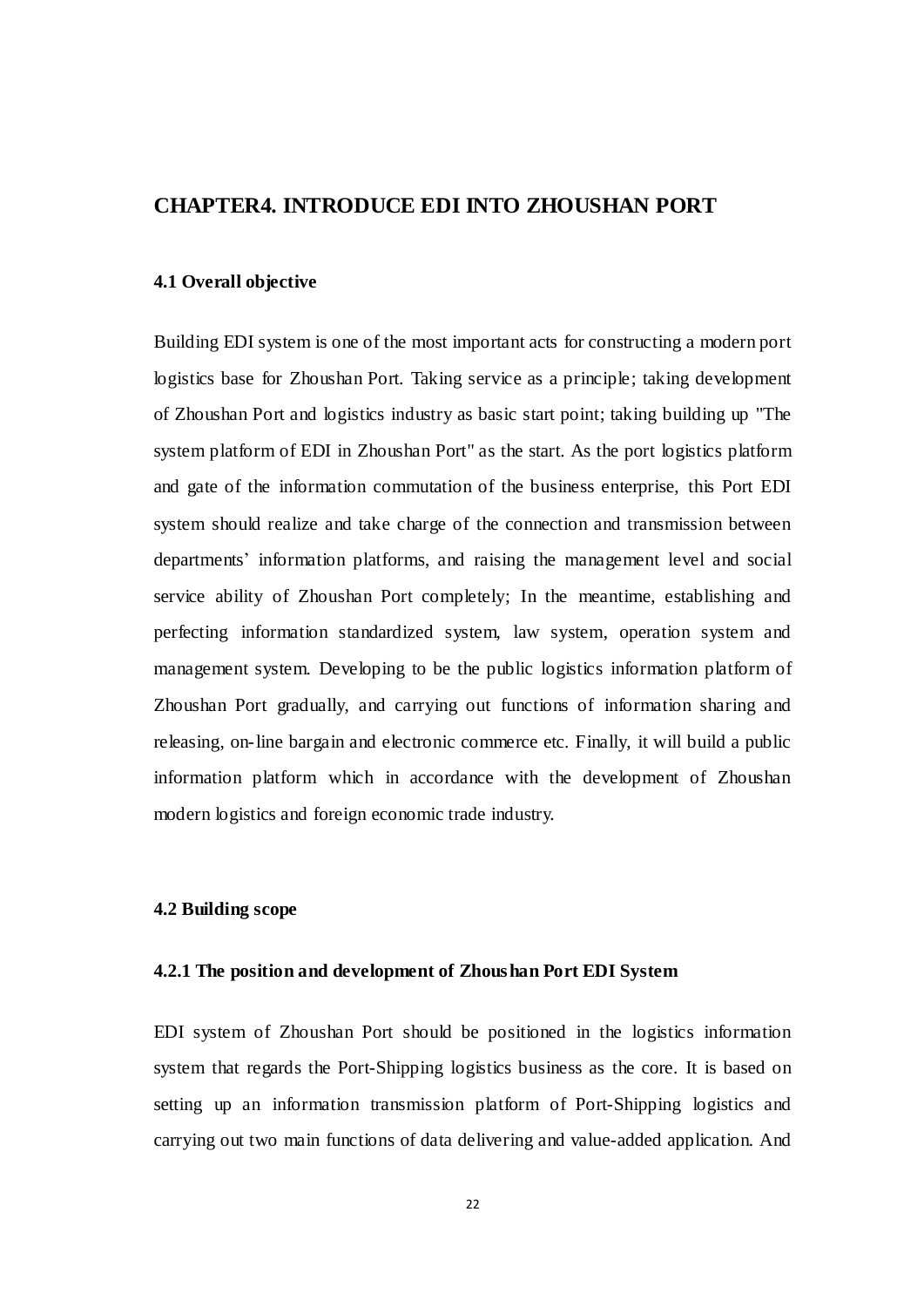it is assisted with the information publication system and safe authentication system, which face to the Internet customer. The application scope includes Port-Shipping logistics enterprises, the management departments of harbor and port.

According to the long view target of system building, we aim to extend the system application to the highway, aviation and other logistics business enterprises gradually based on the port EDI system, and carry out the conjunction with Zhejiang Electronic Seaport System. Make it to be the seaport EDI system which serves the whole Zhoushan seaport logistics industry. While the condition is mature, the system could be expanded to the cargo owners, economic trade business enterprises, bank, insurance...etc. and further to other realm which related to the logistics information, and realize the connection with the government network. It should gradually developed to be a public information platform that sharing and publishing information, on-line bargain and electronic commerce etc. all in one. It will expand and improve constantly to become the system that matches the development request of logistics industry.

#### **4.2.2 The scope of Zhoushan Port EDI system**

Generally, EDI system has three connections to realize data sharing and exchange: government with government, government with enterprise, and enterprise with enterprise. Government has the advantage of administration control power. Each government can use its power to smooth each benefit. And it could use the advantage to restrict enterprises, but also will cause resistance from them. It can realize the contact between shipping company and wharf.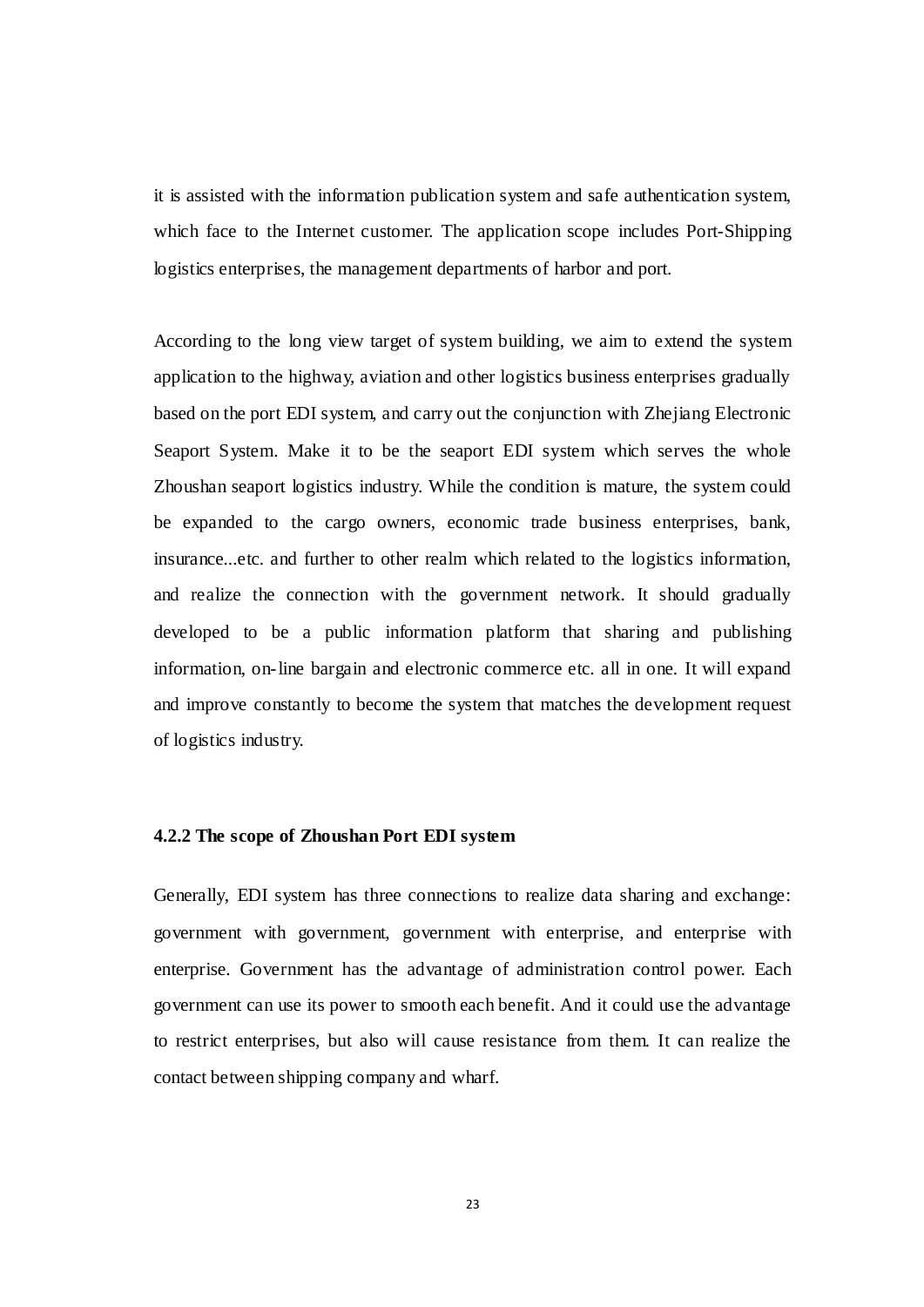Zhoushan Port EDI system is a logistics information system that regards Port-Shipping logistics business as its center duty. The service scope of this system includes the business of container and bulk cargo, port management, customs clearance and supervision business etc. The function includes electronic document transmission, data delivery and sharing, information collection and statistics, and value-added applications. Referring to the construction experience of other port's EDI system and the present situation of Zhoushan Port, the scope of this system will include wharf, company of cargo arrangement, forwarder, stocking yard, port administration bureau, Zhoushan Marine Bureau, Zhoushan Customs, Zhoushan Frontier and National Examination etc. and the other enterprises that related to the Port logistics.

<span id="page-34-1"></span><span id="page-34-0"></span>

<span id="page-34-2"></span>Figure8. The scope of Zhoushan Port EDI system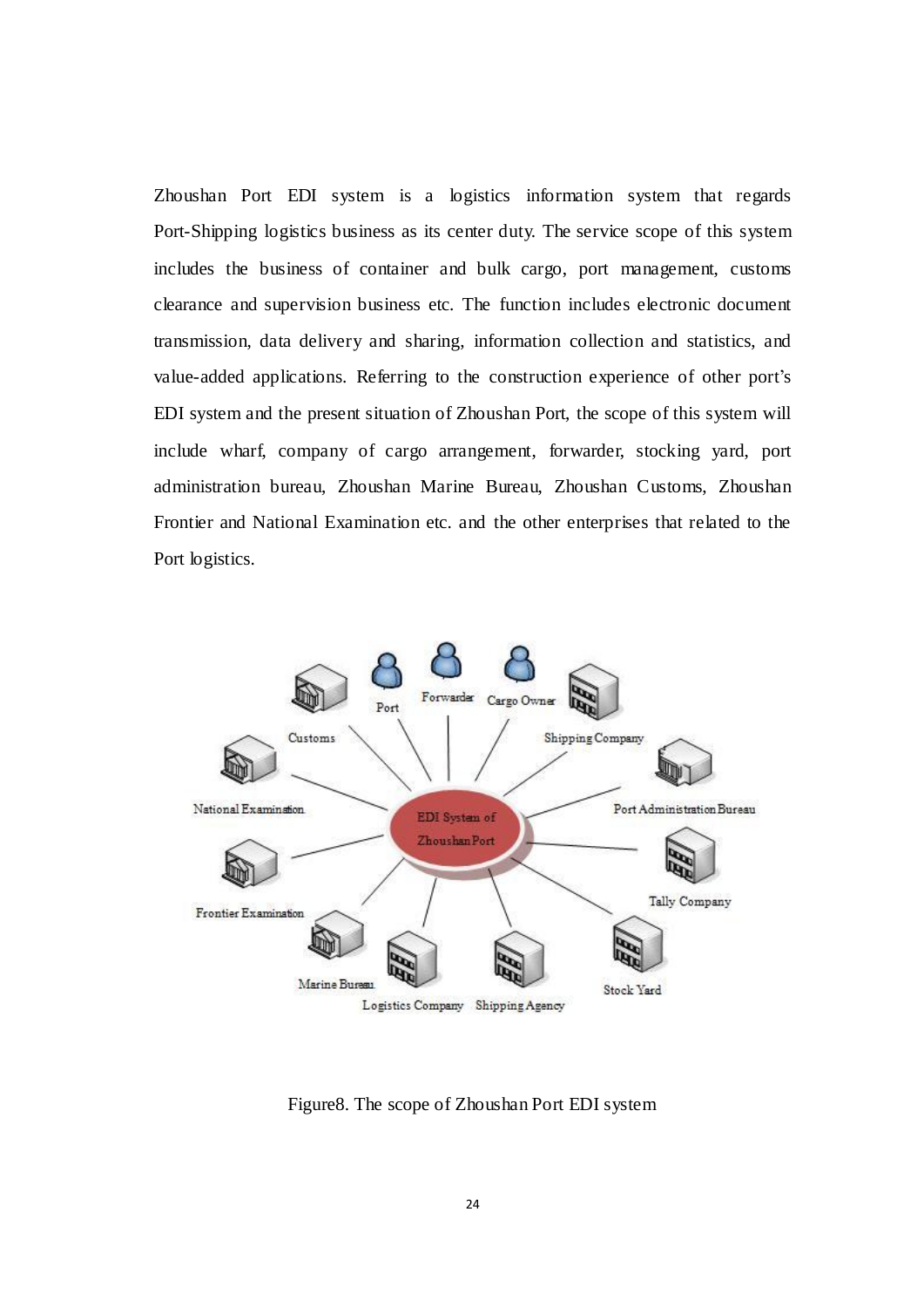<span id="page-35-0"></span>Zhoushan Port EDI system could connect with Zhejiang Electronic Seaport System to realize the data exchange of the logistics companies and import-export trade companies between the two electronic systems. Zhoushan Port EDI system collects information during the process of Zhoushan Port Shipping Logistics and transmits them to Zhejiang Electronic Seaport System; at the same time, it also receives the feedback information from Zhejiang Electronic Seaport System and delivers to each related unit respectively. This way could achieve the smooth information transmission.

#### **4.3 The necessity of EDI for Zhoushan Port**

#### **4.3.1 The need for development of Zhoushan Port Logistics**

<span id="page-35-1"></span>The development of logistics is closely related to modern information technology. The fast development of Zhoushan economy provides advantageous development conditions for Zhoushan Port logistics, and claims higher requests for information level at the same time. For the more and more business and information communication between port administration department and its business partners, they urgently need a port EDI system.

#### **4.3.2 The demand for integer plan of Ningbo-Zhoushan Port**

Information is an important symbol for modern logistics, and port is the hub of shipping logistics system. No matter the production of itself or the business communication of shipping logistics need a method that can collect, process and deliver information accurately, efficiently, conveniently. Ningbo-Zhoushan Port Area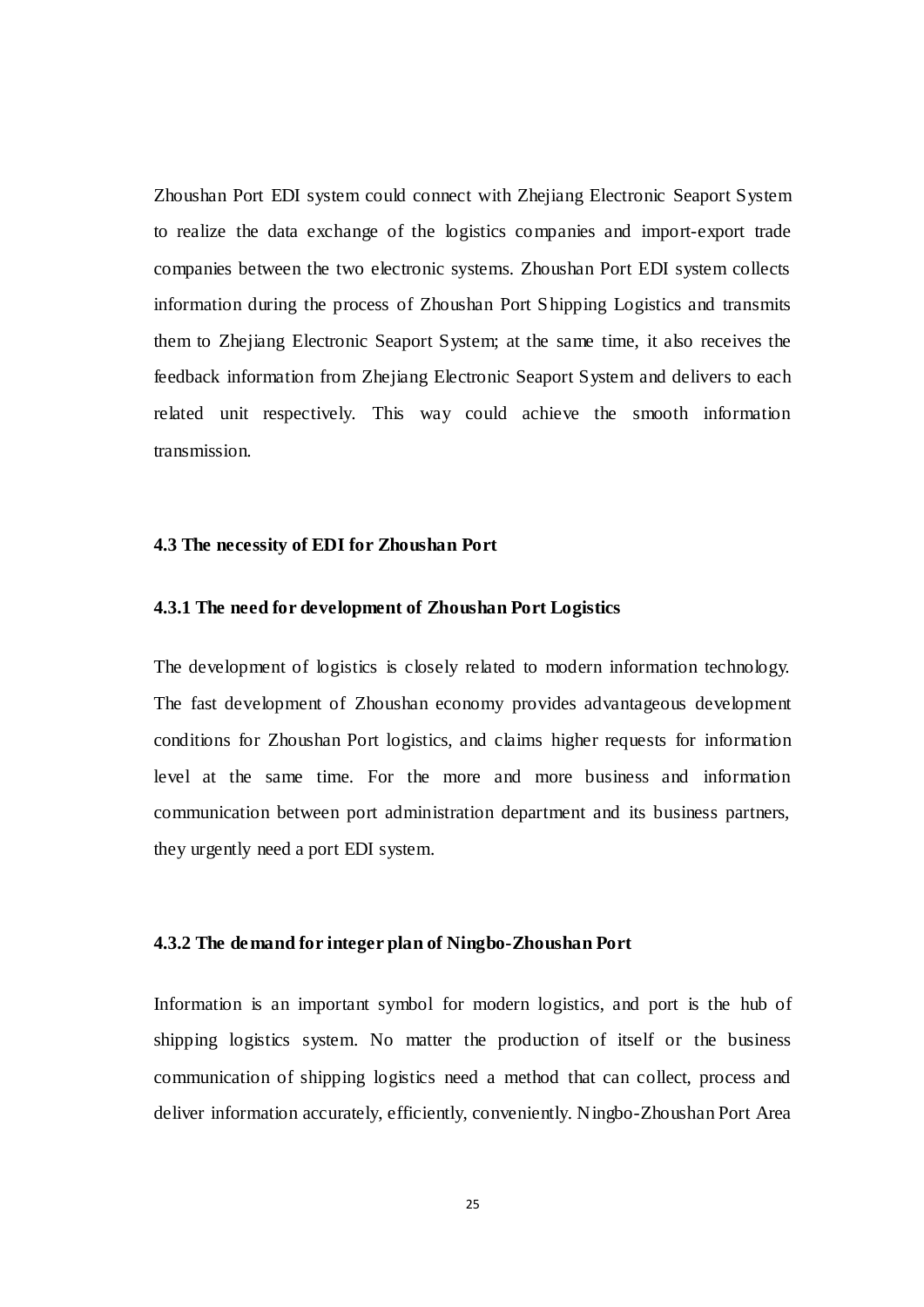<span id="page-36-0"></span>should have the functions of modern logistics and communication in the future. So it is the inexorable requirements to build a modern port EDI system, which could fully display its advantages.

#### <span id="page-36-1"></span>**4.3.3 The pre-condition for development of Container in Zhoushan Port**

With the completion and operation of Jintang Container Harbor, it will bring higher requisition to the information level of Zhoushan Port, especially the business related to container transportation such as wharf work, cargo arrangement, loading and unloading, stocking and clearance, examination. If it has not an advanced information exchange platform, there must be brought heavy operation pressure to every departments. And it will lead to the decrease of work efficiency and increase of cost. So we should introduce a modern information technology and equipment, which using advanced method substitute for traditional man-made method to process information and deliver information to satisfy the real demand of each department.

#### **4.3.4 Increase efficiency for management of port and government**

Zhoushan Port has lots of berth that distributed at ten port areas: Dinghai, Laotangshan, Jintang, Maao, Shenjiamen, Liuheng, Gaoting, Qushan, Sijiao, Yangshan. They are managed by Zhoushan Port Administration Bureau and its sub-bureau of Dinghai, Putuo, Daishan, Shengsi respectively. There are nearly 350 berths in Zhoushan Port area. As the number of wharf is a lot and the location is disparate, it brings more difficulties to the management. Building EDI system can realize the data collection real-time, accurately and conveniently to greatly enhance the work efficiency of port and government, and push the whole management level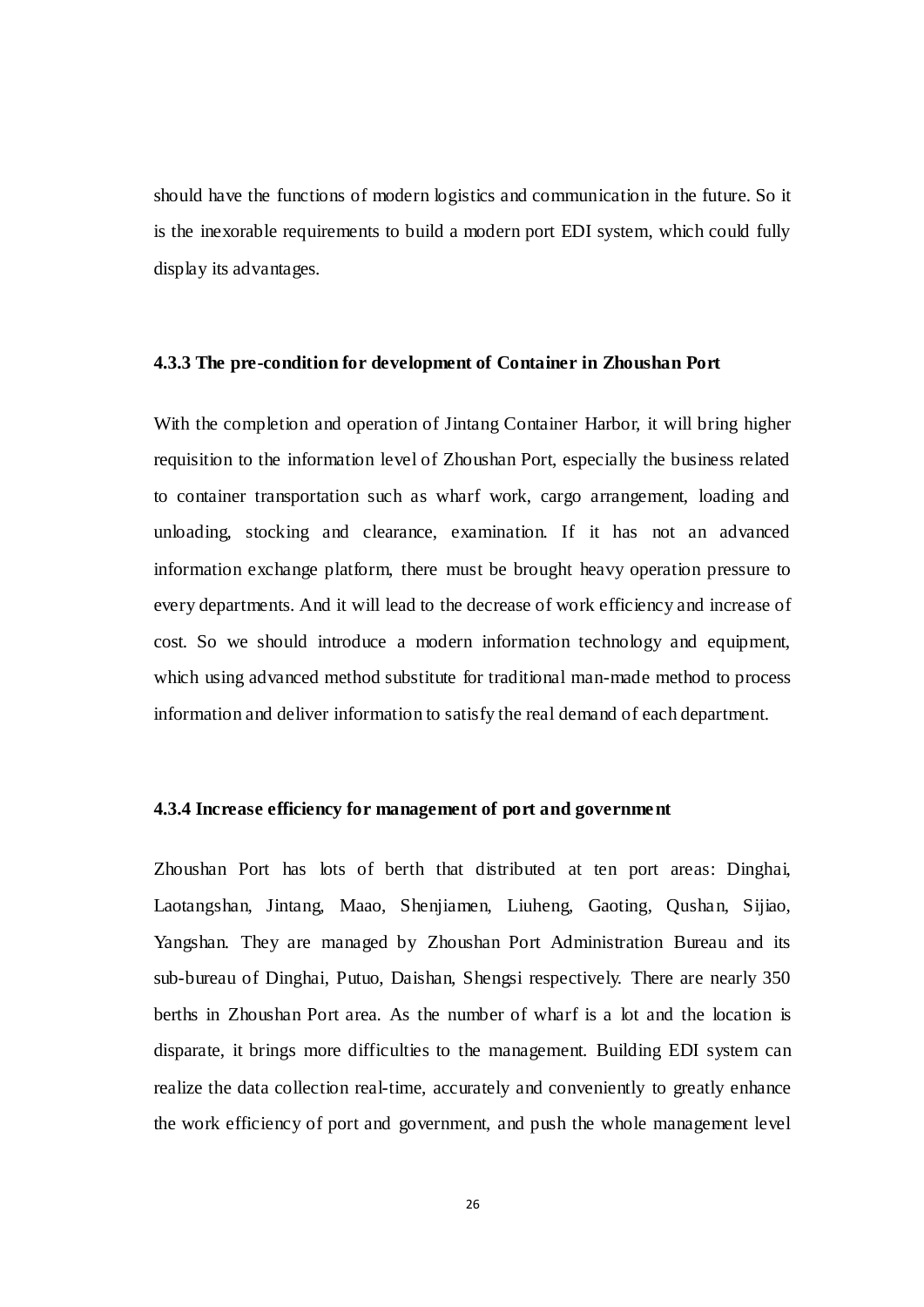and operation efficiency of Zhoushan Port area.

#### **4.4 The feasibility of EDI for Zhoushan Port**

# **4.4.1 Meet the requirement of Ministry of Communication to speed up the development of electronic seaport**

<span id="page-37-0"></span>The construction of information communication develops fast currently. As it is the important part of building information communication, electronic communication seaport has been paid more and more attention by the country and the whole industry. In the past period time, Ministry of Communication has built EDI system in more than 20 ports or shipping companies. The level of EDI system of the coastal port has reached the advanced international level. Port electronic data exchange has the significant economic and social benefits. It has been an indispensable technical in the ports and shipping industry.

Recently, Ministry of Communication has established the leading group for construction of electronic communication. Its general idea for work is to faster the construction of port EDI system in the recent time. Linking the existing port and shipping EDI system to realize electronic data sharing and auto exchanging of information, which aim to build the overall platform for electronic data exchanging and centre database. For the long term, we plan to expand the application of EDI system. Building and improving the sea transport unexpected emergent public transportation information network; realizing information value added service and realizing its information linking and sharing with road, marine, each national ministries of electronic seaports gradually.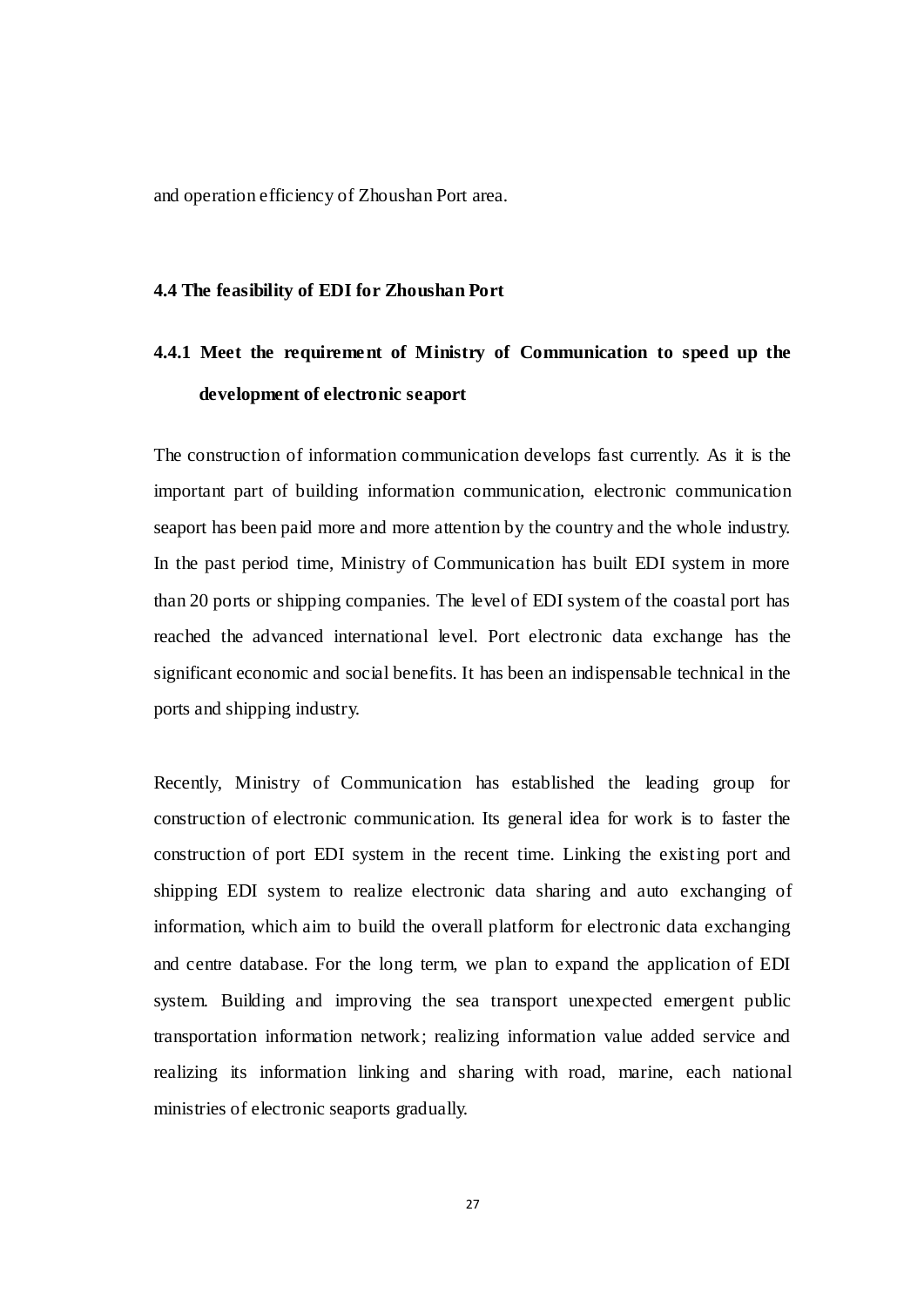<span id="page-38-0"></span>Thinking from the reality of port development, we could see that building the EDI system of Zhoushan Port meets the business needs of port units. Supply the high efficiency and convenient information service for the harbors, logistics companies and supervisor departments in Zhoushan through the advanced EDI system. Based on that, we should improve the functions of Zhoushan EDI system and expand the value added service to achieve the information sharing of cross-sections, inter-departments and inter-regions. Promote Zhoushan and the Yangtze River Delta region's logistics industry and foreign trade industry rapid developing. It meets the requirement of Ministry of Communication to speed up the development of electronic seaport.

#### **4.4.2 Agree with the policy of Zhoushan government**

In recent years, government of Zhoushan city attaches great importance on promoting the development of modern port logistics industry. There is document that pointed that: "Zhoushan is going to accelerate the building of modern port logistics facilities, strengthen the building of container logistics and actively participate in the construction of Shanghai International Shipping Centre. It should form to be a deep water port of the world-class port logistics centre in a short time."

In 2006, Zhoushan government issued documents that clearly claim to strengthen the building of "Da Tong Guan" organization mechanisms and infrastructure construction, and actively explore the clearance model which meet the reality of island. Make the effective monitoring, convenient and quick work as the goal. And actively create a public information platform to closely connect the port information building with "Da Tong Guan" project construction, and to maximize the sharing of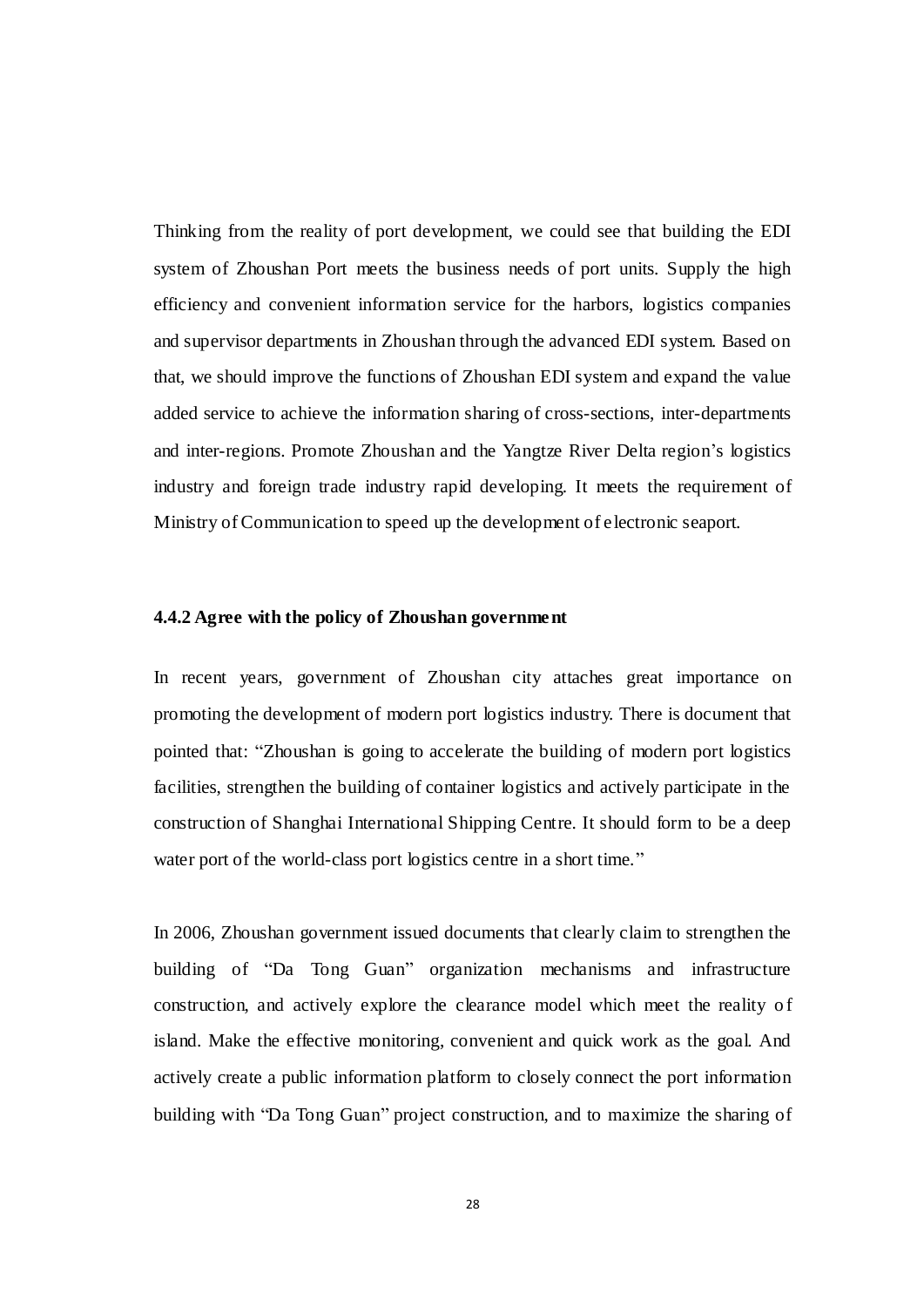port information resources and electronic network. So building the EDI system of Zhoushan Port is the need for implementation of Zhoushan government's instruction on building a modern port logistics base. It has the positive effect to Zhoushan Port, Port-Shipping logistics industry and the development of foreign trade and economy cooperation.

#### <span id="page-39-0"></span>**4.4.3 Widely supported by the related enterprises**

Terminal units, logistics companies and supervise departments will be the users of the port EDI system. The original thinking for Zhoushan Port EDI system construction is to increase the efficiency of information exchanging, data transmission and documents circulation among the logistics companies of Zhoushan Port through the advanced information technology, and to increase the efficiency of Port-Shipping industry. It benefits the whole Zhoushan Port business partners.

<span id="page-39-1"></span>From the early study of port information technology, each related unit of Zhoushan Port urgently needs the EDI system. They actively support the construction of Zhoushan Port EDI system. For instance, logistics companies, Zhoushan Ocean Shipping Agency and Zhoushan Ocean Shipping Tally Company, hope to reduce the pressure of data duplicate input and achieve the documents electronically delivery; the requirements of port units mainly focus on these aspects of port schedule information, instructions, the electronic transmission data of port charges and its timely access; and supervise units like customs and national examination hope to collect the data and information through EDI system, which speeding up the work efficiency and clearance rate, and reduce the pressure due to the business increasing.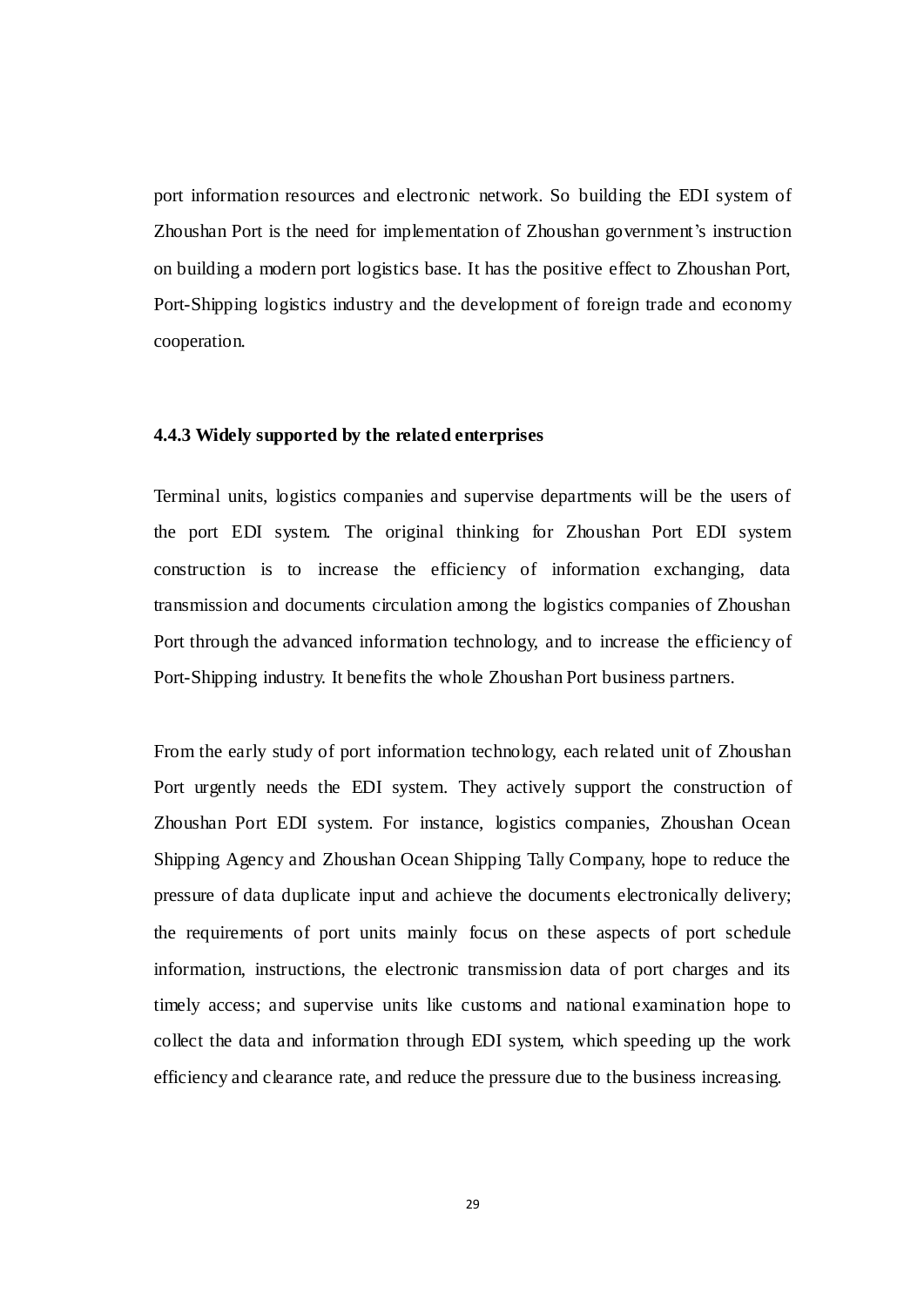From that on, the original start point for building a port EDI system is to satisfy the business requirement of each units of Zhoushan Port. So it will get the widely support from them.

#### **4.4.4 The technology condition for EDI system is mature**

Analyses from the technology face, EDI system is a comprehensive information platform which includes software, hardware and network technologies. From my study on Zhoushan Port present situation and other port's experience on application of EDI system, the technical conditions for building Zhoushan Port EDI system is mature. It expresses in the following aspects:

- 1) The information level of Zhoushan Port units is generally good. They have the ability to implement the port EDI system.
- 2) The information technologies related to this EDI system is very mature. They are reliable and steady.
- 3) There are several successful examples of other port's EDI system that can be reference.

# **4.4.5 Zhoushan Port EDI system has the characteristic of sustainable development**

It needs large number of funds to operate and maintain this port EDI system. Because Zhoushan Port EDI system operates the style of enterprise and market-oriented management, which provides funding guarantee for this system. There is a successful example of Shanghai E&P International, INC. It uses the principle of "Benefit pays"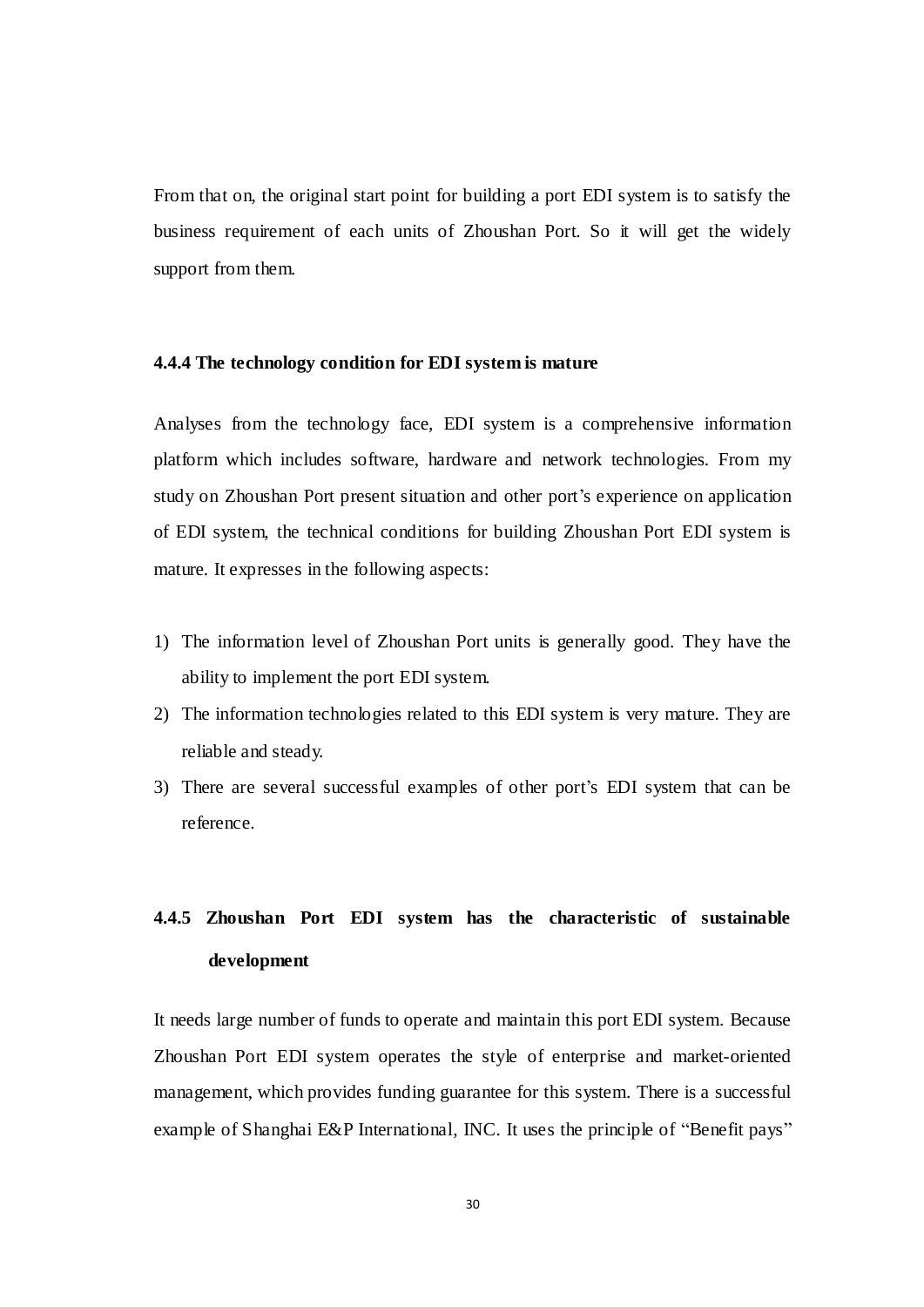<span id="page-41-2"></span><span id="page-41-1"></span><span id="page-41-0"></span>that provide their service to who pays. It not only guarantees the funds for system operation and maintain, but also a useful method to recover system construction investment. And because Zhoushan Port EDI system is a market-oriented operation, users will have higher requirements on the system functions and service quality. It develops and optimizes the system. And it achieves the common benefit for implementation enterprises and the system users.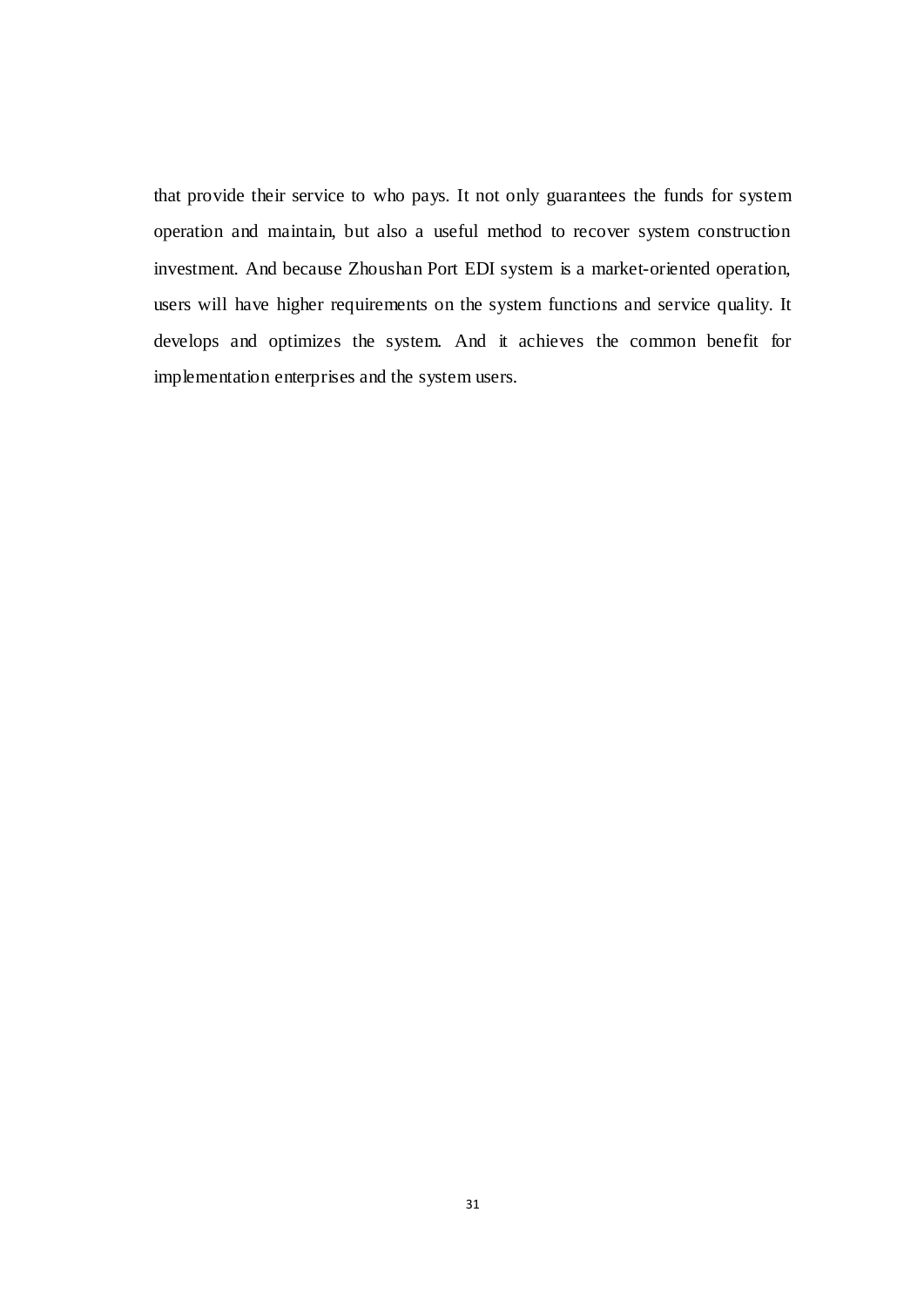# **CHAPTER5. DEMAND AND REALIZATION METHODS FOR ZHOUSHAN PORT EDI SYSTEM**

#### <span id="page-42-0"></span>**5.1 Demand Description of Zhoushan Port EDI System**

From the study of lots of port related units such as Zhoushan Port Administration Bureau, Zhoushan Customs, Zhoushan National Examination, Zhoushan Marine Bureau, Zhoushan Frontier Examination, Zhoushan Ocean Shipping Agency, Zhoushan Ocean Shipping Tally Company, Sinotrans Zhoushan Branch, etc., there exists strong demand as follows:

#### **5.1.1 Information sharing and data transmission**

<span id="page-42-1"></span>Most of departments pay much attention on information construction at present. And they have already got a certain basis of information level through a period time of information construction. But each unit's information system is relatively independent. The phenomenon of "Information Island" is serious. Information sharing and data transmission are also using the methods of traditional telephone, fax, email and paper documents. The efficiency and accuracy are significantly lag compared with the business development.

More important is that container logistics business must bring large number of workload with the accomplishment and implementation of Jintang Container Harbor. It must request higher demand on the convenience, accuracy and reliability of information sharing and data transmission of the whole Zhoushan Port.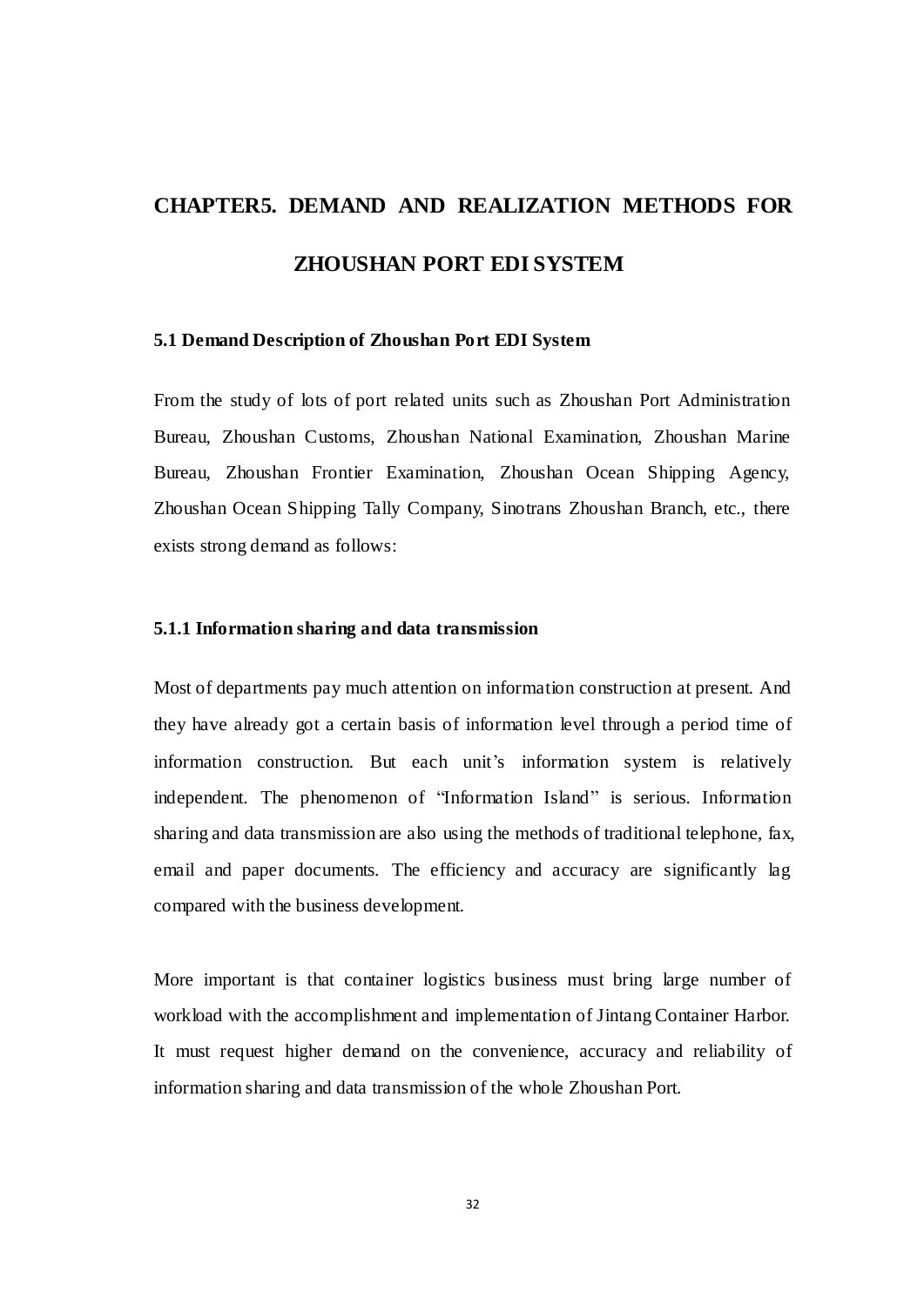<span id="page-43-0"></span>If there is no such transmission platform, it must seriously influent the normal operation. So each unit especially for the container related parts urgently need this advanced technology.

#### **5.1.2 Electronic clearance**

<span id="page-43-1"></span>Port regulatory departments like Zhoushan Customs, Zhoushan National Examination, Zhoushan Marine Bureau and Zhoushan Frontier Examination have a higher information application level. Declaring, inspection and supervision and other business have the corresponding support system. But there is no uniform platform to support these. So it is still using paper documents and method of client input to complete the data collection. With the increasing of port business, especially container business, it will bring great challenges to the current operation method of business like declare. At the mean time, each logistics companies also will meet the huge pressure of data duplicate input, which will cause the serious decrease of business efficiency.

#### **5.1.3 Supervision of government and port**

Zhoushan Port Administration Bureau is the administration unit of Zhoushan Port. It has lots of direct and subordinate units. Because of the objective causes such as geographical factor that the wharfs and units are dispersive, it is difficult to manage them. And business like port dispatch, business statistics, and charge are only manually operation. So port managers want to gain the necessary information for port management, policy public, statistics, and to increase the manage efficiency and service ability through the EDI system.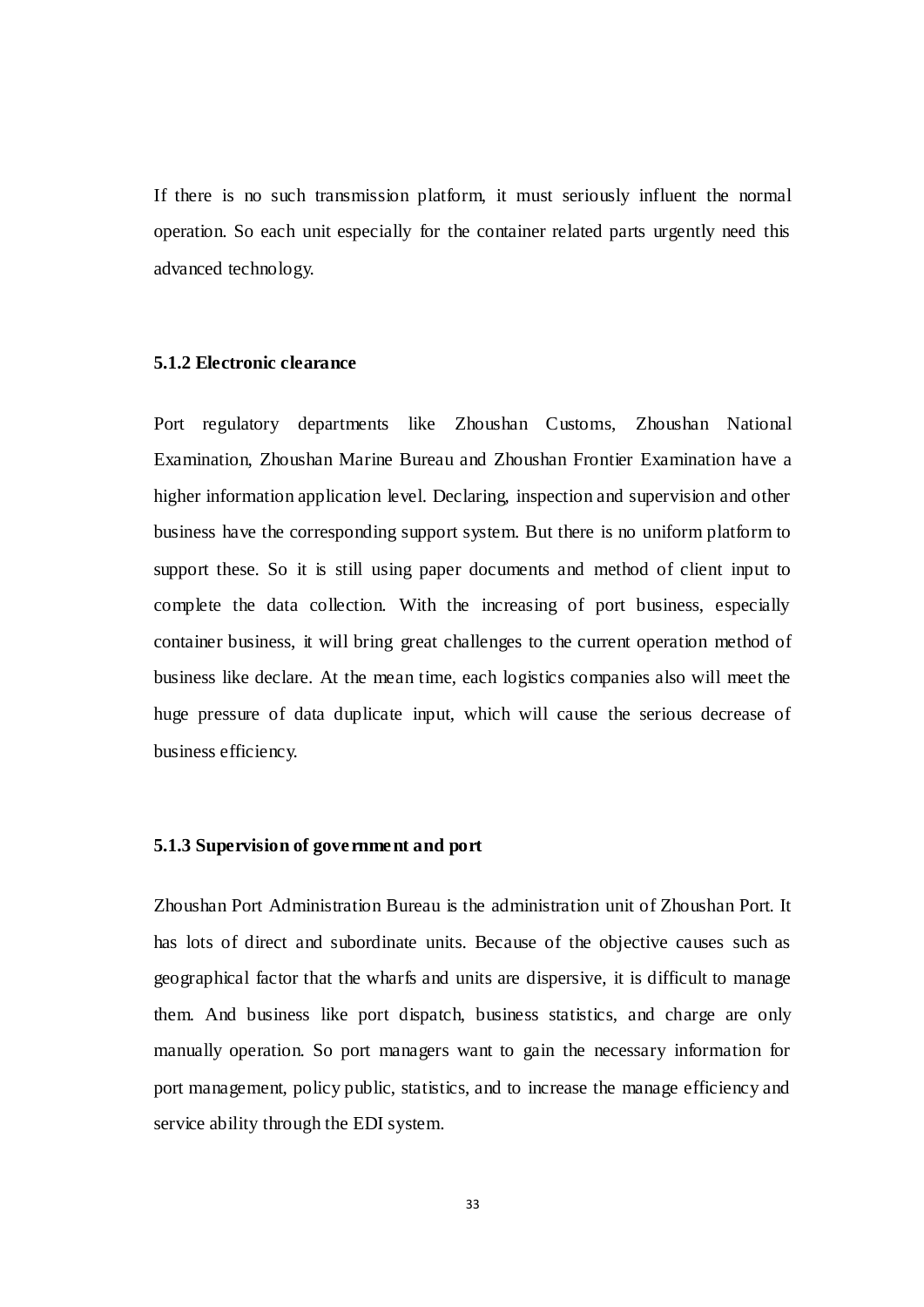#### <span id="page-44-0"></span>**5.1.4 Information publication**

Port logistics is an information-intensive industry. EDI system platform will bring great convenience to the related units by realizing public information release, information inquiring and business dynamic track. And logistics enterprises also could promote the development of Zhoushan Port.

#### **5.2 Realization of Zhoushan Port EDI System**

The main idea for this EDI system is achieving the "one stop service" for Port-Shipping logistics information. Users could finish the electronic transmission of logistics documents and information through the port EDI system. Government departments and enterprises all could see the information on the information platform.

Further, other industries --- manufacturing, commerce companies and some import and export trade companies could join in this system. Multimodal transport business could be developed by the extension to aviation, shipping, railroad, road industry. Customs, Inspection and Quarantine, Taxing, Bank, Insurance all could do its job at the same platform.

<span id="page-44-1"></span>The realization functions could be classified to be three parts: the basic function, the miscellaneous function and the long-term function.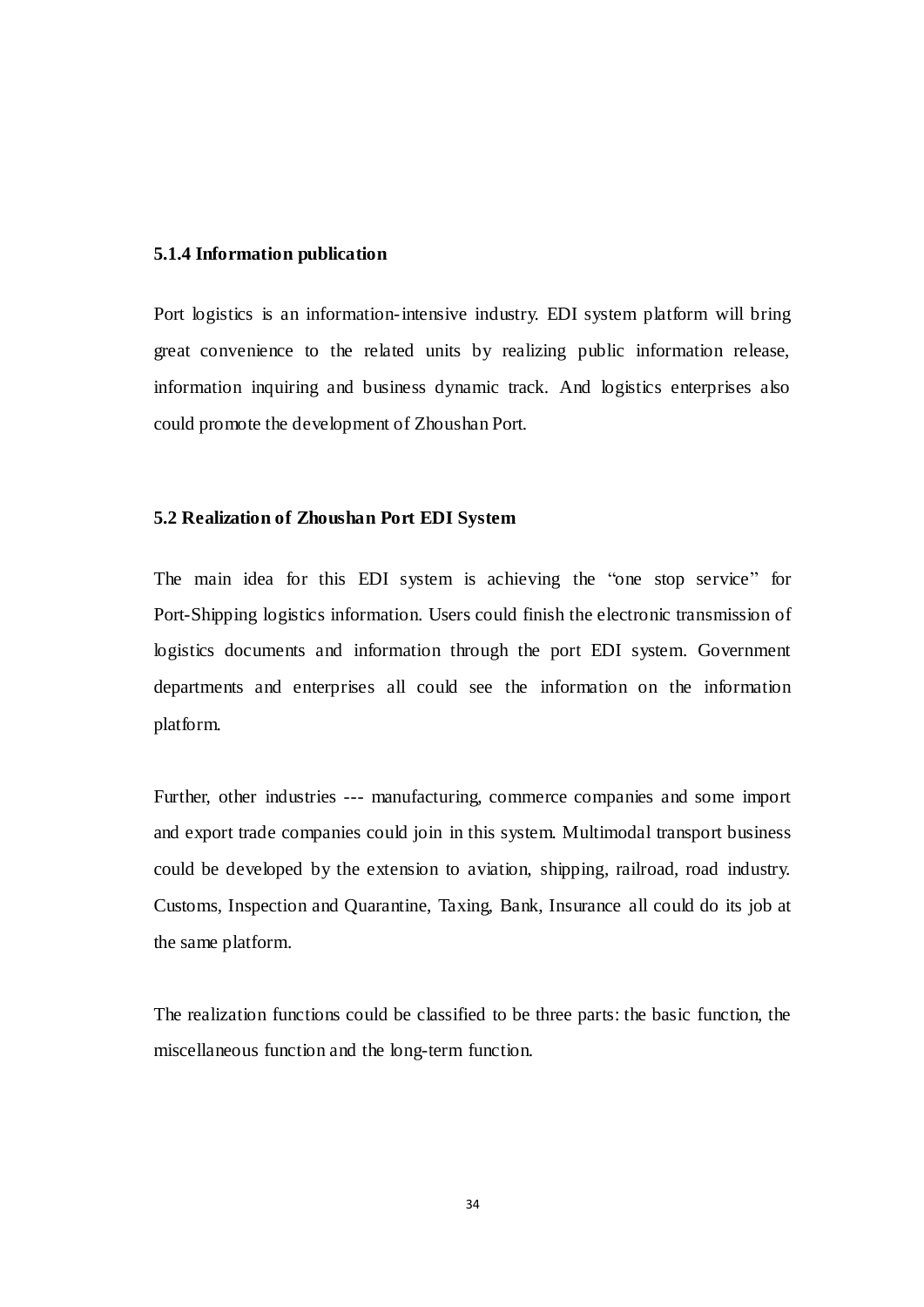#### **5.2.1 The basic function**

#### 1) Data processing

It's the core function. It includes the transform, delivery, saving of electronic documents and the exchanging of other information.

#### 2) Information publication

The information includes: news and announcement from customs, port, trade; relevant policy and government affairs guide; the price of shipping, road, railroad transportation; sailing, road, railroad schedule; information about cargo and ship; technology training.

#### <span id="page-45-0"></span>3) Member service

This system adopts member system. It manages members' documents, track and statistics for the members' transaction.

#### 4) On-line transaction

It supplies a virtual bargain market for the supply and demand of transportation. Users could finish the whole bargain flow on this platform including inquiry and offer.

#### **5.2.2 The miscellaneous function**

1) Financial service

Under the improvement of relevant rules and network safety technology, some financial business could be involved in this EDI system platform like insurance, bank, taxing. But this system just supplies an intermediary platform to deliver the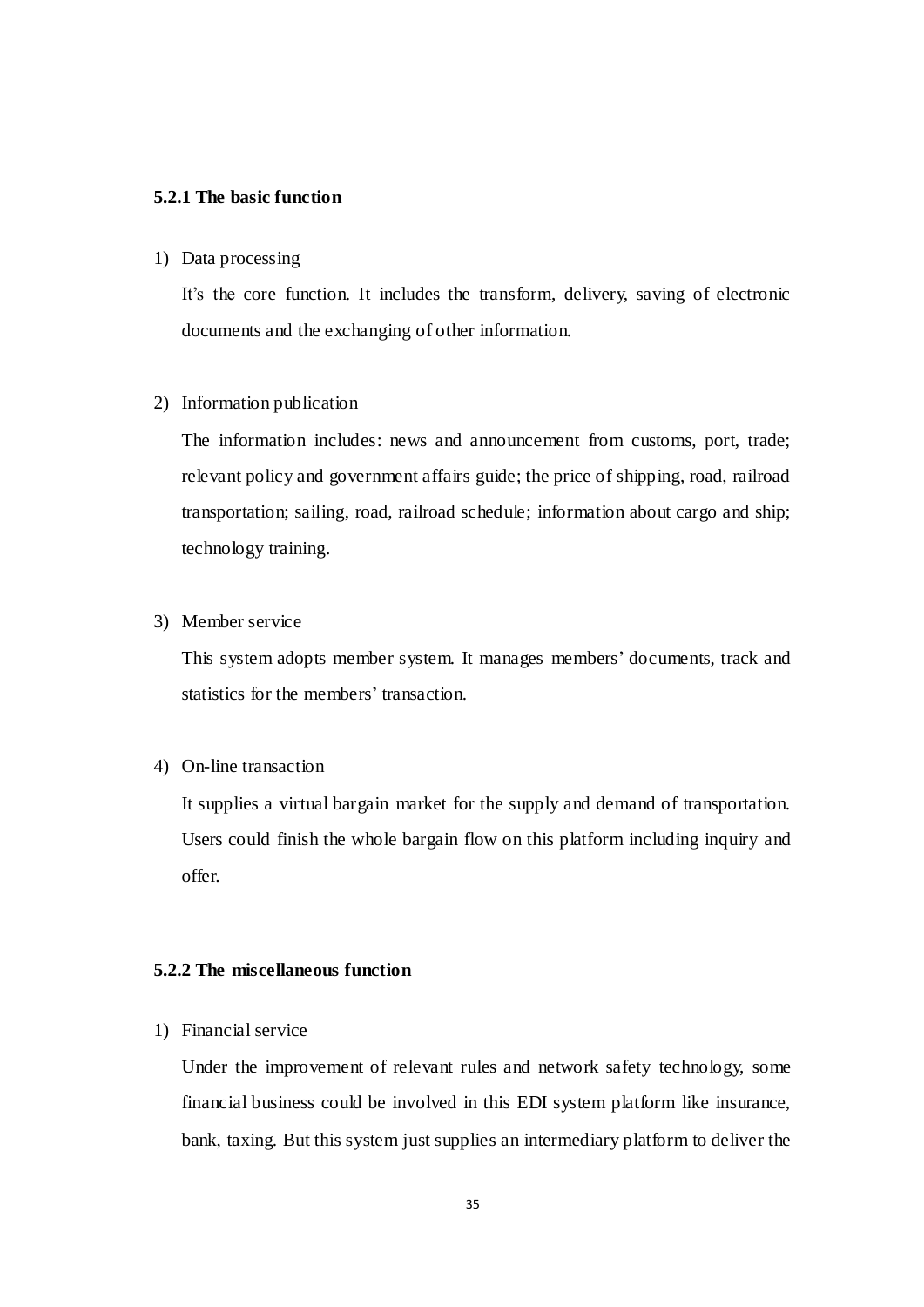information for customers.

2) Data statistics

It unified storages and manages the logistics data, port management data, companies' data. And it supplies different data report form for the need of its customers.

3) ADM

It integrates the whole supply chain through the analysis of large number of history data, and builds relevant mathematics model of logistics business. This could help the managers identify, evaluate and compare logistics strategies.

#### **5.2.3 The long-term function**

1) "One stop" trade information

This public information platform could supply information service for the entire procedure of Zhoushan economy and trade. Realized the electronic and automation of the procedure, which enhances the flexibility and convenience.

2) "One stop" logistics information

This system makes every nodes be involved in the logistics procedure electronic link. It integrates the storage, transport, delivery, customs of cargo, which enhances the efficiency and quality of logistics.

3) Centralized inspection and service

This EDI system links the system of government departments, port supervise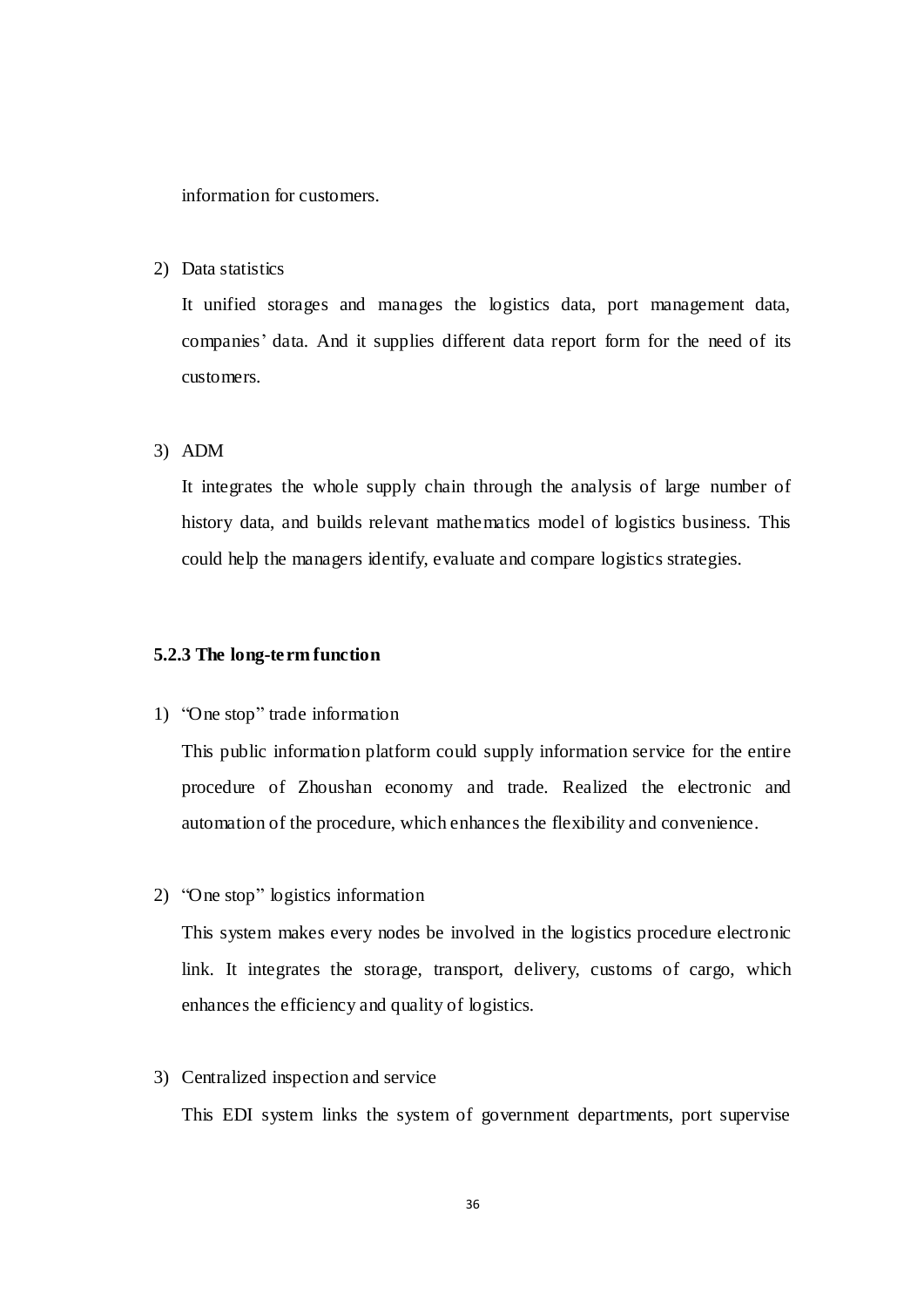<span id="page-47-3"></span><span id="page-47-2"></span><span id="page-47-1"></span><span id="page-47-0"></span>units, tax, banks, insurance. Each part could link to the EDI system platform to gain the useful information by its own system timely.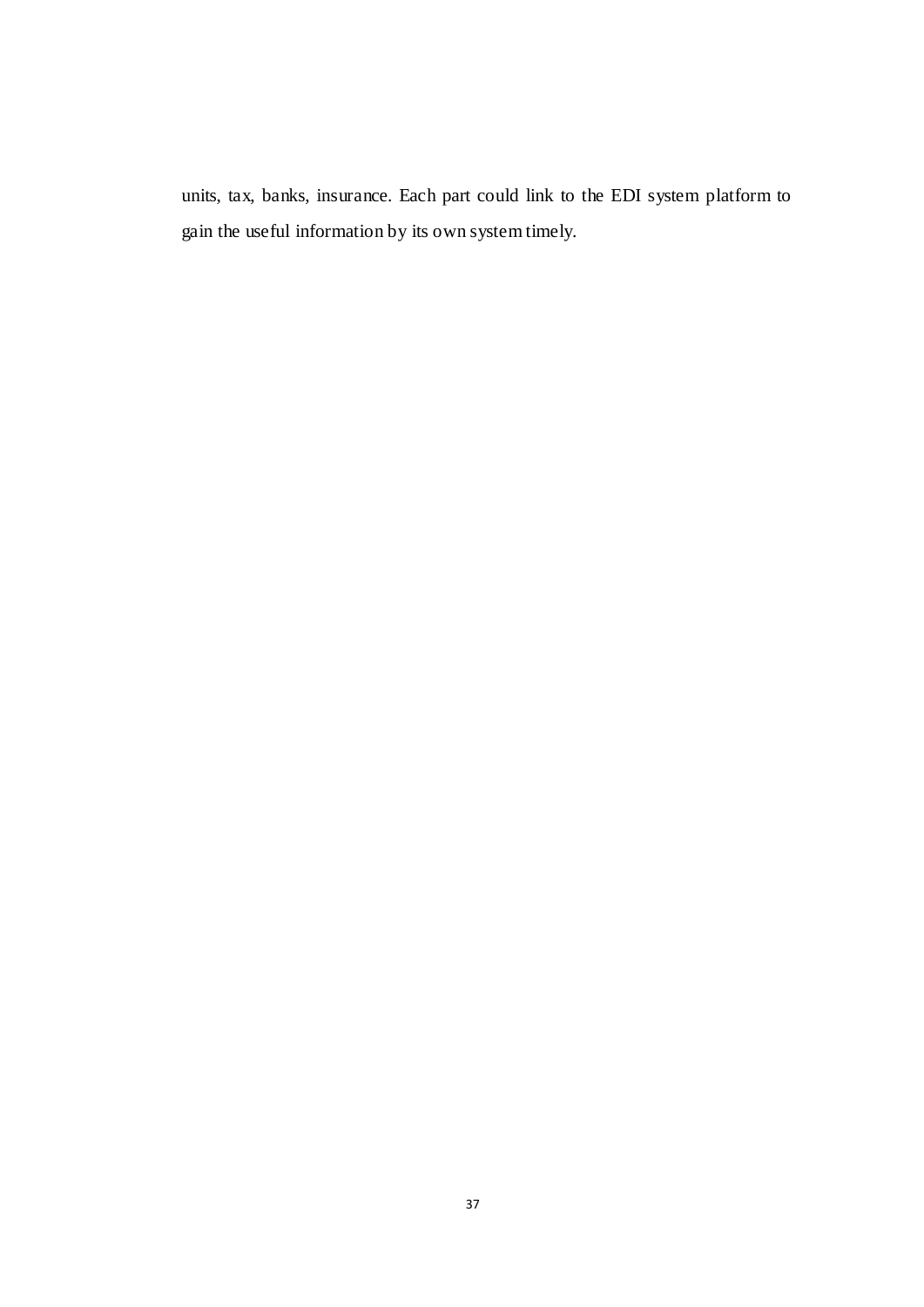# <span id="page-48-0"></span>**CHAPTER6. RISKS AND COUNTERMEASURES FOR EDI SYSTEM OF ZHOUSHAN PORT**

#### **6.1 Risks for EDI system application**

#### **6.1.1 The attention on system construction subject to be strength**

<span id="page-48-1"></span>Ningbo-Zhoushan Port should be equipped a smooth and safe information network system; have an on time and accurate method for information collection, handling and transmission; could provide communication and information services. More important, it will bring higher demand on the information level of Zhoushan Port with the implementation of Jintang Container Harbor. But as Jintang Container Harbor is also in building and it has not bring any impact on the present business mode, some companies and departments have not aware of the necessity and urgency of EDI system construction, and they pay little attention on its future development. It will bring negative effect on EDI construction and development.

#### **6.1.2 Each port unit has not formed a common sense for the system construction**

<span id="page-48-2"></span>Port EDI system construction involves a wide range of parts, including lots of port logistics enterprises, regulator departments and government agencies. The business contents, manage mode and information level of each unit has big differences. During the process of port EDI system construction, they must think more about their own benefit. They lack a uniform leadership and coordination. For this reason, there must have some interest conflicts which will effects the port EDI system construction, ever the failure of the system construction.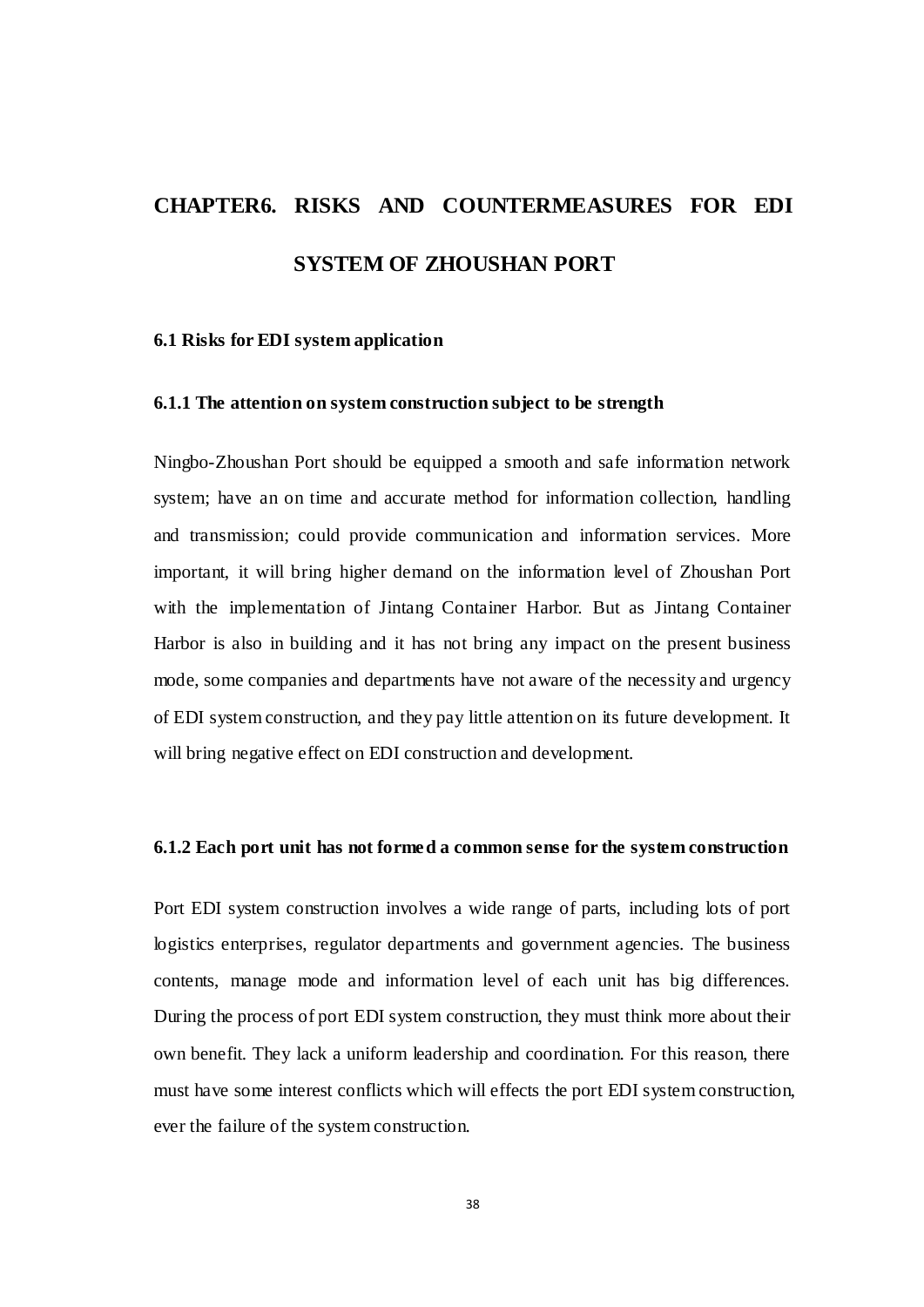# <span id="page-49-0"></span>**6.1.3 It is inadequate for relevant person of EDI system construction and operation**

Building and application of EDI system need large number of multi-ability person and practiced operation person who know information and network technologies and also familiar with logistics business. But relevant enterprises are lacking of this resources. The number and level of IT talents by now cannot reach so large requirement of Zhoushan Port EDI system.

#### **6.1.4 Information level of part of port units is low**

Some units like Zhoushan Ocean Shipping Tally Company have no application system to support their daily business. EDI system transmits electronic data through the connection between system and system to achieve the accuracy, safety and real time. It requires every relevant units has a relative high level of information degree. If there is one unit cannot reach such level, it cannot achieve the real sense of data auto transmission.

#### <span id="page-49-2"></span><span id="page-49-1"></span>**6.1.5 This EDI system need the continuous investment for 3 to 5 years**

Because of the large number of investment that been put into this port EDI system construction and the high cost for operation, it cannot create corresponding profit at the start period time. So this EDI system also needs investment in the short time about 3 to 5 years.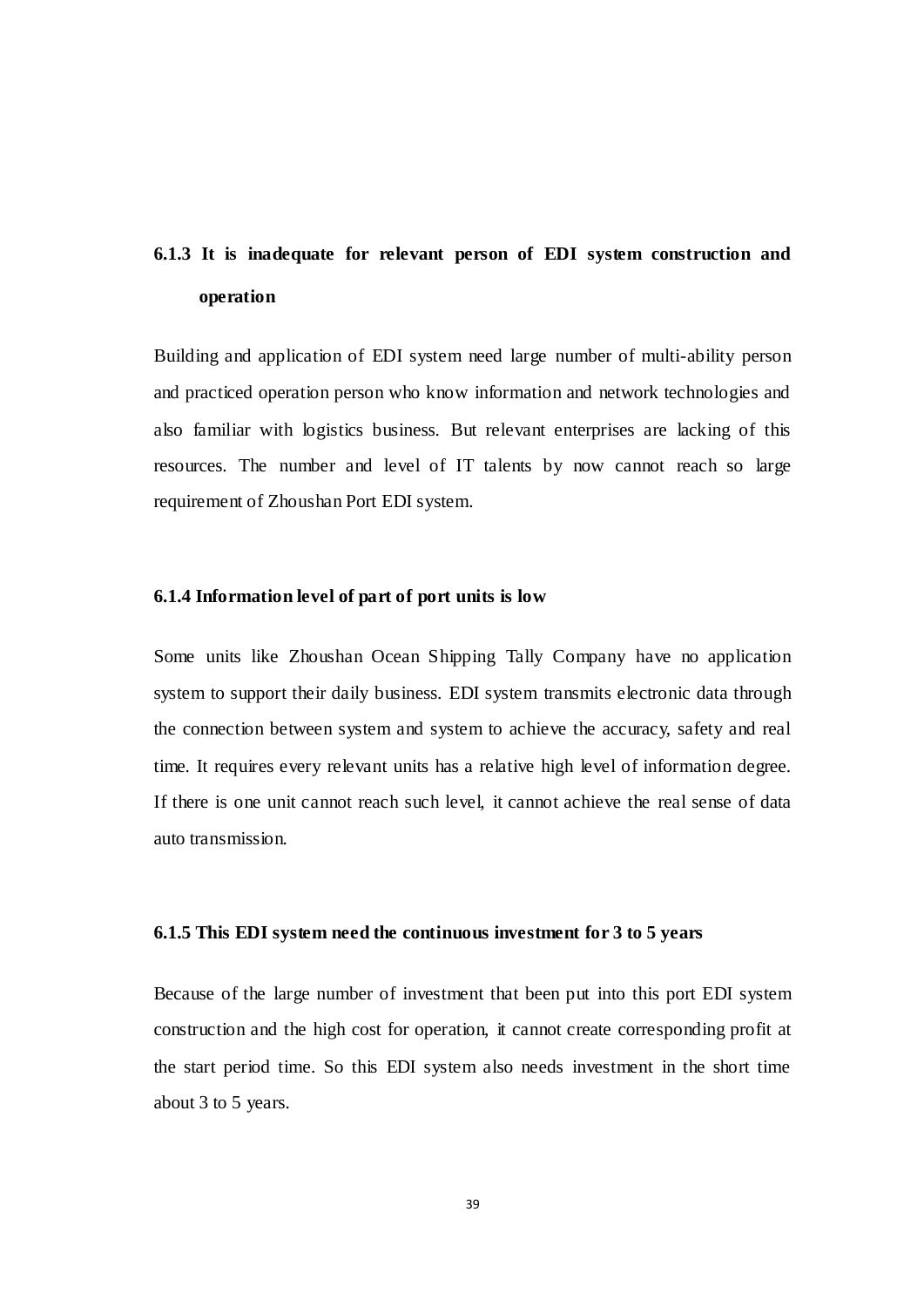#### **6.1.6 Time for system construction is urgent**

- <span id="page-50-0"></span>1) This EDI system construction should be kept up with the building of Jintang Container Harbor. As the general plan of Zhoushan Port, Jintang Container Harbor will be completed in the early 2009. EDI system should be finished and put into operation before that time.
- 2) It needs a period of time for test this port EDI system before its formal operation. Before the formal operation of Jintang Container Harbor, we should test the EDI system on exist bulk cargo terminal to prepare for the operation of the future container terminal.
- <span id="page-50-1"></span>3) The service of Zhoushan EDI system is faced to the whole Port-Shipping logistics industry and foreign trade in Zhoushan City. This system will involve different industries and enterprises. Its scale and technology complexity will be very high. So this EDI system needs a period of time to finish the software development, system struction and network building.

#### **6.2 Pre-cautionary measures for risks and safeguards of project implementation**

#### **6.2.1 Establish a project team that dominated by Zhoushan Government**

According to other port's experience, it relates to the success or failure of this plan if there is a good leadership and coordination mechanism. We could suggest Zhoushan government act as the leader to coordinate and process the connection between logistics companies and regulators units. And they can use executive order to enforce these enterprises if necessary. So we could organize a team that the main leaders of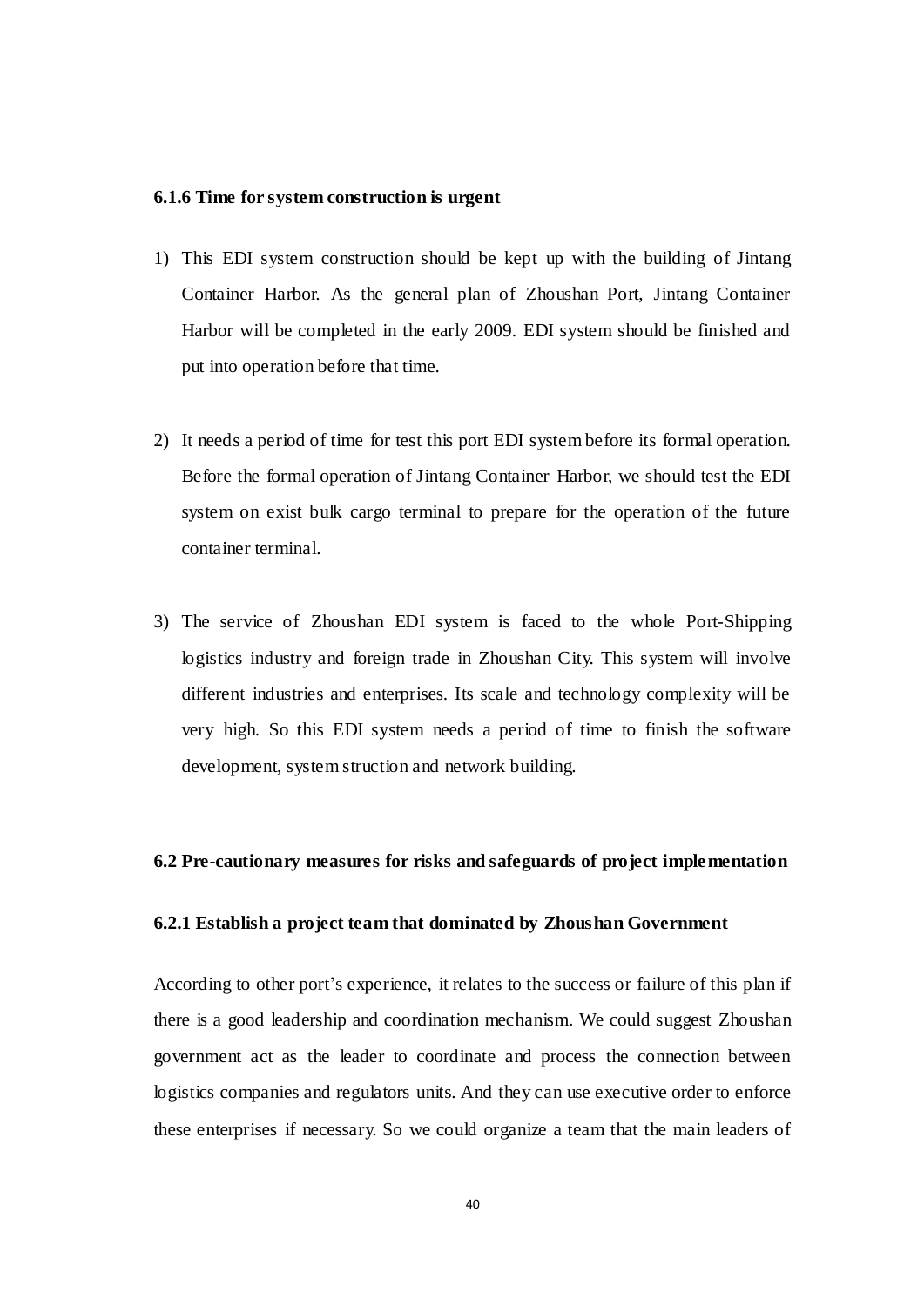<span id="page-51-0"></span>Zhoushan city government to be the team leader and the managers of each port units to be the members. It coordinately arranges the communication during the process of port EDI system construction and guarantees the smooth building of this EDI system.

#### **6.2.2 Increasing the attention on EDI system construction**

The port EDI system will benefit every relevant department, so it has very important meaning to the development of Zhoushan Port. It must be pointed out that the EDI system construction is not only the work of a certain department. It needs the cooperation of every relevant units and departments. It requires the Port Authority department, the Port Group and other departments pay more attention on the construction, actively take part in it, and complete this project together.

#### **6.2.3 Designing a science implementation plan and operation system**

There must have a complete implementation plan before the start of EDI system building. It should include the target, contents, time arrangement, needed conditions, implement steps, person arrangement and acceptance conditions. Such plan could guarantee the science and feasibility of the whole building progress.

<span id="page-51-1"></span>Building an operation system that "Government-lead, Port Administration Bureau-supervision, Enterprises-operation" during the application of port EDI system. With the principle of "Benefit pays", provide the paid information services to users. It not only guarantees the large number of investment, but also promotes the optimization and development of the system, and achieves the both-win of operation enterprises and users.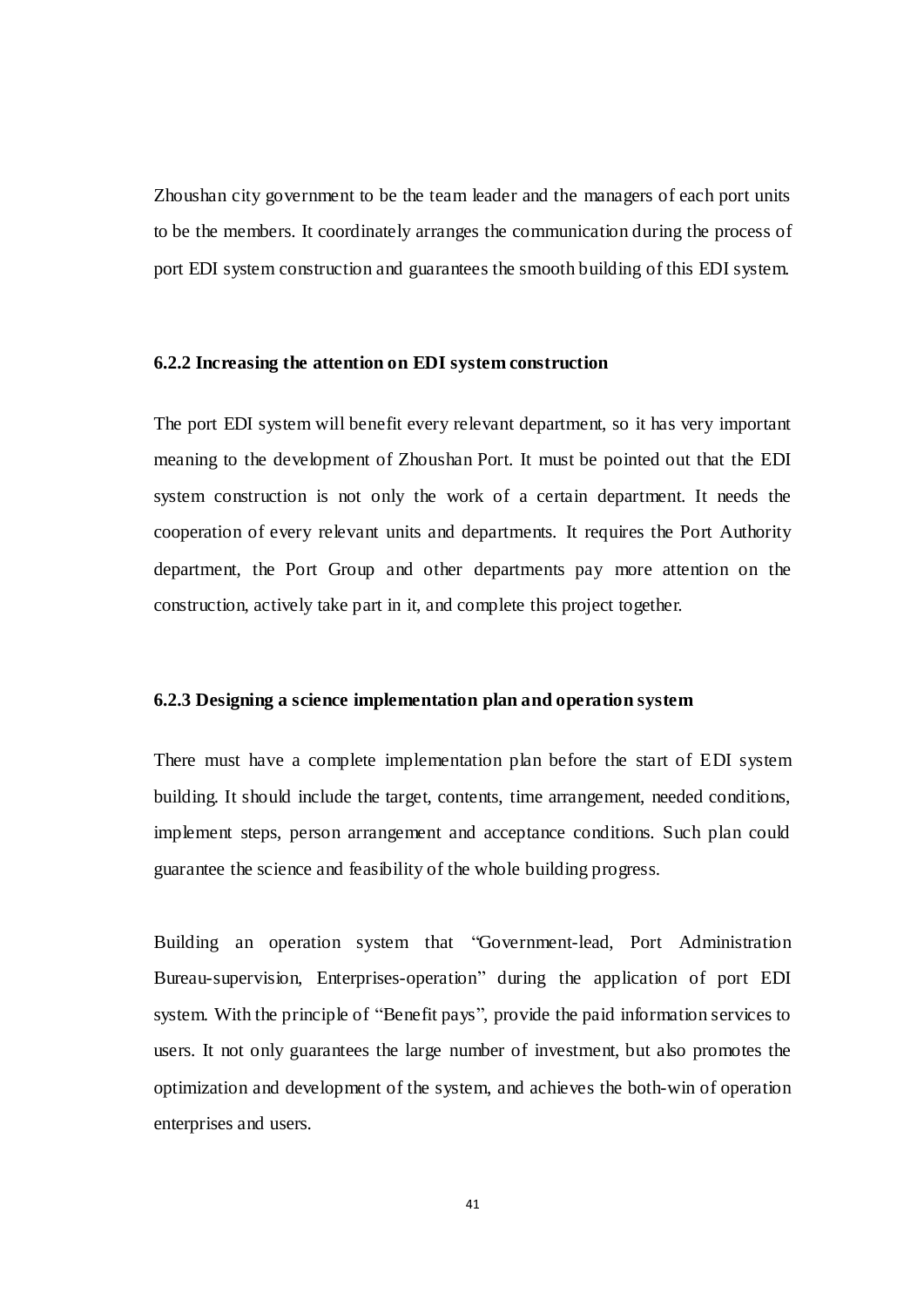# <span id="page-52-0"></span>**6.2.4 Providing the necessary fund support to Zhoushan Port EDI system construction**

The investment of EDI system is a huge number. At the initial stage, it also needs large number of fund to maintain the operation of this system. So we could suggest the following methods to solve the fund problem:

- 1) Government gives some necessary policy support, and provides the appropriate support measures in financial and taxation, etc…
- 2) Port Administration Bureau increases the capital input to the port EDI system to guarantee the smooth implementation of this EDI system. The pre-investment could be recovered from the economical benefit of system operation.
- 3) It could attract large enterprises all over the world to take part in this system implementation. It will forms market-oriented diversified investment mechanism gradually.

#### **6.2.5 Increasing every units' information level as fast as possible**

EDI system requires each relevant department having a high information level to achieve the real data auto transmission between systems. So every departments related to Zhoushan EDI system should enhance its own information level as soon as possible to meet the upcoming container business.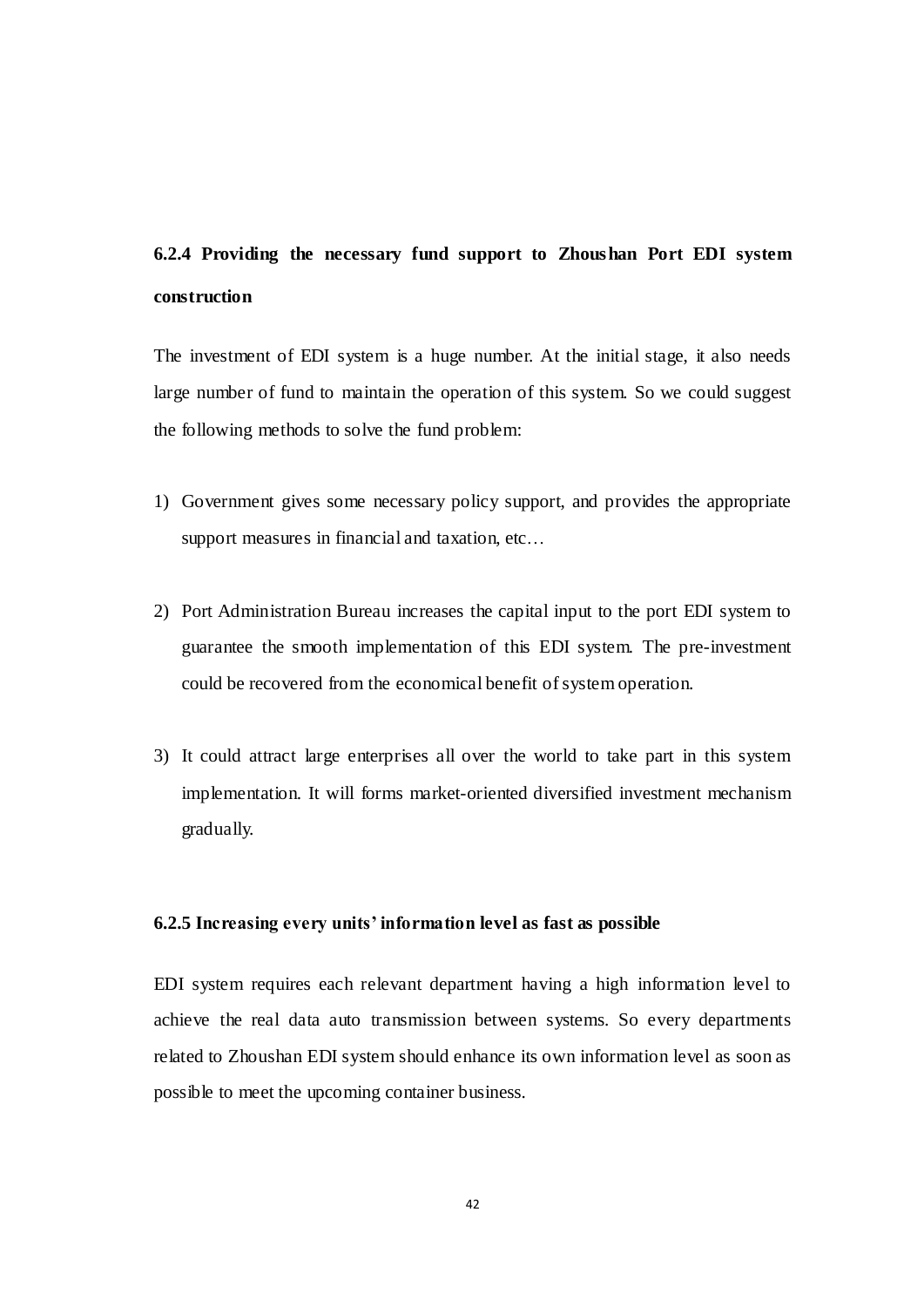## <span id="page-53-0"></span>**6.2.6 Speeding the building of personnel team and training mechanism**

- 1) Allocation special funds to the personnel training plan to speeding up the building of personnel team.
- 2) Providing some necessary training and learning conditions such as assignment to the technical person.
- 3) Using methods like professional learning and targeted training to enhance the business and technical level of the staffs.
- 4) Carrying out the necessary social and internal recruitment explore to strength the technical team.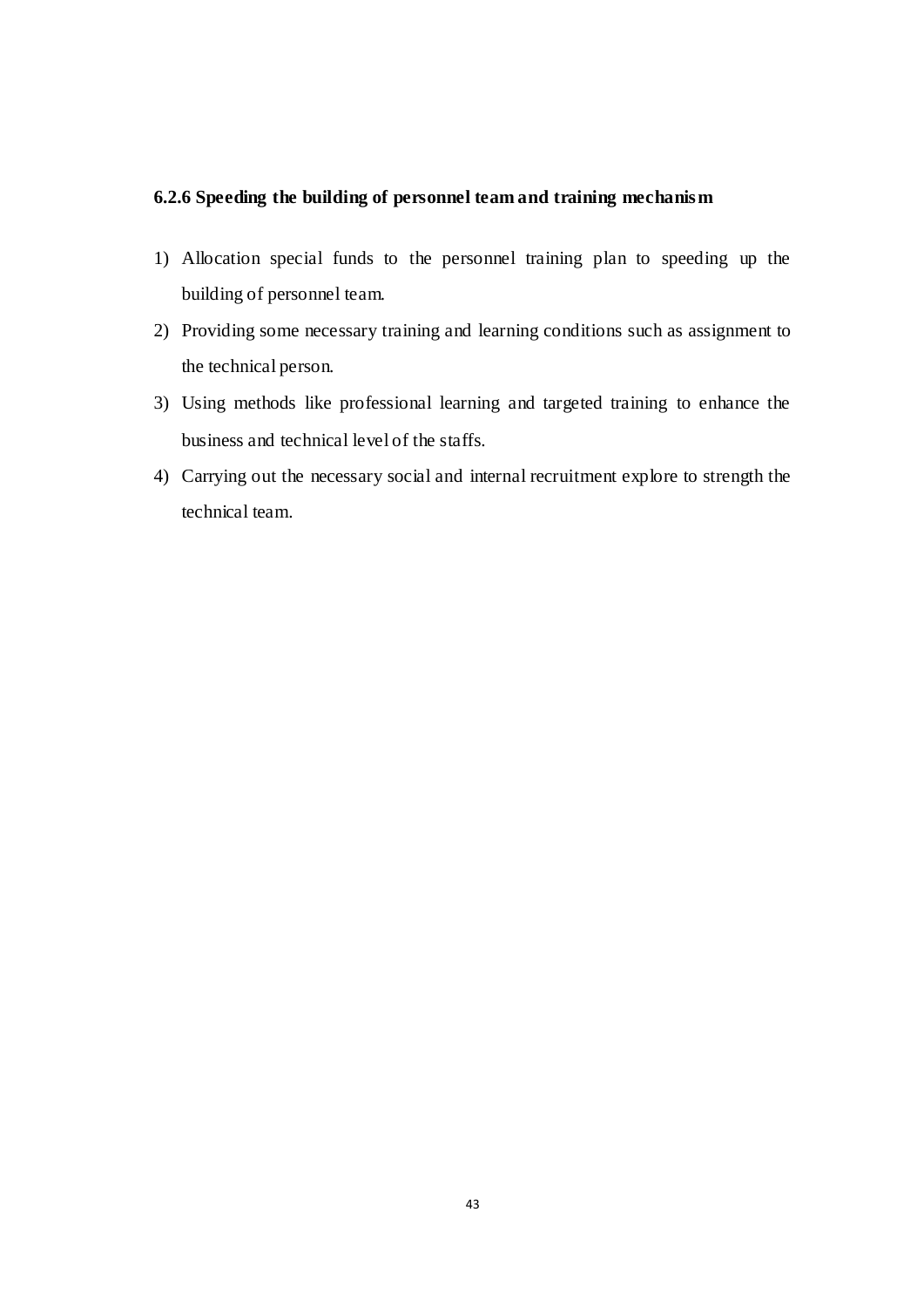## <span id="page-54-0"></span>**CHAPTER7. CONCLUSION**

Zhoushan Port has an outstanding geographic to be a good water-to-water, deep water port. It would be "The Garden" of Shanghai Port and Yangshan Deepwater Port. With the completion of Jintang Container Harbor, Zhoushan Port will change to be a comprehensive port, which the original main business is bulk cargo and oil. And Zhoushan City pays much attention on its shipping industry. It takes the Port business to bloom the whole city.

The main contribution of this dissertation is establishing an EDI system that suitable for Zhoushan Port, which combines the practical situation of Zhoushan Port and the previous experience of other ports like Shanghai Port and Ningbo Port. According to the basic rule in service the whole logistics, we could plan a new model of EDI system that different from others. It is according to the "Government is the leader and the Port Authority Department is the core part". It will show the fair and justice, and could carry out more convenience. We shall adopt the centralization of management and coordination of operation to well arrange each part of the logistics supply chain. And government could promote the external environment of Zhoushan Port to actively take part in the management system under the integration of government leader. We just do some improvements on the present information basic.

Operating under such EDI system, Zhoushan Port could much improve its work efficiency and work environment. Each part of its port supply chain could involve into this information system. It supplies Zhoushan Port a potential competitive advantage in the port industry. At the time of cooperation with other ports in Yangtze River Delta Region, Zhoushan Port also could highlight its characteristics.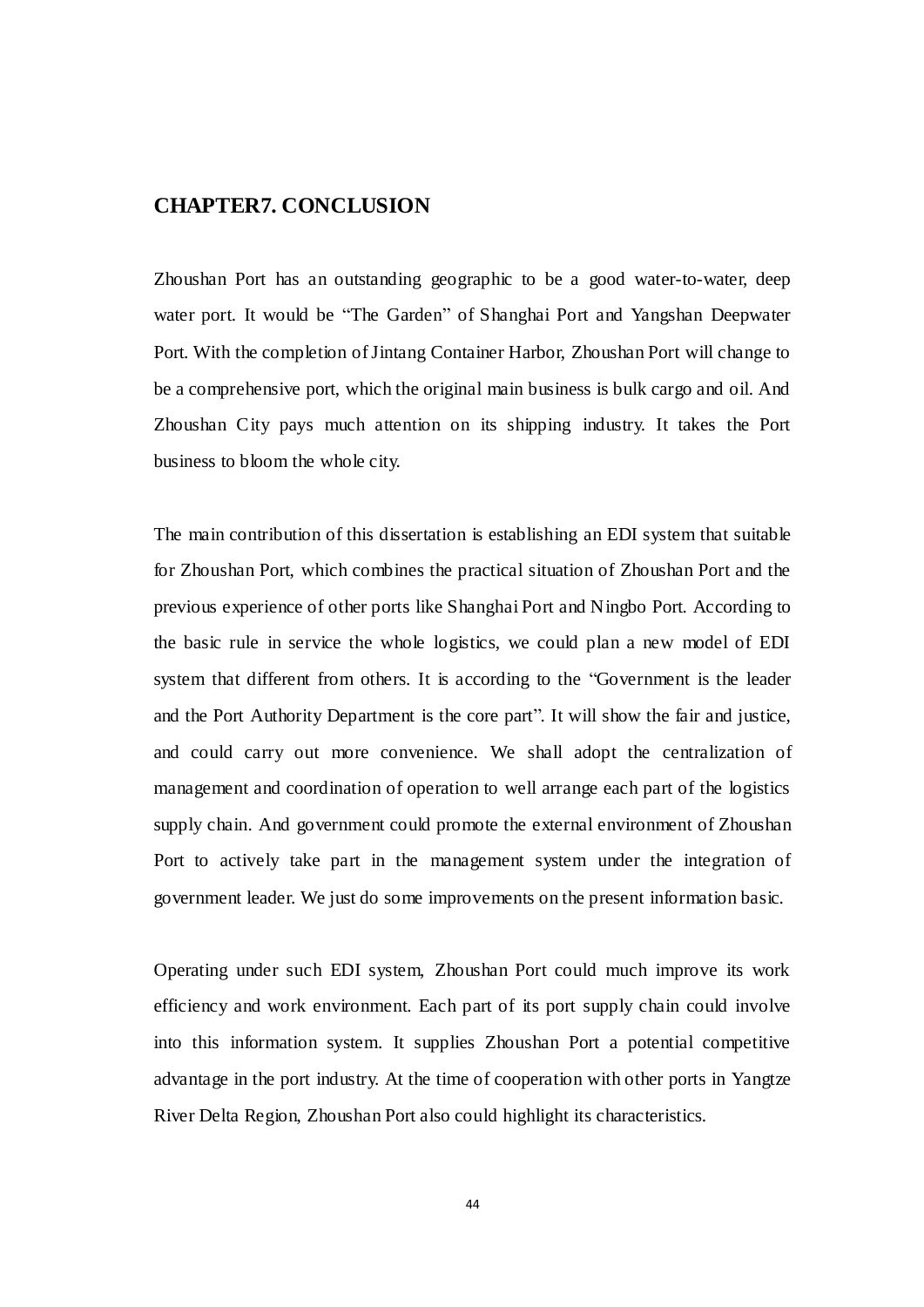## **Reference**

Coyle, Bardi, Langley. *The Management of Business Logistics --- A Supply Chain Perspective*, 7<sup>th</sup> Edition

Christine Harland (1997). *Supply Chain Operational Performance Roles, Integrated Manufacturing System*. Vol.8, No.2

Efraim Turban, David King, Dennis Viehland, Jae Lee. *Electronic Commerce 2006: A Managerial Perspective.* Pearson Education International.

Fangyao Jiang (2003). *Integrated Supply Chain Management Research Based on EDI*. Management World No.9

Hui Sun (2005), *Use the Information Technology to Enhance the Port Comprehensive Competitiveness*. Port and Shipping, Vol.8

Jiangnan Qiu, Yi Liu (2006). *Comparison and Selection of XML-EDI Frameworks in SCM*. Computer Application Research, No.12

Jiuhe Wang (2007). *The Structure Analysis and Optimizing of Port Supply Chain.*

Jing Wang (2002). *EDI Technology and SCM.* Transportation Science and Technology, Serial No.191.

Liu Guiyun, Zhen Hong (2007). *Concept of Flexible Port and Its Connotation*, Navigation of China (No.3). Serial No.72

Liming Fan (2007). *The Present Situation and Its Development of Chinese E-Port.* China Water Transport Vol.7, No.07

Li Mingkun, Long Ming (2003), *Integrated Supply Chain Management Based on RosettaNet Standard*. Supply Chain Management, No.12

Liu Xiaohua, Yi Ying (2007). *Application Situation and Its Prospect of EDI in China*. Market Modernization No.490

Mireille S. Threlkel; C. Bruce Kavan. *From traditional EDI to Internet-based EDI:*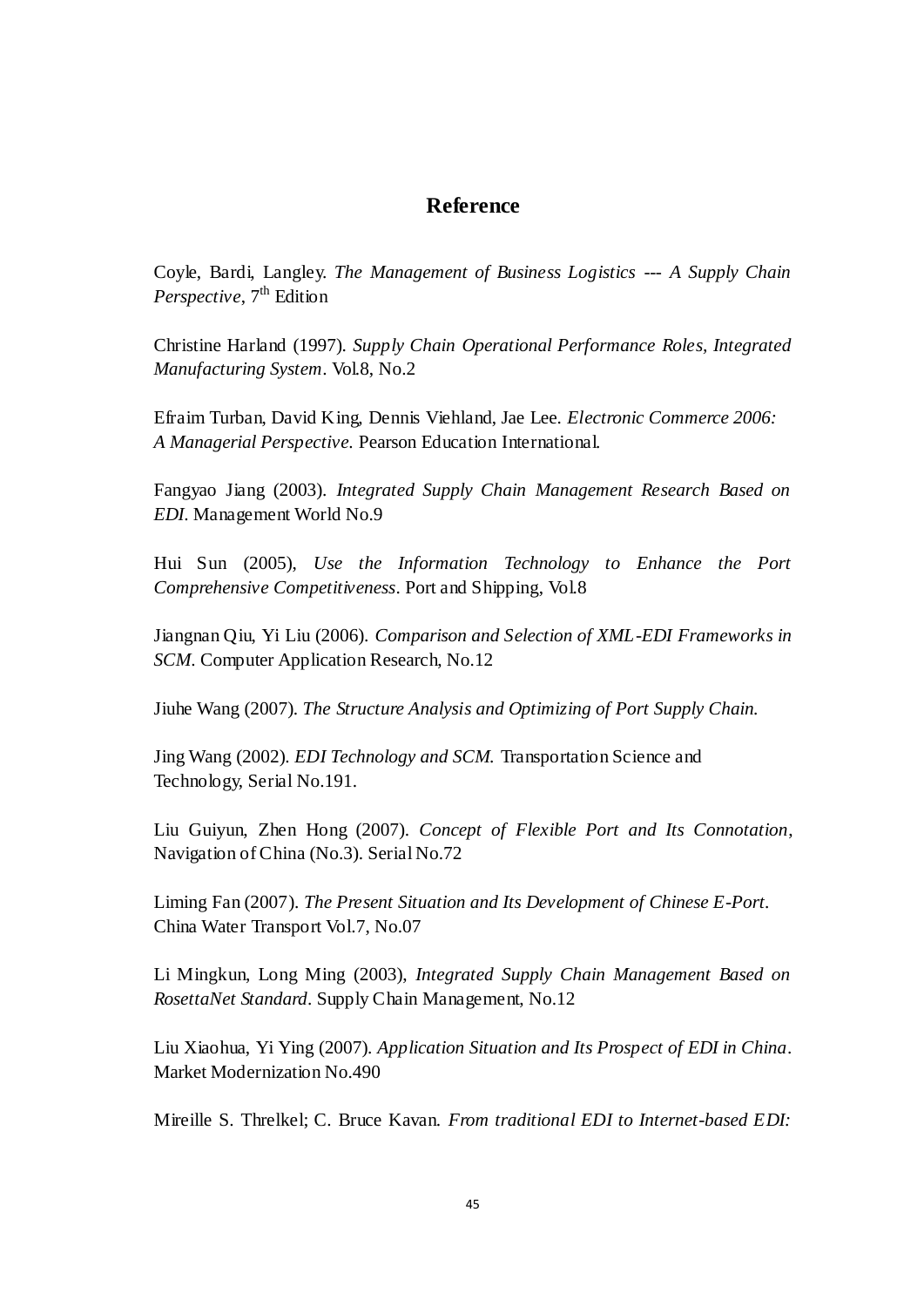*managerial considerations*. Journal of Information Technology, Volume 14, Issue 4 February 1999, pages 347 – 360.

Port Law of the People's Republic of China. 2003. 3<sup>rd</sup> Meeting of the Standing Committee of the Tenth National People's Congress on June 28, 2003 and promulgated by Order No.5 of the President of the People's Republic of China on June 28, 2003.

Phillip W. Balsmeier and Wendell J. Voisin (1996). *Supply Chain Management: A Time-Based Strategy*, Industrial Management, Vol.38, No.5

Qingdao Port web site supplies some knowledge about EDI. <http://www.qdport.com/webedi>

Ren Songtao (2006). *Problems and Countermeasures for Application of EDI in Port Logistics.* Journal of Zhejiang Transportation College, Vol.7

*Security Problems and Solutions for Internet-Based EDI (2007).* Proceedings of the First International Conference on Transportation Engineering Vol.1

Shihua Ma, Yong Lin (2000). *Supply Chain Information Organization and Integration Mode Base on EDI*. Science Management Research Vol.18, No.5

Wang Jing, Zhong Yan, Xie Hua (2005), *The Research on RosettaNet Standard's Application in SME.* E-Commerce, Vol.28, No.123

Wu Nianwei (2007). *New Model of EDI Based on XML, E-mail and CA.* Technology Development of Enterprise. Vol.26 No.2

Wang Sha (2006). *EDI Based on Internet.*

Ye Hongjun (1996). *Concept of Port*, Shipping Management No.4

Zhen Hong (2005). *Concept of fourth generation port and its implementation methods*, Journal of Traffic and Transportation Engineering Vol.5, No.4

Zhen Jing (2007). *The Applied Research on EDI in Ningbo Port Logistics*. Modern Business Trade Industry, Vol.19, No.2